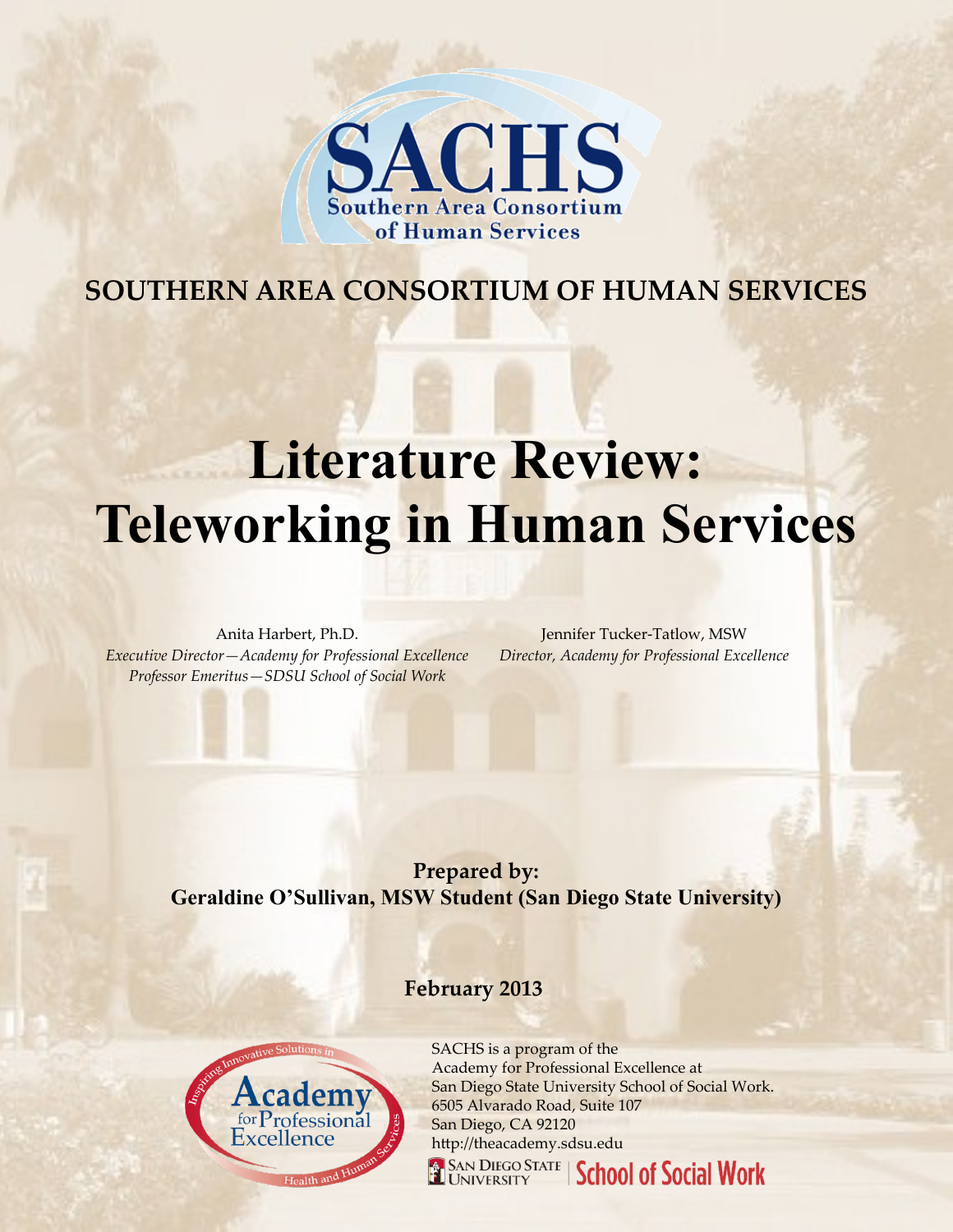# February 2013 **Table of Contents**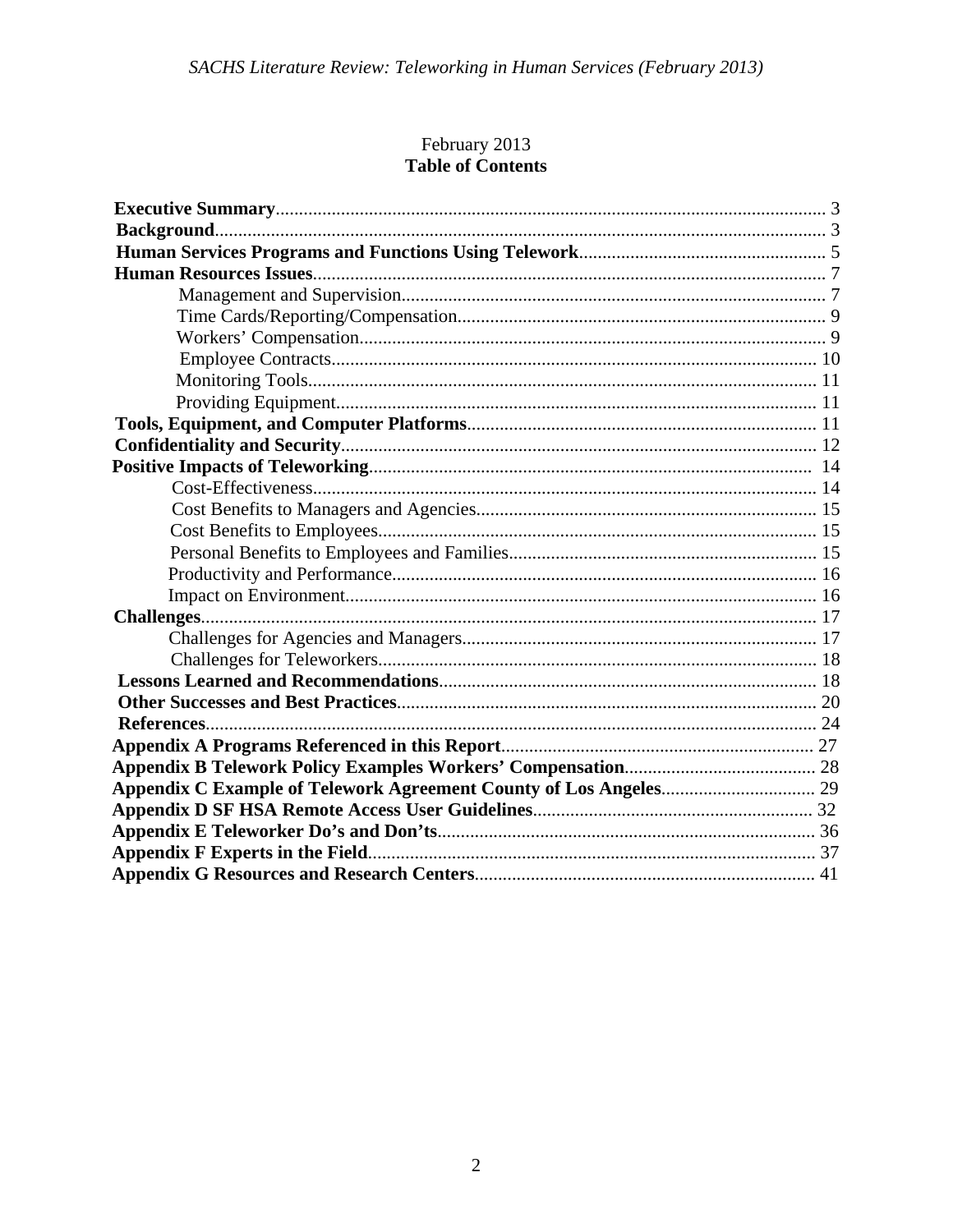#### **Executive Summary**

 As information technology continues to advance and become an integral part of our society, an increasing number of workplaces are implementing teleworking as an employment option. Teleworking has been defined as "a work flexibility arrangement under which an employee performs the duties and responsibilities of such employee's position, and other authorized activities, from an approved worksite other than the location from which the employee would otherwise work" (H.R. 1722, 2010) Additional terminology used to describe this movement includes "telecommuting," "remote work," "distributed work," "working from home," "virtual work," "mobile work," and "workshifting" (Telework Toolkit, 2013; A Guide to Telework in the Federal Government, OPM-VI-I-1; Lister, 2010). From large federal government agencies to small businesses, employers are offering a more flexible work arrangement to many of their employees.

 This review summarizes the existing research related to teleworking, with a focus on government organizations. Specifically, it provides information related to policies, procedures, best practices, challenges, and recommendations. It begins with background information on the concept of teleworking, the development of policies and procedures, legislation, and common issues in teleworking. The review then describes some of the programs that will be examined within the report, including how teleworking has been implemented in human service agencies in San Francisco and Utah. These agencies have provided details on the importance of screening, writing teleworking contracts, and implementing workers' compensation agreements.

The next section of the report covers Human Resources issues including management and supervision, monitoring tools, employee contracts, and Worker's Compensation. Next, issues including tools, equipment, computer platforms and confidentiality and security are reviewed. For example, it discusses issues of national security in federal government agencies as well as the importance of keeping client files confidential in human service agencies.

Positive impacts of teleworking are summarized, including the existing research that has been conducted on the cost-effectiveness of teleworking (e.g., Baffour & Betsey, 2000) and information related to workers' productivity and performance (e.g., Lister, 2010). After a summary of challenges for agencies, managers, and workers and some lessons learned and recommendation the report outlines best practices and success stories of agencies which have effectively implemented flexible work practices.

 As noted in the References section, the research that is presented in this report was obtained from a variety of sources including personal communication with agency employees, empirical studies, literature reviews, federal government reports, research institutes, legislation, and websites. The Appendix items provide additional information on experts in the field, useful websites, agency policy documents, and other resources.

#### **Background**

 In 1973, Jack Nilles developed the terms "teleworking" and "telecommuting" to define the practice of working in a location that is outside of a traditional office space (JALA International, 2007). Since that time, as technology has advanced with remarkable speed, teleworking has become increasingly prevalent in the workplace. In 1990, the federal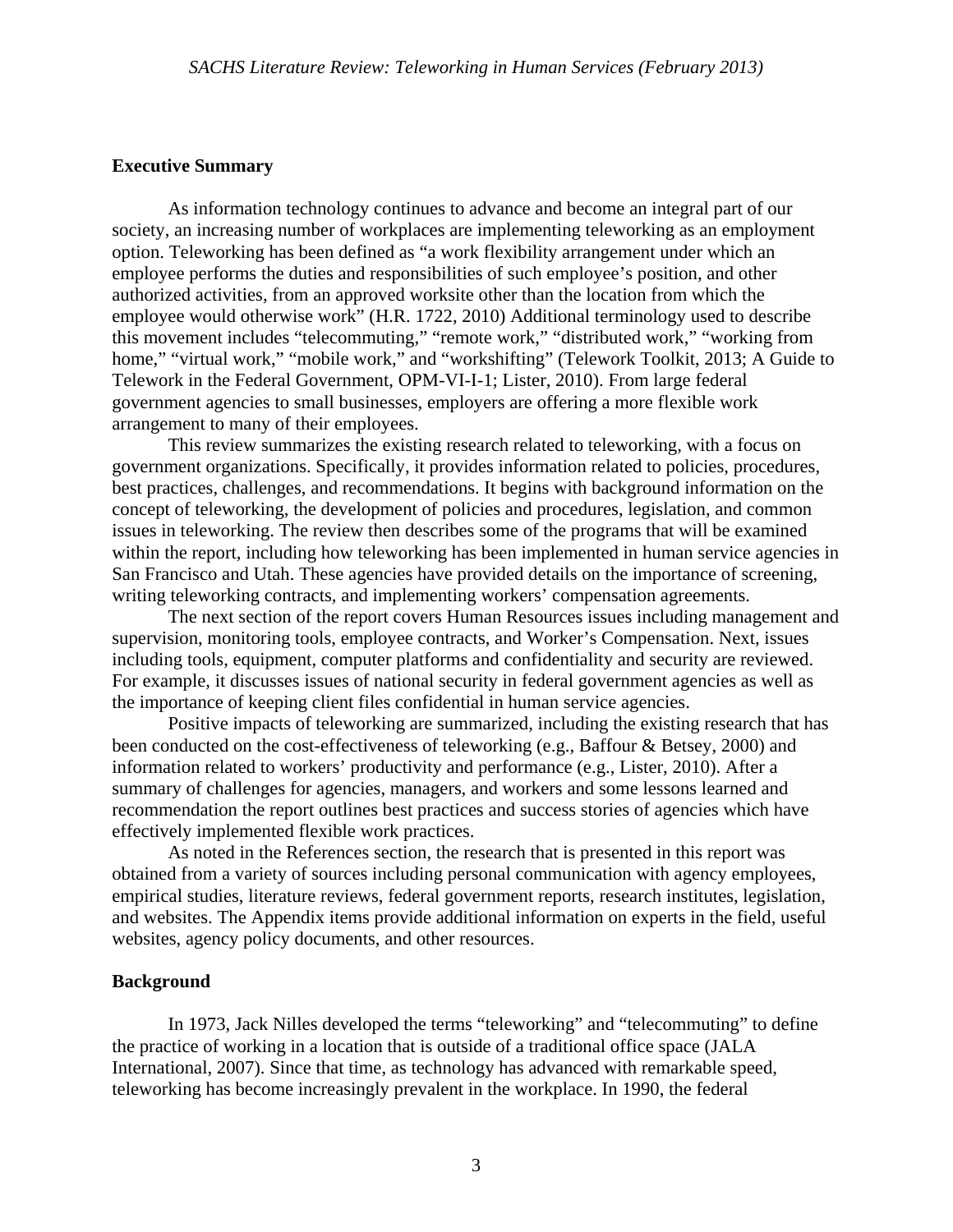government introduced an initiative called Flexiplace, which was designed to address potential problems in recruitment and turnover among federal positions (Joice, 2000). In 2008, 17.2 million Americans were found to be teleworking at least one day per month (Telework Trendlines, 2009). When business owners and contract teleworkers were taken into consideration, this number jumped to 33.7 million (Telework Trendlines, 2009). In 2011, it was reported that forty-five percent of U.S. employees were teleworking at least part of the week (Lister & Harnish, 2011). The most common location in which teleworking occurs is the employee's home, though cars and customers' place of business are also cited as being common telework locations (Telework Trendlines, 2009). Interestingly, in an examination of fifteen cities, San Diego/Carlsbad/San Marcos was indicated has having the highest number of teleworkers, 4.2% (Lister & Harnish, 2011).

 Teleworking is beneficial to employers and employees due to a variety of factors. Overall, a strong case has been made for teleworking in terms of its potential benefits to agencies, employees, and the environment.

- For the employer, telework has been found to contribute to reduced company costs related to office space and parking, decreased turnover rates, increased productivity, and reduced absenteeism and tardiness (Baffour & Betsey, 2000).
- Providing options for teleworking also gives agencies a means to comply with the Americans with Disabilities Act of 1990 (Baffour & Betsey, 2000).
- For the employee, benefits include factors such as decreased commute time, more flexible scheduling options, and the option for providing care to dependents while working (Baffour & Betsey, 2000; General Services Administration, 2006a).
- Additionally, teleworking has been shown to be beneficial to the environment in terms of reduced fuel emissions and reduced use of electricity (Kitou & Horvath, 2008). This was the expectation of the Clean Air Act, which was instituted in order to help reduce the carbon footprint of the United States (Kumari & Raina, 1998).

 Although teleworking may appear to be an ideal way to address issues such as traffic congestion, tardiness, pollution, and increasing gas prices, it is not without potential issues. For supervisors, it may be difficult to manage employees who are not present in the office, and to track productivity. For employees, it may be difficult to stay on task and remain productive without supervisors and coworkers to hold them accountable. Additionally, employees who telework and provide care to dependents at home may not be able to perform both roles successfully (Pamela Park, personal communication, December  $21<sup>st</sup>$ , 2012). Furthermore, issues of security and confidentiality may arise for teleworking employees who are dealing with confidential material (Scarfone, Hoffman, & Souppaya, 2009). Still further, research has shown that teleworkers may be less likely to be promoted and grow within the workforce (Kreitner  $\&$ Kinicki, 2007). Thus, due to these potential drawbacks, it is important for agencies to develop strong polices and procedures surrounding teleworking, and for the government to facilitate the development of these policies.

 In the past few years, the government has played a major role in the development of legislation surrounding teleworking. In 2010, The Telework Improvements Act was passed, which required executive agencies to institute a policy in which employees would be able to telework (Telework.gov, 2011). That same year, The Telework Enhancement Act was passed, requiring federal agencies to provide teleworking opportunities to employees, to develop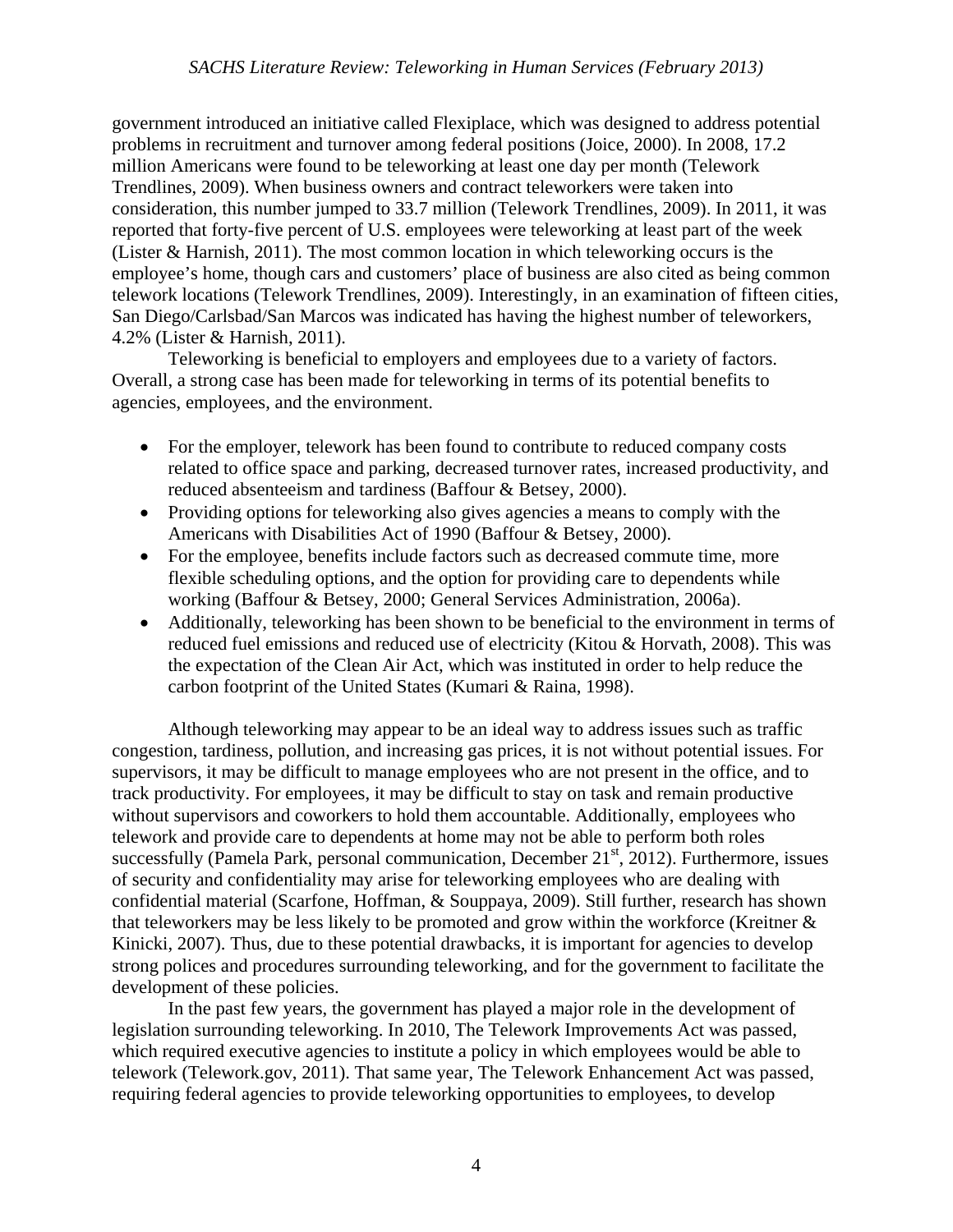teleworking policies, and to provide managers to those teleworking (Telework.gov, 2011). These policies set the stage for a more concrete and formalized view on teleworking.

 The following report outlines several programs and includes details on specific policies and procedures that have been implemented within the agencies. An analysis of best practices, challenges, and recommendations for the future is provided along with a more detailed look into the cost-effectiveness of teleworking. Specific organizations used for this report and their most recent contact information are listed in Appendix A. Please note that not all of these resources were contacted as part of this research. Several best practice examples from human services and other government programs will be described next. The subsequent sections will have detail on issues including human resources, equipment, and confidentiality.

#### **Human Services Programs and Functions Using Telework**

- *San Francisco's CalFresh Pilot Program* (Leo O'Farrell, personal communication, December  $18<sup>th</sup>$ , 2012) – The pilot program is made up of CalFresh eligibility workers only, with 3% of staff teleworking at the same time. Most of the teleworkers live outside San Francisco and work remotely on Mondays, Tuesdays, and Wednesdays, and return to the main office on Thursdays and Fridays. They were selected to participate based on seniority, competence, effectiveness, and attendance. The duties performed by teleworkers include working on processing CalWIN applications and completing reports, re-certifications, taking calls, etc. The teleworkers use a remote desktop from home, which allows them to access all the necessary files and information. Their completed tasks are tracked through a program called TMT and CalWIN. "Sametime" is used as a chat function for supervisors to communicate with teleworkers, as well as phone and email. Teleworkers are required to attend unit supervision meetings. The agency provides a computer, keyboard, mouse, monitor, and VOiP phones to teleworkers, and the workers are expected to have their own home office space, and DSL or cable internet. The teleworkers have access to a help line for IT issues, but on-site visits are not available. The pilot program has outlined specific tasks and steps to be completed by both the teleworkers and the supervisors, with a time frame of when the steps should be completed. The Human Resources Department developed a formalized document called the Telecommuting Program Guidelines and Participation Packet, which includes details on requirements, conditions, guidelines, and agreements for teleworkers. Overtime is not available, and specific work hours are established. Workers' Compensation is provided to teleworkers as long as the injury happens in the designated workspace during working hours. Telecommuters must not be responsible for child or dependent care.
- *The Department of Human Services in Utah* (Pamela Park, personal communication, December  $21<sup>st</sup>$ ,  $2012$ ) – The program currently offers teleworking to eligible employees. The majority of teleworkers work in offices of Recovery Services. Their duties include administrative assignments such as taking calls, making calls, checking records, and determining which individuals may owe money to the state. There is currently no system in place to track the number of employees teleworking at the same time. There are no set days for when teleworkers are required to be in the office, but they are required to come to the office one day per week or every other week to complete office paperwork or to attend meetings. Some social workers in CPS, foster care, permanency programs, and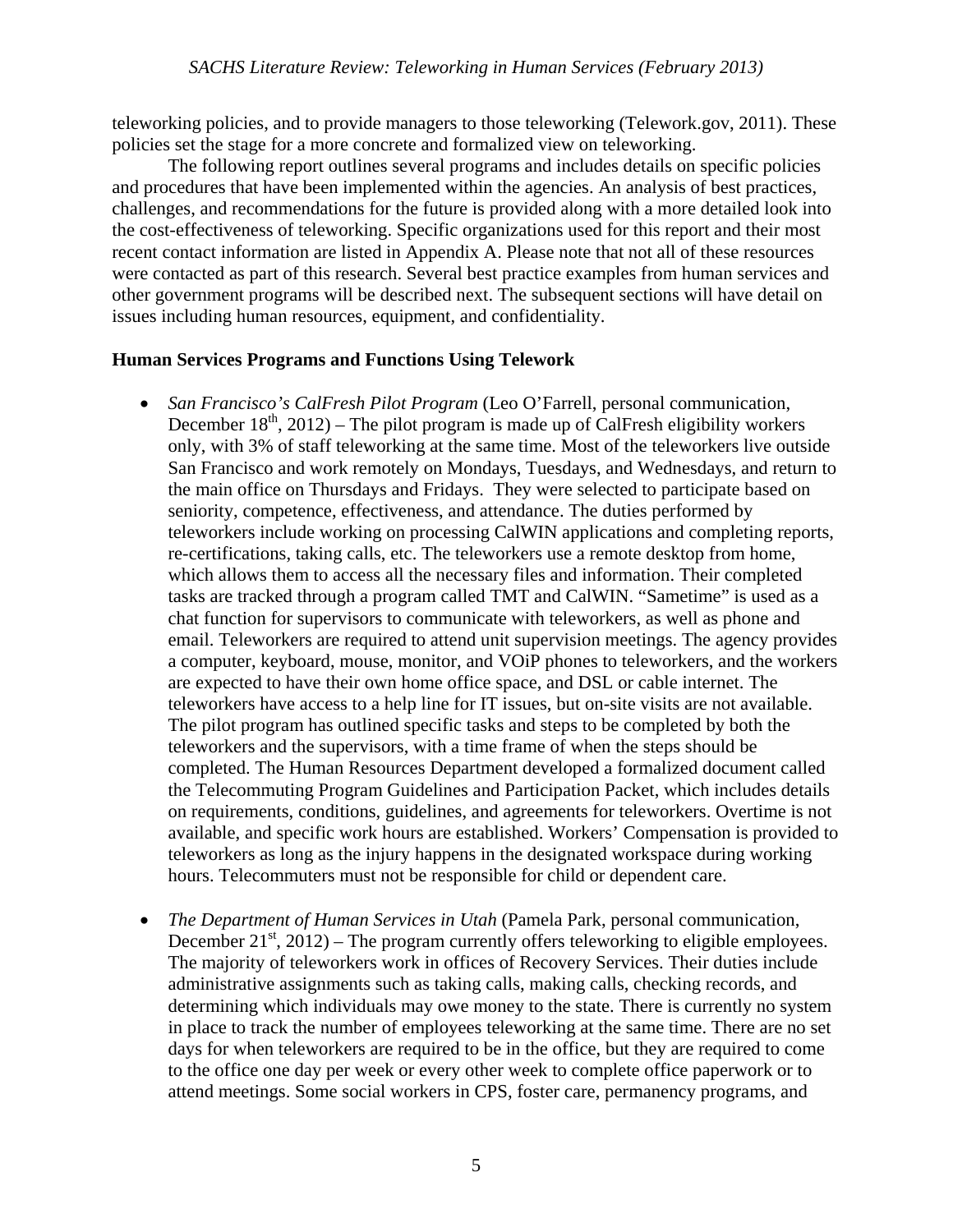those involved with the Family Medical Leave Act telework occasionally, but are not able to telework full-time due to the nature of their duties. There are some monitoring tools in place such as the SAFE program which tracks what employees are working on. Employees are also expected to call or email to let their supervisors know what they are working on at the beginning and end of the day. The agency provides a laptop and a smart phone, but teleworkers are expected to have their own internet connection. Teleworkers use a remote desktop program called Citrix. Teleworkers with dependents in the home are expected to have additional help to care for these dependents.

- *Delivering Accountable Services from Home (DASH), Child Protective Services, Harris County, Texas* (Anderson, 2004) - Harris County's CPS office began a pilot teleworking program (DASH) after a storm damaged their offices. Teleworking duties include making phone calls, checking emails, writing notes, and updating files. Non-teleworking duties include home visits and court appearances. Teleworkers are provided a phone, printer, fax, and laptop. They are trained in standards for a home office environment. They also have the option to use a telecenter at the Harris County Department of Social Services for additional duties such as meetings and supervision. Teleworkers are expected to call the telecenter to give updates on their location and work being completed. After implementing the program, employee satisfaction increased and turnover decreased.
- *Social Worker Palm Pilot Program, Child Welfare Services, Cecil County, Maryland*  (Anderson, 2004). – Social workers in rural child welfare agencies use palm pilots to access all of their case files, take notes, make assessments, take photos, and manage appointments. They are able to telework using palm pilots while making home visits to clients. Reports indicate that the implementation of the program increased the accuracy of the notes.
- *Oregon Department of Transportation* (Dutrow, 2002) Pilot teleworking programs were created with many employers across the state as part of a four-year program to create teleworking jobs and resolve issues. The program developed a checklist in order to establish a good home office space, and an assessment is utilized to determine eligibility. Analysis of the program indicated overall reduction in commute time, as well as general success with the program.
- San Diego Regional Center (Seth Mader, personal communication, January 31<sup>st</sup>, 2013)-The option for teleworking at the SD Regional Center was implemented close to twenty years ago, and was designed primarily for caseworkers. There are 480 employees at SDRC and 300 are case managers. The case managers generally telework one day every two weeks, but could telework one day per week if necessary. In order to be eligible to telework, applicants' performance evaluations need to be in good standing. After being accepted, they are required to complete training on home safety and home work environments. Employees who know they are easily distracted by home responsibilities such as housework and pets are generally discouraged from applying. There are some IT department members who telework as well as some managers, but case managers are the primary employees who telework. The duties completed while teleworking include paperwork, writing reports, completing case notes, and making phone calls. In order to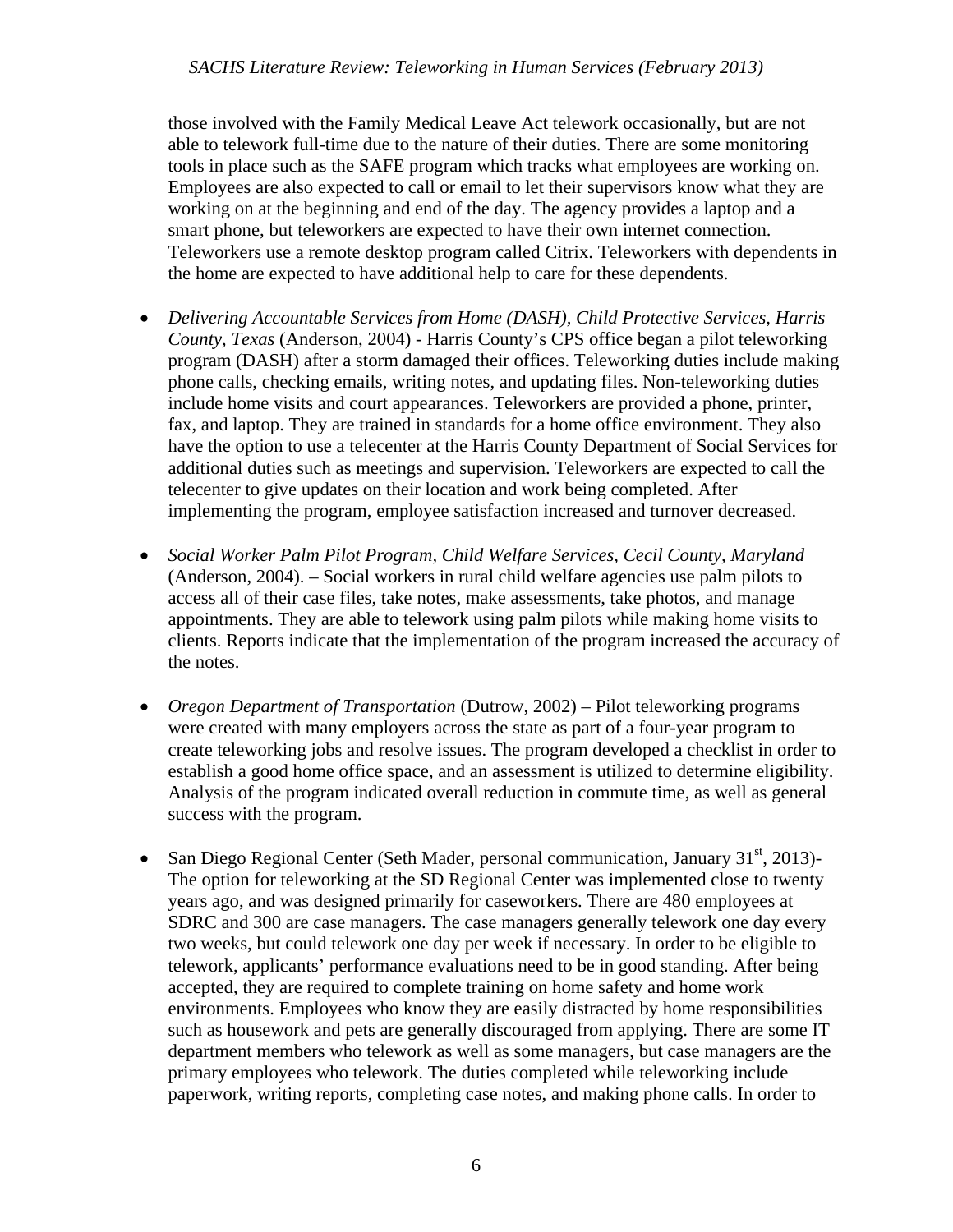monitor what work is being done, teleworkers are required to write up a one-page document informing their supervisor of what tasks have been completed throughout the day. This is turned in to the manager's mailbox the next day. In addition, the office has a system to track when paperwork is turned in, how long notes are, etc. The teleworkers who wait to complete paperwork on their teleworking days are generally more productive than those who do not. The teleworking employees are not provided with equipment; they are expected to use their own. Teleworkers need a computer and internet connection at home in order to do the work. They can use telephone dictation for notes and messages as well. Citrix is used as the remote desktop program from which teleworkers can access all of their files. Reports indicate that the program is working well and that having a day to telework gives case managers a day away from the busy and hectic office environment. Teleworkers are covered under workers' compensation while working at home as part of an agreement written into their teleworking contract.

- San Diego CRF Downtown Impact (David Jones, personal communication, February  $8<sup>th</sup>$ , 2013)- This agency provides mental health services to the homeless population of San Diego. There are currently six case managers working at CRF Downtown Impact in San Diego, all of which are able to telework throughout the day. Case managers are expected to come into the office in the mornings to sign out their equipment (laptop and phone), and are expected to attend required meetings, but do most of their work in the community. Although working at home is not an official policy at the agency, case managers have the option to complete their notes and casework from home. Citrix is used as the remote desktop provider for teleworkers. The agency does not currently have a method of tracking when teleworking is occurring or measuring productivity; teleworkers are trusted to work diligently and meet required standards. The agency has policies in place for appropriate computer and internet usage.
- *Rady's Children's Outpatient Psychiatry School Based* (Aly Brown, personal communication, January  $18<sup>th</sup>$ , 2013)- The school based division of Rady's Children's Outpatient Psychiatry in San Diego is made up of fewer than ten therapists who travel to schools to provide services. The vast majority of administrative duties such as notes, calls, paperwork, and scheduling occurs on the phone away from the office or while driving. Employees meet at the office one time per week for a team meeting, but generally are away from the office. Citrix is used as the remote desktop program and notes can be completed on any computer that has reliable internet access and the Citrix software. The agency provides laptops and cell phones to teleworking employees, although interns are expected to use their own equipment.

#### **Human Resources Issues**

*Management and Supervision.* Despite the fact that implementing teleworking can benefit managers and companies (Lister, 2010), many agencies are still resistant to its implementation. For many agencies that do not offer teleworking, research indicated that the primary reason was resistance from management (Lister & Harnish, 2011). This resistance could be attributed to policy restrictions, confusion as to implementation, and concerns about security (Joice, 2000).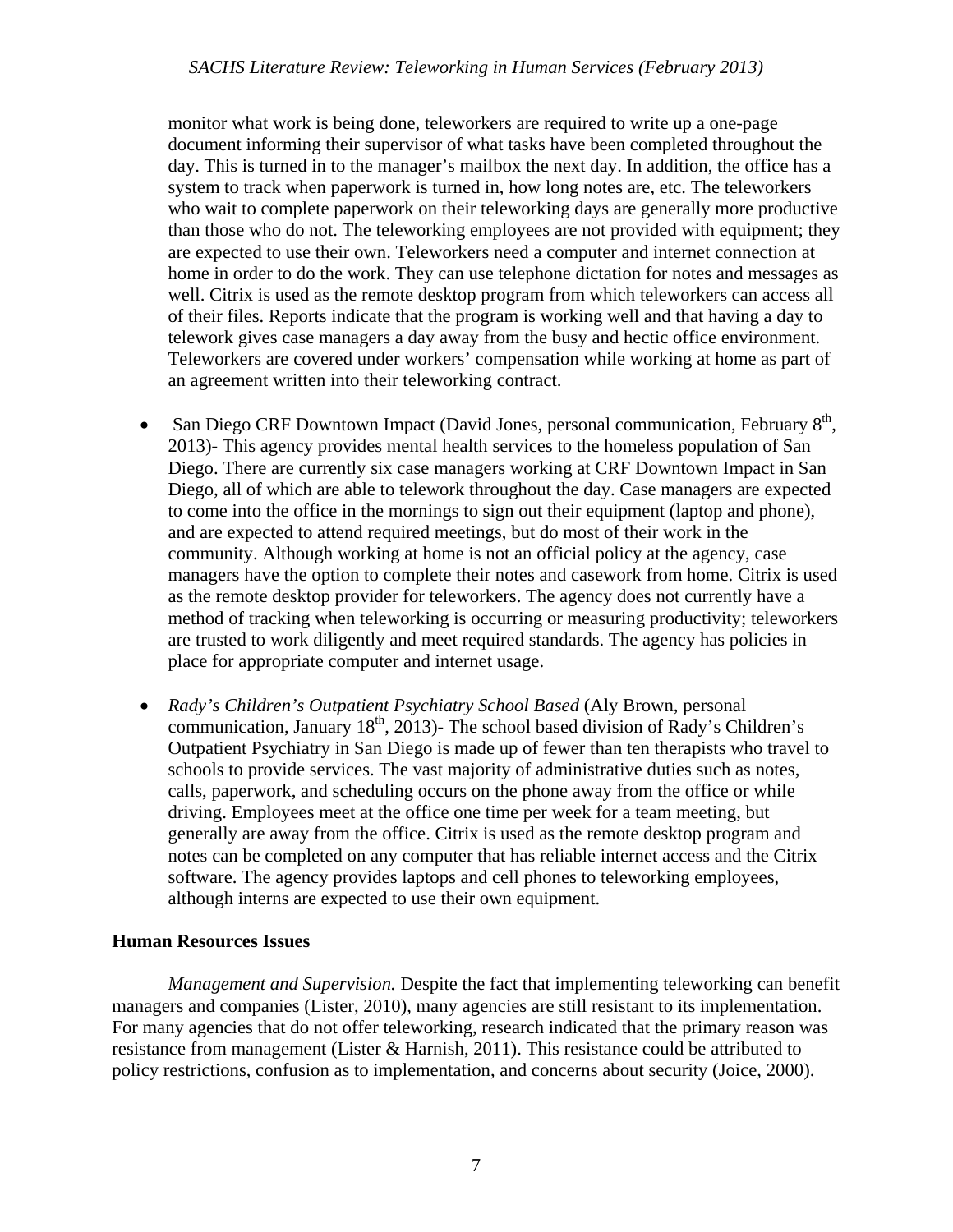Additionally, many managers have concerns about monitoring progress without seeing employees physically at their desks (Anonymous, 2006b).

Supervising employees who telework differs from traditional supervision in several ways. Generally, supervisors of teleworkers manage remotely, with little or no face-to-face interaction (Baffour & Betsey, 2000). Due to the nature of this arrangement, it is important for supervisors to "set objectives, criteria, deliverables, and deadlines for the work to be accomplished by the teleworker…and to build the trust of subordinates" (Baffour & Betsey, 2000, p.127). Rather than being able to observe the progress of the employees as a supervisor typically would in an office, remote managers use task completion criteria to manage (Ruth & Chaudhry, 2008). It is important to designate a specific person such as a telework coordinator who will oversee teleworkers (A Guide to Telework in the Federal Government, OPM-VI-I-1). Common problems that may arise in supervising teleworkers include communication problems, group cohesion problems, technological problems, and problems with monitoring progress (Mahler, 2012).

In order to provide the best supervision to teleworking employees, it is important that both managers and employees receive the proper training. Training programs for supervisors and teleworkers can be found at http://telework.gov/tools\_and\_resources/training/index.aspx.

The Telework Agency Guide has presented the following advice for managers that have decided to implement a teleworking program (A Guide to Telework in the Federal Government,  $OPM-VI-I-1$ :

- Determine employee eligibility using criteria identified in an agency policy.
- Understand and assess the needs of the workgroup by having employees participate in the planning process
- Create signed agreements (detail is included in the Employee Contracts section below)
- Base denials on business reasons such as decreased performance rather than personal reasons
- Use good performance management practices for expectations and accountability by clearly identifying expectations. Additional information can be found at www.opm.gov/perform
- Communicate expectations
- Facilitate communication with all members of the workgroup
- Remain equitable in assigning work and rewarding performance rather than assigning work solely based on availability
- Make good decisions about equipment taking into consideration budget, security, and effectiveness
- Practice. Telework requires regular use and experience in order to be successful, including practice if telework may be required during emergencies.

The Flex Options Report (U.S. Department of Labor, 2009, p.28) gives additional advice for managers, stating that they should:

- Create a business proposal approach in which employees turn in a proposal detailing how they will accomplish their work and maintain productivity.
- Establish a review process for determining who will be eligible to telework
- Consider an employee's performance and do not engage those with low performance in teleworking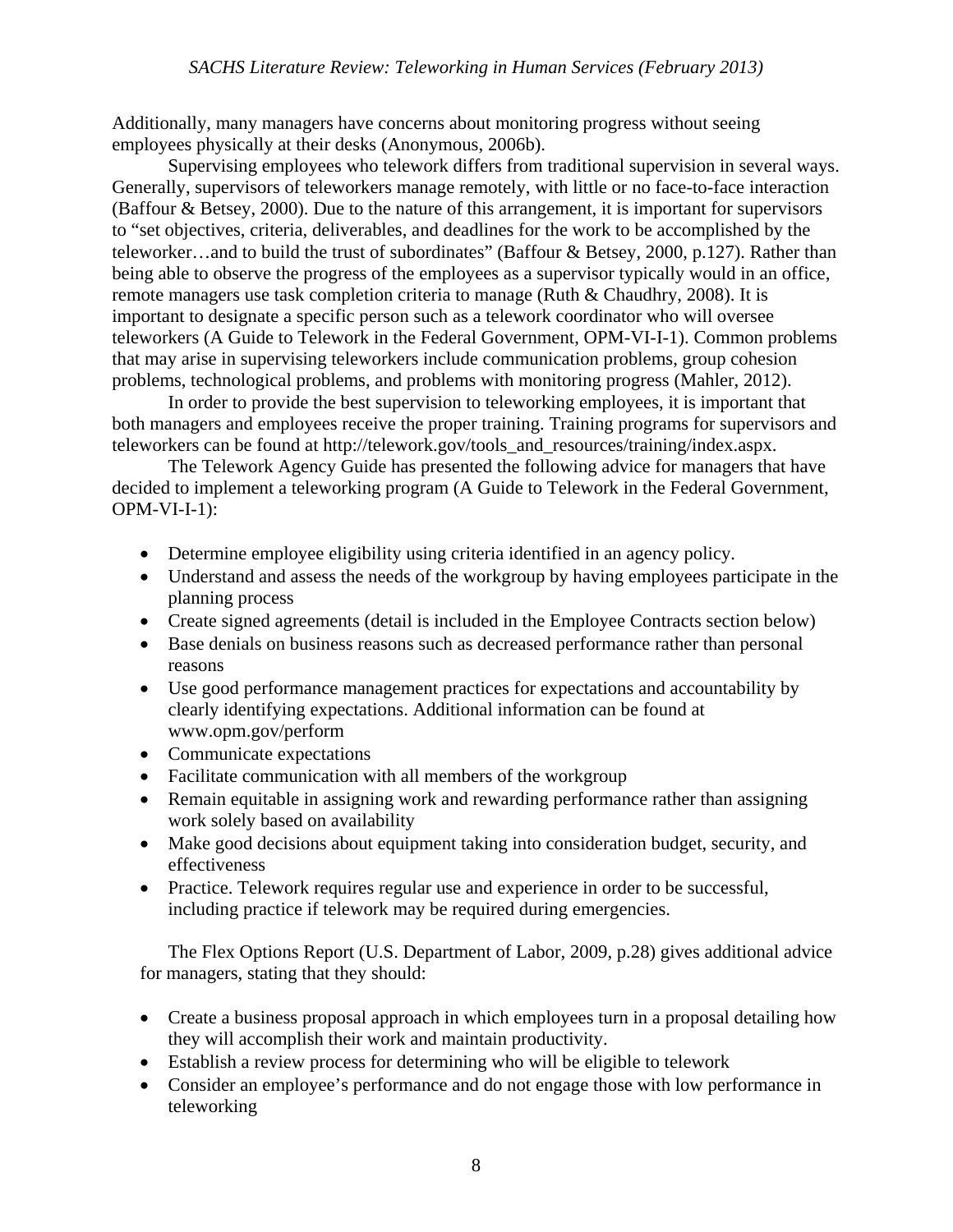- Involve the team by asking employee to discuss proposal with other team members
- Clearly outline expectations
- Conduct frequent reviews

A Guide to Telework in the Federal Government (p. 7) gives further advice for managers and supervisors:

- Implement routine telework to the fullest extent possible
- Treat employees equally and fairly in implementing telework
- Use criteria to identify eligible/ineligible employees
- Include telework in emergency response planning
- Do not require telework
- Do not terminate for reasons other than business/performance reasons

 *Time Cards/Reporting/Compensation.* Due to the nature of teleworking, it can be difficult to determine the number of hours a teleworker works, when breaks are taken, and how much is being accomplished in the time. There is no set policy for teleworkers to track hours and complete time cards, but the Flex Options Guide states that "employees who telecommute should track their work hours in the same manner as they would in a company location" (U.S. Department of Labor, 2009, p. 46). Some agencies may require a teleworkers to email or call a supervisor each morning and afternoon with details regarding what work was completed. Others may have a system to track who signs in and out of the server. Ultimately, each company needs to determine the best option for reporting and tracking hours.

It is generally agreed that teleworking employees should receive the same basic pay and compensation as other employees (Baffour & Betsey, 2000). However, it is important to consider the fact that although teleworkers save on certain costs such as gas, meals, and work clothes, and childcare, other expenses such as home utilities may increase (Baffour & Betsey, 2000). It is up to the agency to determine the best policy for paying teleworkers and to make sure that compensation for teleworkers and non-teleworkers is equitable (U.S. Office of Personnel Management, 2011).

 *Workers' Compensation.* Originally, teleworking was advertised as a popular way to help employees who had suffered previous injuries get back to work (Joice, 2000). However, this faded out over time due to risks to employees (Joice, 2000). Although teleworking activities don't typically cause injuries or fatalities (Dutrow, 2002), the issue of workers' compensation is an important one to consider when implementing teleworking in an agency. Over the years, policies and legislation have been implemented both to protect teleworkers, and to protect the companies that hire them. The most relevant of these is the OSH Act and Workers' Compensation. The OSH Act serves to protect the worker from sustaining injuries, while Workers' Compensation serves to compensate employees for injuries that have been sustained while working (Dutrow, 2002).

As teleworking became more popular over the years, it became necessary to examine the feasibility of implementing the OSH Act in home office environments. In 2000, The Home Workplace Preservation Act was implemented in order to protect employers from being liable for safety and health violations in a teleworker's home (Dutrow, 2002). The Home Office Protection Enhancement Act of 2000 and the American Telecommuter Protection Act made it so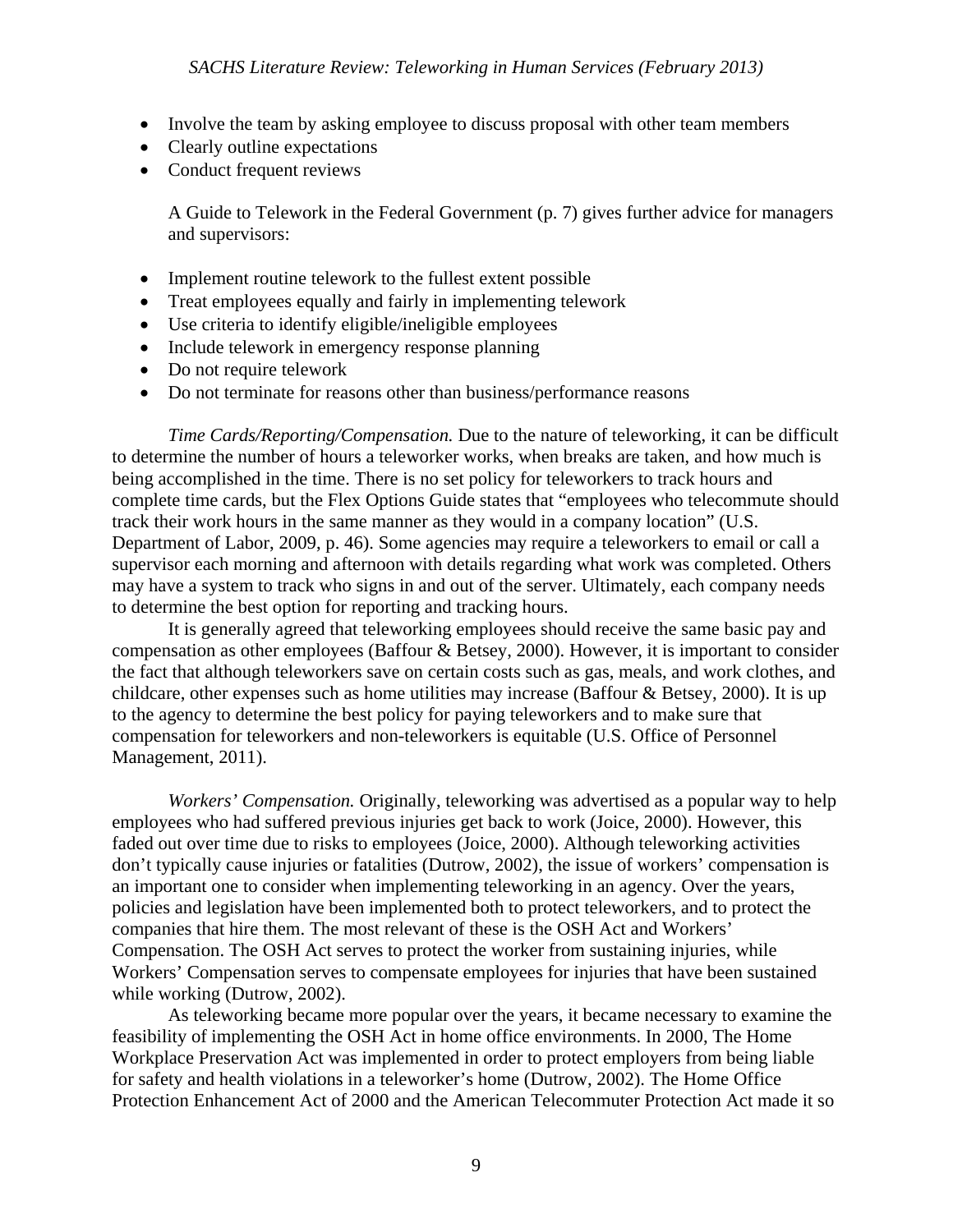that teleworking is not covered under the OSH Act (Dutrow, 2002). However, the Home Office Worker Protection Act of 2000 stated that OSHA *should* apply to teleworkers in certain circumstances (Dutrow, 2002). Ultimately, it was decided that "OSHA in the home is unmanageable and does not provide enough advantages to the employee to make it worth the intrusion into their privacy" (Dutrow, 2002, p.14).

Thus, companies and agencies need to develop their own policies regarding which accidents and injuries may be covered, and which may not (Baruch & Smith, 2002). For employees who are teleworking, it is important to report any injuries sustained and to keep all medical documentation related to the injury in case of investigation (A Guide to Telework in the Federal Government, OPM-VI-I-1).

Certain agencies are held to policies related to compensation for injuries. For example, federal teleworking employees "suffering work-related injuries and/or damages at the alternative worksite…are covered by the Military Personnel and Civilian Employees Claims Act, the Federal Tort Claims Act, or the Federal Employees' Compensation Act (workers' compensation), as appropriate" (A Guide to Telework in the Federal Government, OPM-VI-I-8).

The following recommendations are given as part of the Work Smart Process for implementing a Workers' Compensation policy for teleworkers:

1. Identify and document the work activities to be performed;

2. Identify and document the hazards associated with those activities;

3. Identify (or create) standards for safe performance of work to ensure that the hazards identified in step 2 are mitigated;

4. Perform the work; and

5. Periodically evaluate the work, hazards, and standards to ensure a safe environment. (Dutrow, 2000)

*Employee Contracts.* The popular consensus among researchers of teleworking is that companies should develop a written agreement regarding the teleworking arrangement. According to A Guide to Telework in the Federal Government, this agreement should include:

- Specific location of where teleworking will occur
- Inventory of Equipment
- Work tasks to be performed
- Contact information
- Safety checklist
- Emergency telework expectations

Additionally, any agreement that is made between the employer and the Teleworker should be re-discussed every few months to ensure that the arrangement is working for both parties (U.S. Office of Personnel Management, 2011). If change is necessary, the contractual agreement can be updated at that time.

 The U.S. Office of Personnel Management, 2011 (p. 10) provides several recommendations for writing a telework policy or contract. The contract must be:

- Clearly understood
- Easily utilized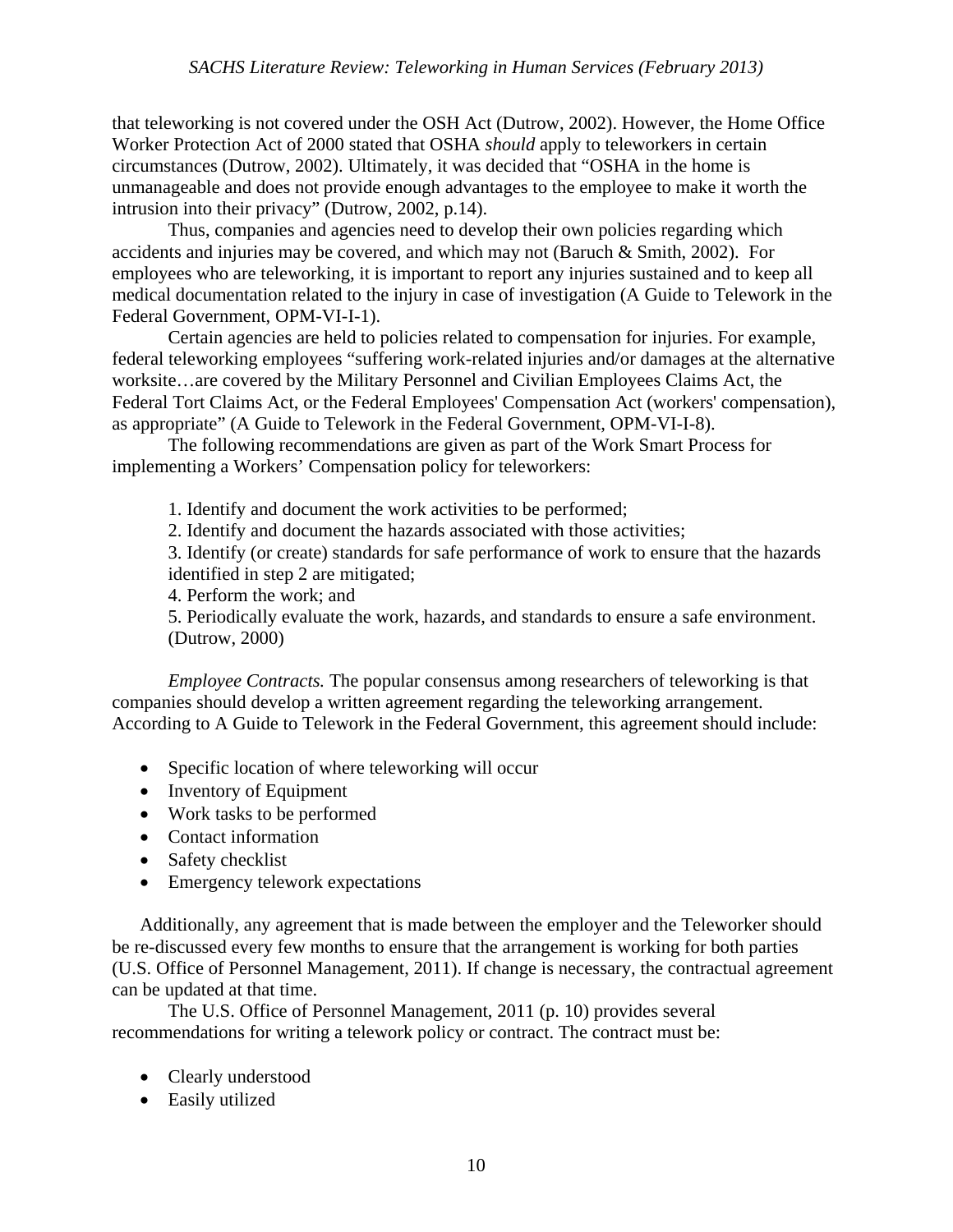- Use familiar words
- Avoid ambiguous terms
- Be organized logically
- Designed to serve as a resource
- Cover program implementation, participant responsibilities, and program operations
- Include type of telework, schedule, requirements, expectations, equipment/expenses, information security, safety, and termination

For more specific details regarding writing telework policies and agreements, please refer to www.telework.gov/guidance.../U.S. Office of Personnel Management, 2011/U.S. Office of Personnel Management, 2011.pdf. Additionally, two examples of teleworking workers' comp policy can be found in Appendix E. For an example of a telework contract, please refer to Appendix G.

*Monitoring Tools.* Monitoring tools is an important issue when considering implementing a teleworking program, and has often been cited as a primary reason for manager resistance (Joice, 2000). The current problem is that there are not enough tools to measure employee productivity, task completion, and timeliness (Joice, 2000). However, the statement has been made that measuring productivity is not as important as measuring the quality of the work that is being done, and that mangers need to develop a way to measure both (Joice, 2000). The ability to evaluate an employee's productivity is an important one that relates to the possibility of promotion, compensation, and more (Baffour & Betsey, 2000). For teleworkers, it may be difficult to be recognized and evaluated if work is being done off-site, away from the view of supervisors. The Department of Commerce and the Department of Justice are currently developing and implementing a system in order to track how many employees are teleworking and how often (Government Accountability Office, 2005).

*Providing Equipment.* The decision regarding providing equipment to teleworkers is one that agencies must make for themselves. It is generally accepted that agencies should provide equipment to teleworkers such as computers, modems, printers, and faxes if necessary (Joice, 2000). Usually, teleworkers are expected to pay for their own internet connection and utility bills. However, some agencies with a lower budget for teleworking may need teleworkers to purchase their own equipment (Joice, 2000).

#### **Tools, Equipment, and Computer Platforms**

Teleworking relies upon technology for its continued success and implementation in the workplace. This section examines the tools, equipment, and computer platforms necessary for the successful implementation of teleworking.

 An important factor related to the successful implementation of a teleworking program is the involvement of the Information Technology (IT) department. This group is needed to aid in organizing the technology that teleworkers will need in order to be able to work from home. In the past, issues have arisen in that "organizations have reported that their IT functions impede telework because of fears and inadequate provisions regarding security of their networks, poor capability for supporting large scale remote access, insufficient resources/skills/procedures for remote technical support, and lack of awareness of new software/hardware options available to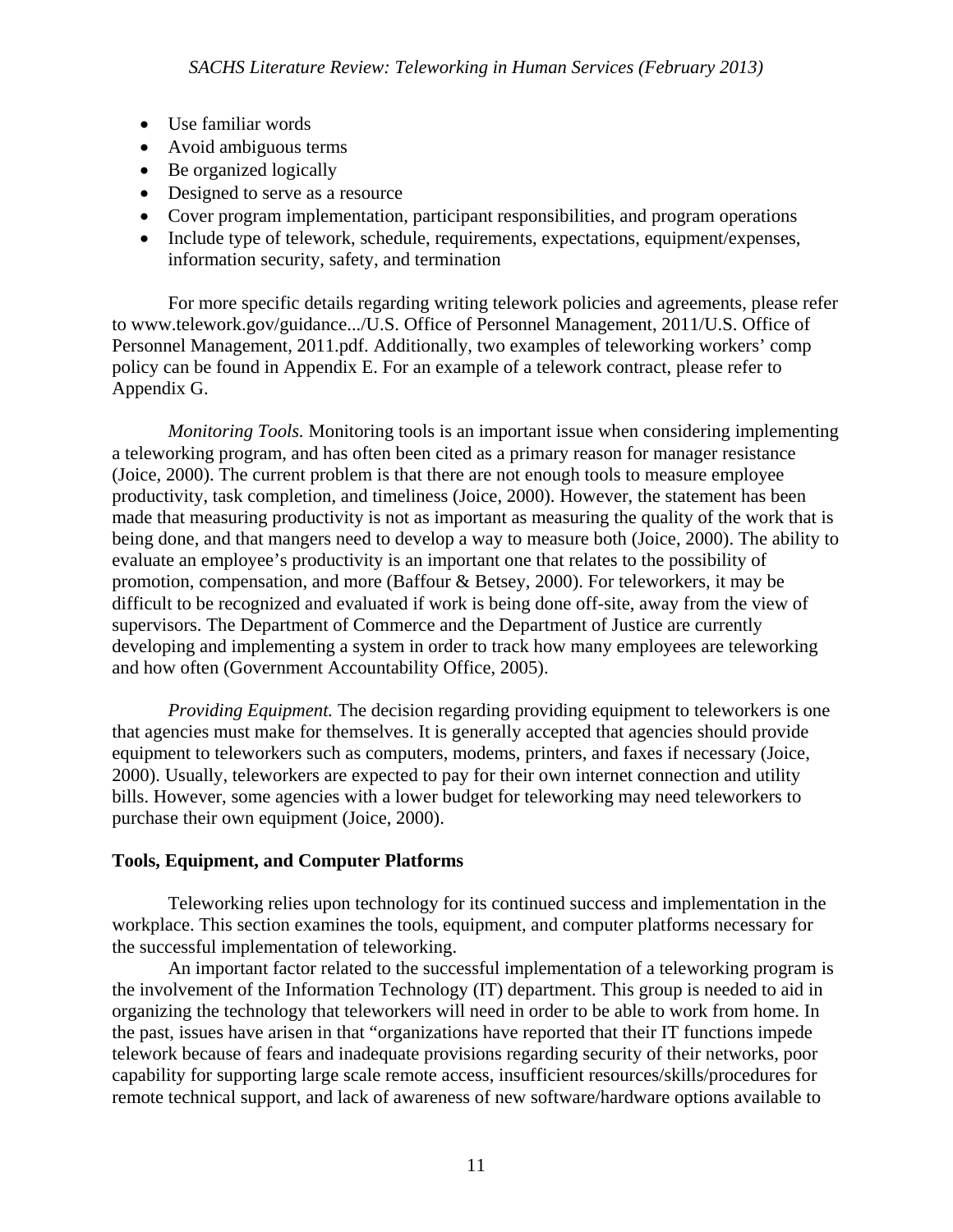facilitate telework arrangements." (Joice, 2000, p.6) However, with the proper use of information technology, and a consistent relationship with the IT department when home connection problems occur, teleworking can be very effective.

 A technology guide in Canada indicated that there are four tools that a teleworker must have in order to be successful: "1. reliable internet, 2. remote access, 3. encryption and backup, and 4. guidelines" (Aarts, 2011, p.1). Specifically, it recommends that teleworkers have adequate bandwidth of approximately 256 kbps (Aarts, 2011). Additionally, remote access is essential to accessing company data. Requiring teleworkers to backup information and use passwords is also essential to protecting the company's data (Aarts, 2011). Finally, guidelines need to be in place related to teleworkers' internet usage and access to outside websites. Generally, employers provide teleworking employees with the technological equipment necessary to work from home such as a computer/laptop, work phone, scanner, etc (Pamela Park, personal communication, December  $21<sup>st</sup>$ , 2012).

 In relation to problems with internet connectivity, one solution that has been offered is that of satellite technology (Salamoff, 2002). Because broadband via satellite does not rely on individual companies or ground infrastructure, it is easier for teleworkers who may be in more remote locations to receive a strong internet connection (Salamoff, 2002). Theoretically, this would allow companies to hire teleworkers who live in areas that may not generally be able to access strong internet connections.

In considering remote access, it is important for teleworkers to have remote desktop software which would allow them to access company files and data from home. One of the most common computer software programs that is utilized among teleworkers is Citrix Online. This program allows for remote desktop access, which enables teleworkers to access company files and data from their home office (Lister & Harnish, 2011). Within Citrix Online, there are programs such as GoToMeeting, GoToMyPC, GoToTraining, and GoToWebinar which allow users to attend meetings, trainings, and webinars in addition to accessing files (Lister & Harnish, 2011). More information about Citrix and detailed information regarding cost and licensing can be found at www.citrix.com**.** Starting cost is shown to be \$1,950.

One technological tool that is helpful for companies who may be considering implementing a teleworking program, or who would like to calculate savings from an already existing program, is the Telework Savings Calculator (Lister, 2010). In 2008, this tool was developed in order to help companies understand and quantify the benefits and savings of teleworking (Lister, 2010). The calculator can be found at the Telework Research Network's website: http://TeleworkResearchNetwork.com.

#### **Confidentiality and Security**

Due to the use of remote access desktops, security is of critical importance for agencies implementing teleworking. For many businesses, company files may contain important information regarding practices and finance that is to be kept confidential. In the human services industry, files may contain confidential client information. The following section provides recommendations for good practice in implementing a teleworking security policy.

Some simple suggestions for creating a secure network include encrypting sensitive files and backing up information to a secure location (Aarts, 2011). Aarts also recommends that employers create a schedule for updating antivirus software. The National Institute of Standards and Technology (NIST) has created a detailed recommendations list for employers implementing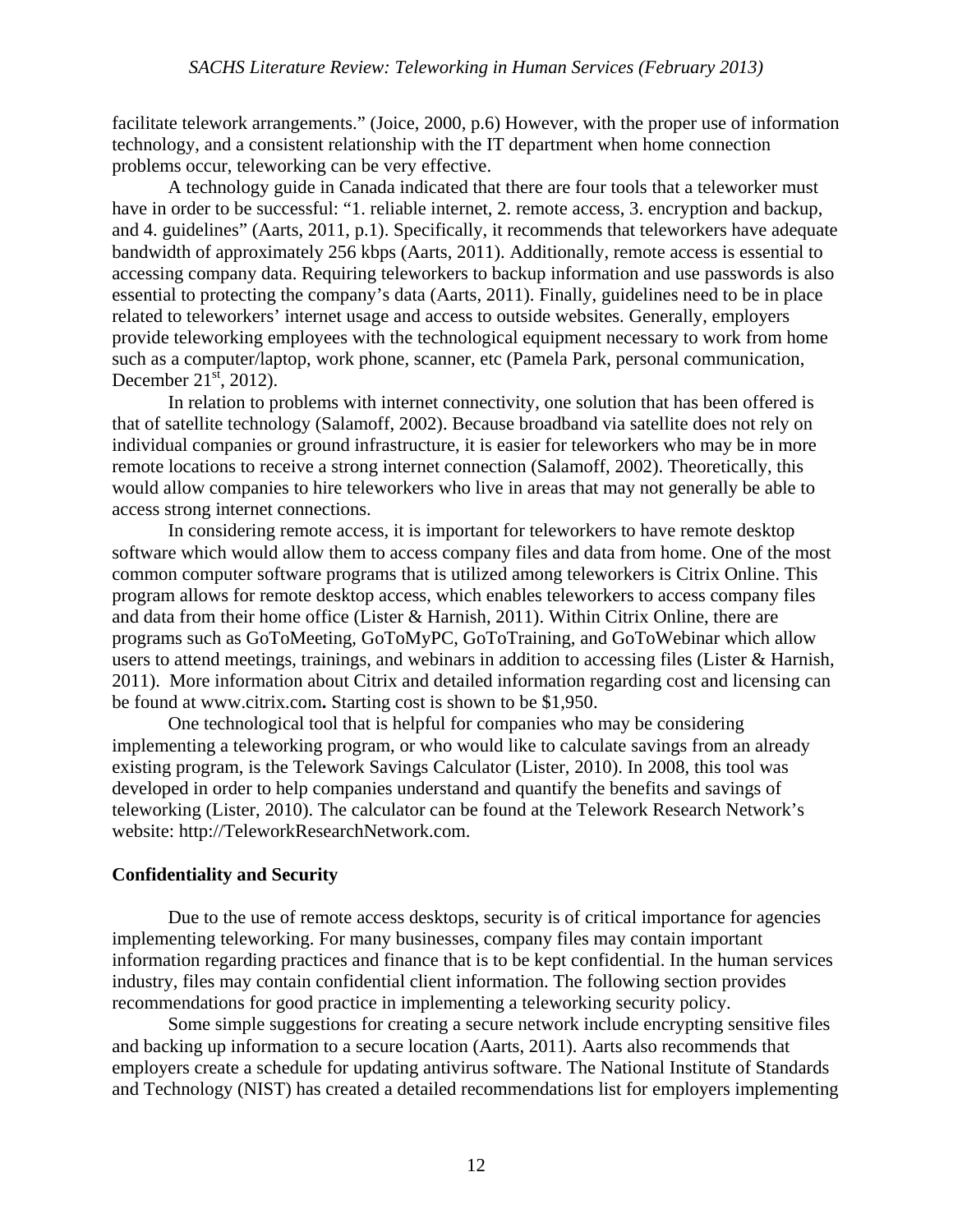teleworking in their agency. These suggestions are as follows:

- Develop a telework security policy that defines telework and remote access requirements.
- Ensure that remote access servers are secured effectively and are configured to enforce telework security policies.
- Secure telework client devices against common threats and maintain their security regularly. (Scarfone, Hoffman, & Souppaya, 2009, p. ES1-ES2)

NIST has stated that there are several common security objectives that exist for programs related to teleworking. These objectives include confidentiality, integrity, and availability (Scarfone, Hoffman, & Souppaya, 2009). That is, that files cannot be read by people without access to them, that the system could identify interference of files in transit, and that the system can be accessed by users as needed. There are also several common threats to security that have been identified. These threats include "lack of physical security controls,…unsecured networks,…infected devices on internal networks,…[and] external access to internal resources" (Scarfone, Hoffman, & Souppaya, 2009, p. 2-2).

Key recommendations identified by NIST for supporting confidentiality, integrity, and availability are as follows:

- Ensure that all parts of teleworking and remote access are secured against threats.
- Develop system threat models.
- Assume that networks cannot be trusted.
- Assume that teleworkers' devices will become infected with viruses and malware
- Consider pros and cons of providing remote access vs. what could happen if information is accessed.

The NIST also provides key recommendations for remote access security including the following:

- "Remote access servers should be kept fully patched, operated using an organizationdefined security configuration baseline, and only managed from trusted hosts by authorized administrators" (Scarfone, Hoffman, & Souppaya, 2009, p.3-8).
- "Place remote access servers at the network perimeter" (p.3-8).
- Implement mutual authentication to verify legitimacy.
- Use cryptography to protect sensitive information.
- Plan how software security will be maintained, devices supported, and devices secured.
- "Use thick remote access clients whenever possible to reduce the risk of compromise"  $(p.3-8)$ .

In addition to these recommendations, the NIST also suggests that teleworkers should have separate accounts for different functions. Additionally, agencies should implement session locking so that users need to re-enter the system after a period of being idle. Firewalls should also be used for additional protection. Finally, locking devices should be placed on equipment that may be in an unprotected area.

When planning to implement teleworking in an agency, the NIST has identified five phases which are designed to illustrate successful implementation of secure teleworking policy: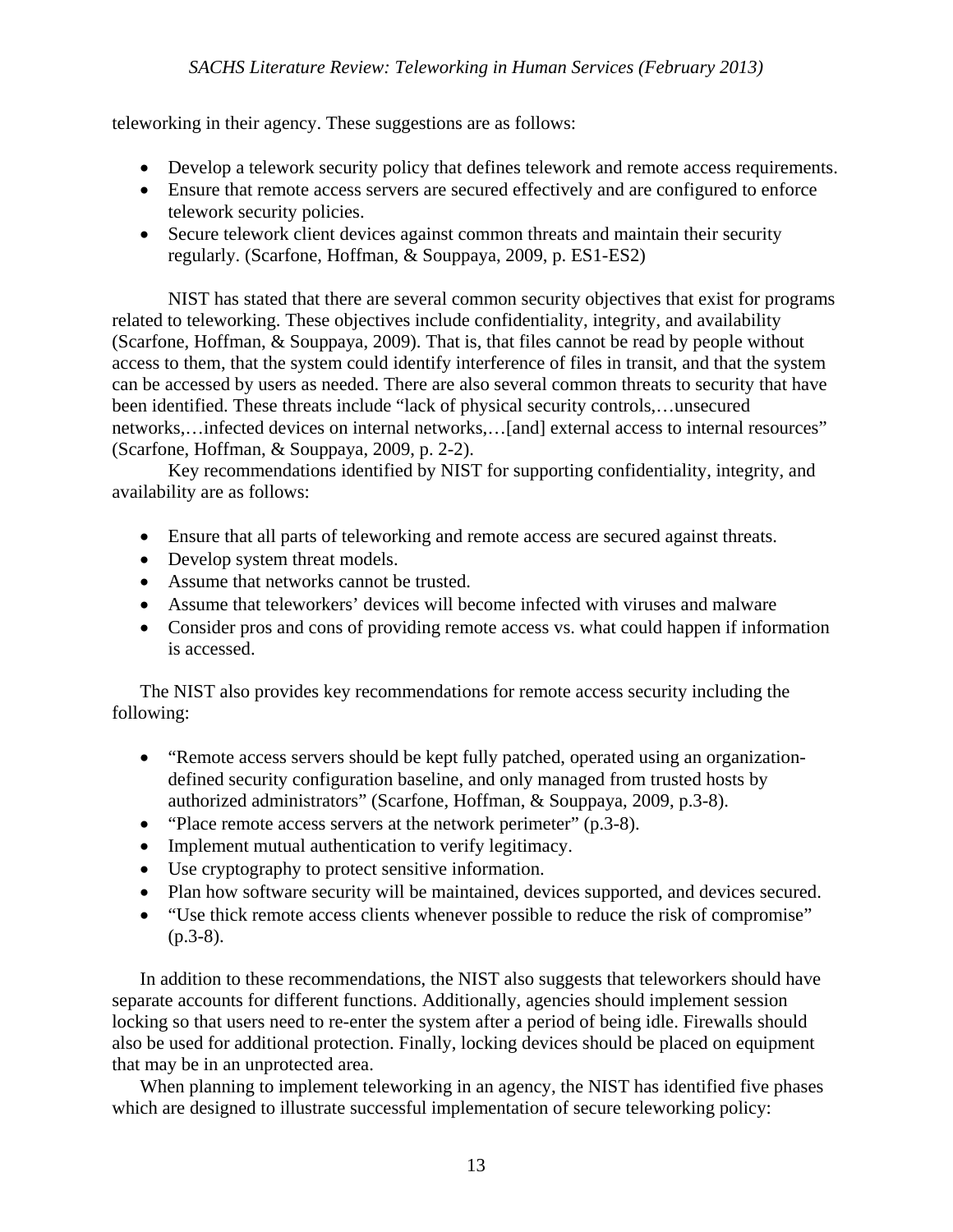- Phase 1: Initiation-Identify needs, overall vision, high level strategy, security policy, specifying functional requirements
- Phase 2: Development-Identify and specify technical characteristics. Ensure that the policy can be used by all clients. Procure solution components.
- Phase 3: Implementation- Configure equipment to meet all requirements. Test equipment. Make any alterations.
- Phase 4: Operations and Maintenance- "security related tasks performed on an ongoing basis"  $(p.5-1)$ .
- Phase 5: Disposal- When the program is no longer utilized, taking proper precautions and following protocol for properly disposing equipment.

For additional detailed information on this subject, please refer to the National Institute of Standards and Technology's Guide to Enterprise Telework and Remote Access Security (Scarfone, Hoffman, & Souppaya, 2009) found in the References section of this document.

It is important to remember that security does not apply only to files saved on the computer. Physical notes and files should be kept confidential in locked cabinets and the workplace environment should be free of confidentiality and security violations (A Guide to Telework in the Federal Government, OPM-VI-I-1)

San Francisco's CalFresh teleworking pilot program has created a document titled Remote Access User Guidelines which may be helpful in formatting remote access policies (see Appendix D).

#### **Positive Impacts of Teleworking**

Since the initial appearance of teleworking in businesses, extensive analyses have been conducted to determine the overall costs and benefits to teleworking. The majority of the research has pointed to positive cost benefits to teleworking, with specific references made to agencies, employees, and the environment. This section of the report summarizes existing research that supports the implementation of teleworking.

#### *Cost-Effectiveness*

- Company BellSouth estimated that if workers worked from home, the company could save up to \$40,000,000 in costs related to maintenance, utility costs, furniture, and real estate costs (Zbar, 2001).
- Gartner Group, research consultants, predicted that teleworking could save companies 15-20% on expenses related to real estate (Zbar, 2001).
- Research found that teleworking half-time could save agencies up to 18% on real estate costs. For example, IBM saves \$700 million per year in real estate costs due to its teleworking program (Lister, 2010).
- Oualitative and quantitative research methods have indicated that flexible time arrangements have a positive effect on management, finances, employee satisfaction, and business outcomes (WFD Consulting, 2005).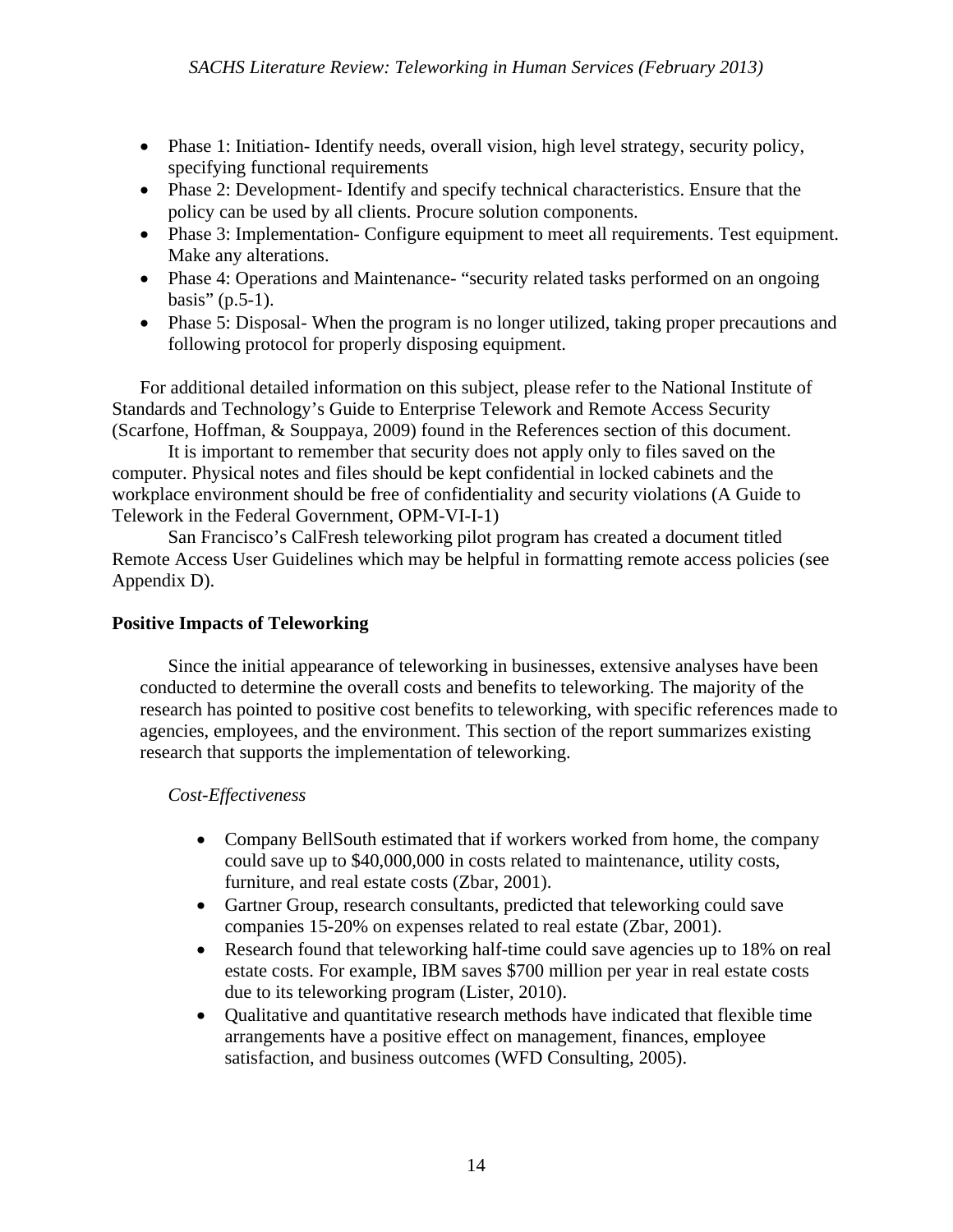- Quantified benefits to employers included increased productivity, reduced real estate costs, decreased turnover, and reduced absenteeism (Lister, 2010; Office of Workplace Programs, 2012).
- Teleworking could create a total benefit of up to \$400 billion for American companies if employees were required to telework half-time (Lister, 2010).

# *Cost Benefits to Managers and Agencies*

- AT&T's teleworking initiative has saved employers approximately \$2,086 per employee in decreased absenteeism, and \$7,920 in costs related to decreased rates of turnover (Baffour & Betsey, 2000).
- Often, a company's lowered costs are related to office expense, parking, and paid sick leave (Baffour & Betsey, 2000).
- Elimination of instances of tardiness, increased attendance, and reduced turnover rates are known benefits of teleworking (Baffour & Betsey, 2000).
- Specifically, average absenteeism has been shown to be decreased by 3.7 days per year (Lister, 2010).
- "The U.S. GSA telework cost/benefit model shows a 63% reduction in unscheduled absences per teleworker" (Lister, 2010, p. 9).
- A study examining the effects of Results Only Work Environment at Best Buy Co, Inc. on turnover found that rates of turnover were significantly decreased among employees involved in the flexible time agreement (Moen, Kelly, & Hill, 2011).
- Teleworking has been shown to have a 25% decrease in turnover rates (Lister, 2010)
- In a study conducted at WorldatWork, researchers found that "Of the 62 percent" of organizations that do offer telecommuting, almost half (46 percent) said the program has a high impact on employee retention" (World at Work, 2007, p.2).
- Reports estimate that requiring employees to work from home half-time could save employers up to \$10,000 per employee per year (Lister, 2010).
- Research at Sun Microsystems indicated that teleworkers were applying 60% of the time they saved commuting towards work (Lister, 2010).

# *Cost Benefits to Employees*

- Elimination of costs related to commuting to work such as gas, mileage, and tolls are known benefits to teleworkers (Baffour & Betsey, 2000).
- On average, teleworking has saved employees \$362 per person per year on gas costs alone (Lister, 2010).
- Total company employee savings related to gas and work expenses has been shown to range from \$210,167-\$2,101,666 (Lister, 2010).
- Although home utility costs such as gas and electric increase for teleworkers, they end up with overall reduced expenses due to reduction in travel costs (Kitou & Horvath, 2008).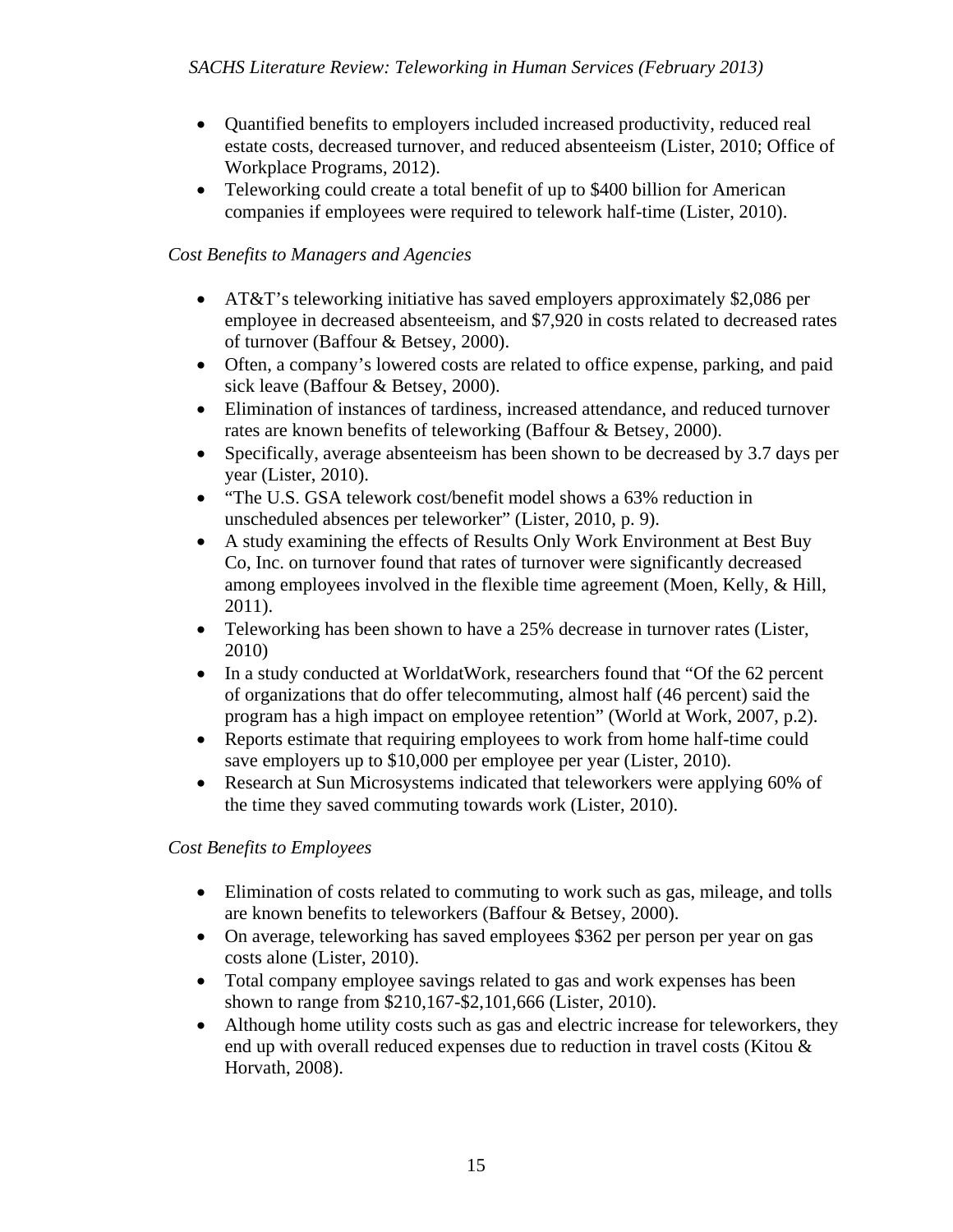• Quantified benefits include reduced gas expenses, saved time, and reduced expenses related to work (Lister, 2010).

# *Personal Benefits to Employees and Families*

- Elimination of the emotional cost of commuting to work such as frustration in traffic, wasted time, and coordinating work commute with taking children to school (Baffour & Betsey, 2000).
- Employees may be less distracted when working from home (Baffour & Betsey, 2000; A Guide to Telework in the Federal Government, OPM-VI-I-1).
- A study of AT&T teleworking employees found that "employees' benefits included increased satisfaction with their jobs, accomplishing more with less; increased control over their personal lives as well as increased autonomy and responsibility in their jobs" (Baffour & Betsey, 2000, p.123).
- Studies illustrate that flexible time arrangements moderate effects of "negative home-to-work spillover, physical symptoms, and job insecurity" (Moen, Kelly, & Hill, 2011, p.69).
- Research indicates that "individuals who have even a small measure of flexibility in when and where work gets done have significantly greater job satisfaction, stronger commitment to the job, and higher levels of engagement with the company, as well as significantly lower levels of stress" (WFD Consulting, 2005, p.2).
- Studies of IBM employees, Bristol-Myers Squibb employees, and a financial services company indicate that employees who are allowed more flexibility in their work schedule report significantly lower levels of stress and burnout (WFD Consulting, 2005).
- Working from home provides employees with opportunity to care for dependents such as children or elderly relatives in the home (General Services Administration, 2006b).
- May provide increased family interaction (Office of Workplace Programs, 2012)
- "Over time, teleworkers report less work and family conflict" (Bailey & Kurland, 2002, p.391).

#### *Productivity and Performance*

- Surveys have shown that decreased turnover correlates to a 15-30% increase in production, which has been demonstrated to have approximately \$10,000 in savings per teleworking employee (Hopkinson, James, & Maruyama, 2002).
- Research on Best Buy indicated that productivity levels increased on average by 35% after implementing a teleworking program (Lister, 2010).
- Research on Dow Chemical indicated that productivity increased by 32.5% after implementing teleworking (Lister, 2010).
- Compaq Computer Corporation's teleworking employees' productivity increased by 15-45% (Lister, 2010).

 *Impact on the Environment*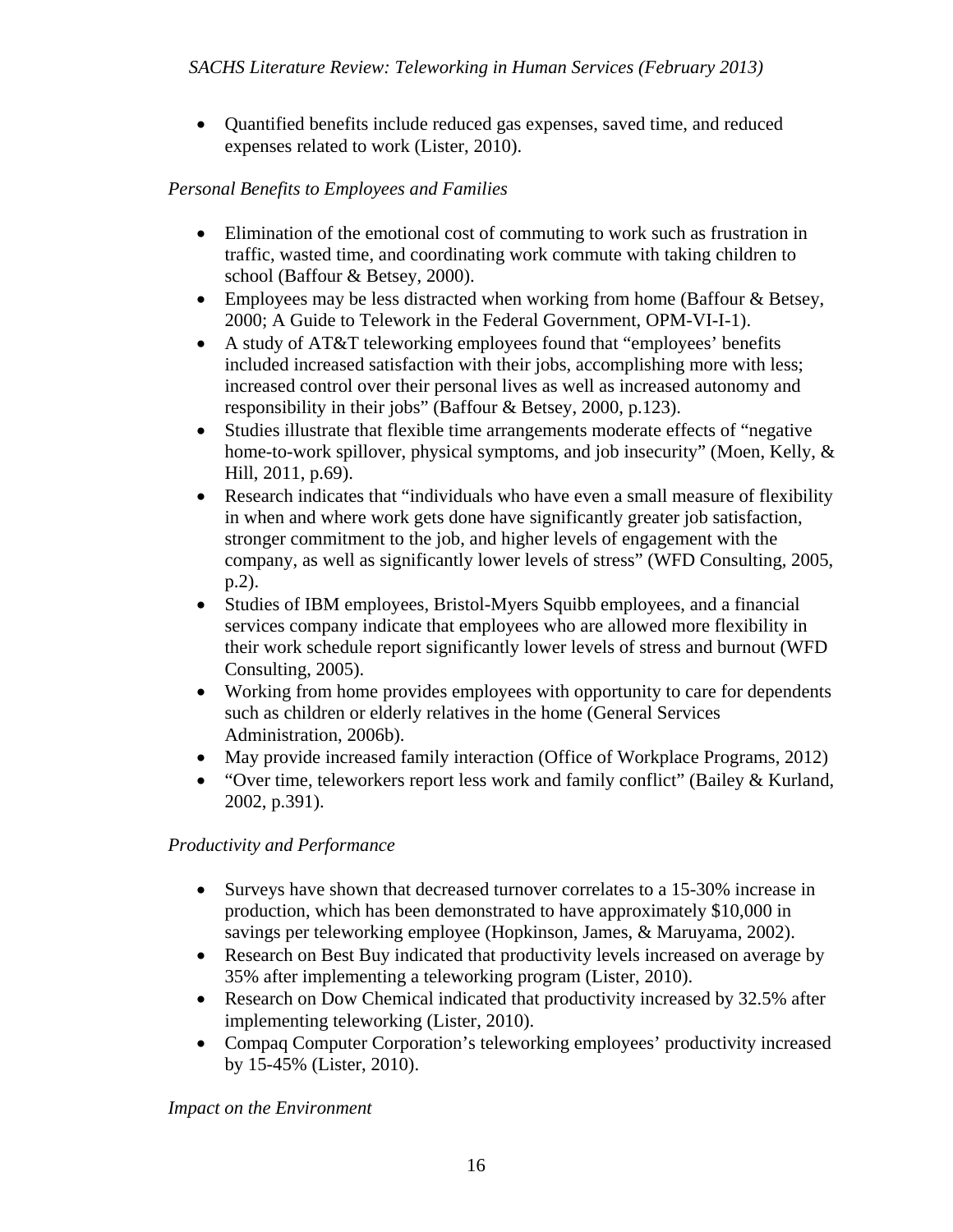- California-based study which used E-COMMUTair system to assess air pollution effects of teleworking found that traditional employee costs are higher than teleworking costs in every category including transportation, utilities, energy, fuel, and CO2, CO, and NO<sub>x</sub> emissions (Kitou & Horvath, 2008).
- Research indicates that "the existing 2.9 million US telecommuters save 390 million gallons of gas and prevent the release of 3.6 million tons of greenhouse gases yearly" (Lister & Harnish, 2011, p.4).
- Additionally, reports indicate that "the energy saved annually from telecommuting could exceed the output of all renewable energy sources combined" (Lister & Harnish, 2011, p.4).
- Ouantified benefits included reduced oil usage, reduction of greenhouse gases, decreased incidents of accidents, and decreased highway maintenance costs (Lister, 2010).
- Specifically, the U.S. could save up to \$23 billion in oil import costs (Lister, 2010).
- Savings related to electricity have been estimated at 4,400 kWh per person per year (Lister, 2010).
- "The National Environmental Policy Institute (NEPI) estimates that allowing just ten percent of the nation's workforce to telecommute a mere one day a week would eliminate 12,963 tons of air pollution and save more than 1.2 million gallons of fuel each week" (Dutrow, 2002).

# **Challenges**

 Despite the many benefits that have been associated with telework, the implementation of a teleworking program is not without its difficulties. The following challenges have been cited as problematic for starting a teleworking program, managing teleworkers, and working as a teleworker:

#### *Challenges for Agencies and Managers*

- Resistance to teleworking is often seen by agency managers (Joice, 2000; U.S. Office of Personnel Management, 2012). Managers should be trained on teleworking in order to help decrease resistance.
- Employees are sometimes hesitant to give up their permanent office location (Joice, 2000). It is helpful to include them in the planning to determine the best course of action.
- Agencies often experience a double overhead situation in which they are paying for costs related to the telecenter in addition to costs incurred by teleworkers working from home (Joice, 2000). Be sure to consider increased costs when planning.
- It is generally more difficult to implement a teleworking program in a smaller agency as opposed to a larger company due to resistance (Joice, 2000). Managers and employees alike should be included in discussion on how to best implement the new program.
- It can be difficult to apply changing policies such as OSHA and Workers' Compensation to teleworking contracts (Joice, 2000). It is beneficial to be very clear in which situations may or may not be covered.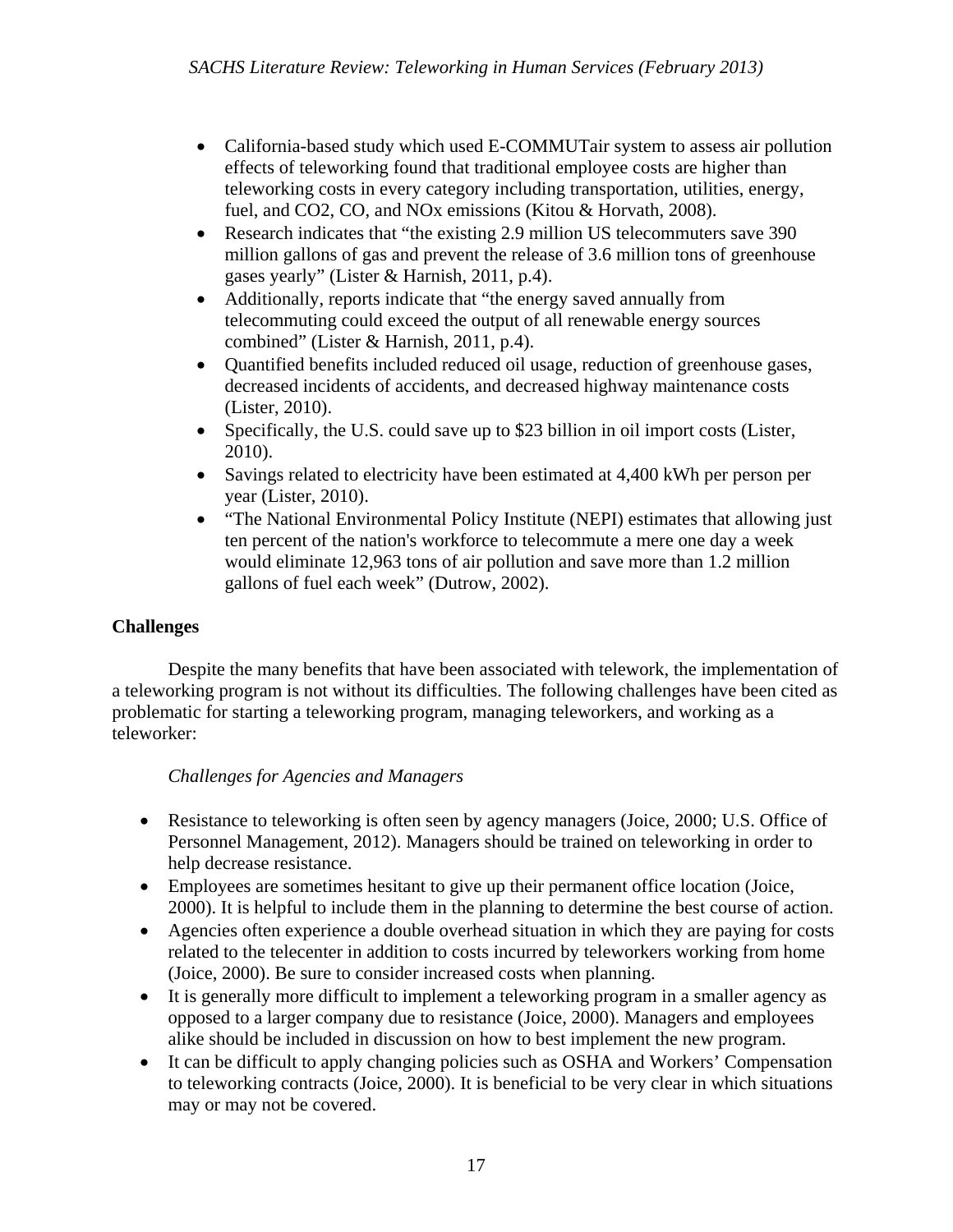- There tends to be a general lack of measure for productivity and effective monitoring tools (Joice, 2000; U.S. Office of Personnel Management, 2012). It is important to consult resources on monitoring tools if this becomes an issue.
- There has been question as to the accuracy of benefits and results associated with productivity and real estate savings (Ruth & Chaudhry, 2008).
- There are many technological challenges related to implementing a secure network and computer usage policy (Ruth & Chaudhry, 2008). Consult with the IT department to ensure effective implementation.
- If the issue of technology and security is not properly addressed, it can create major problems for companies (U.S. Office of Personnel Management, 2012). It is helpful to have a section of the contract detailing appropriate computer and internet usage.
- Employees who are not teleworking may be jealous of those who are (Litchfield, Swanberg, & Sigworth). It is helpful to have discussions with employees about who is or is not eligible to telework and how to apply.
- It has been stated that evidence is unclear as to real increased job satisfaction among teleworkers (Bailey & Kurland, 2002).
- Criticisms of reports of increased productivity relate to the fact that this data may often be based on self-reports (Bailey & Kurland, 2002).

# *Challenges for Teleworkers*

- Teleworking eligibility may cause problems among employees, as those who are ineligible to telework may feel at a disadvantage, may experience lower job satisfaction, and may be less likely to stay with the company (Mahler, 2012). It may be beneficial to meet with employees to check in regarding performance and job satisfaction.
- Some teleworkers may feel isolated both socially, and within the company and feel more need for social interaction (U.S. Office of Personnel Management, 2012; Office of Workplace Programs, 2012). It can be helpful to arrange for team meetings or work related social events to combat this.
- Teleworkers may not have equal access to promotions and leadership opportunities (U.S. Office of Personnel Management, 2012). Train managers on the importance of including all members of the team when considering promotions and leadership.
- Some teleworkers may find that they are unable to resist distractions, are not able to work independently, may have conflicts with other staff members, and may feel left out of meetings and team experiences (Ruth & Chaudhry, 2008). It is important to check in with teleworkers to determine whether or not the arrangement is working for them.
- Many agencies require teleworkers to hire childcare providers while teleworking, and some teleworkers may be unwilling to do this (Ruth  $&$  Chaudhry, 2008). It is beneficial to be clear before hiring a teleworker about the expectations surrounding childcare.

#### **Lessons Learned and Recommendations**

Extensive analysis has been conducted of teleworking pilot programs as well as agencies that have an active teleworking program. The following lessons and recommendations are provided in order to aid in the future implementation of a teleworking program: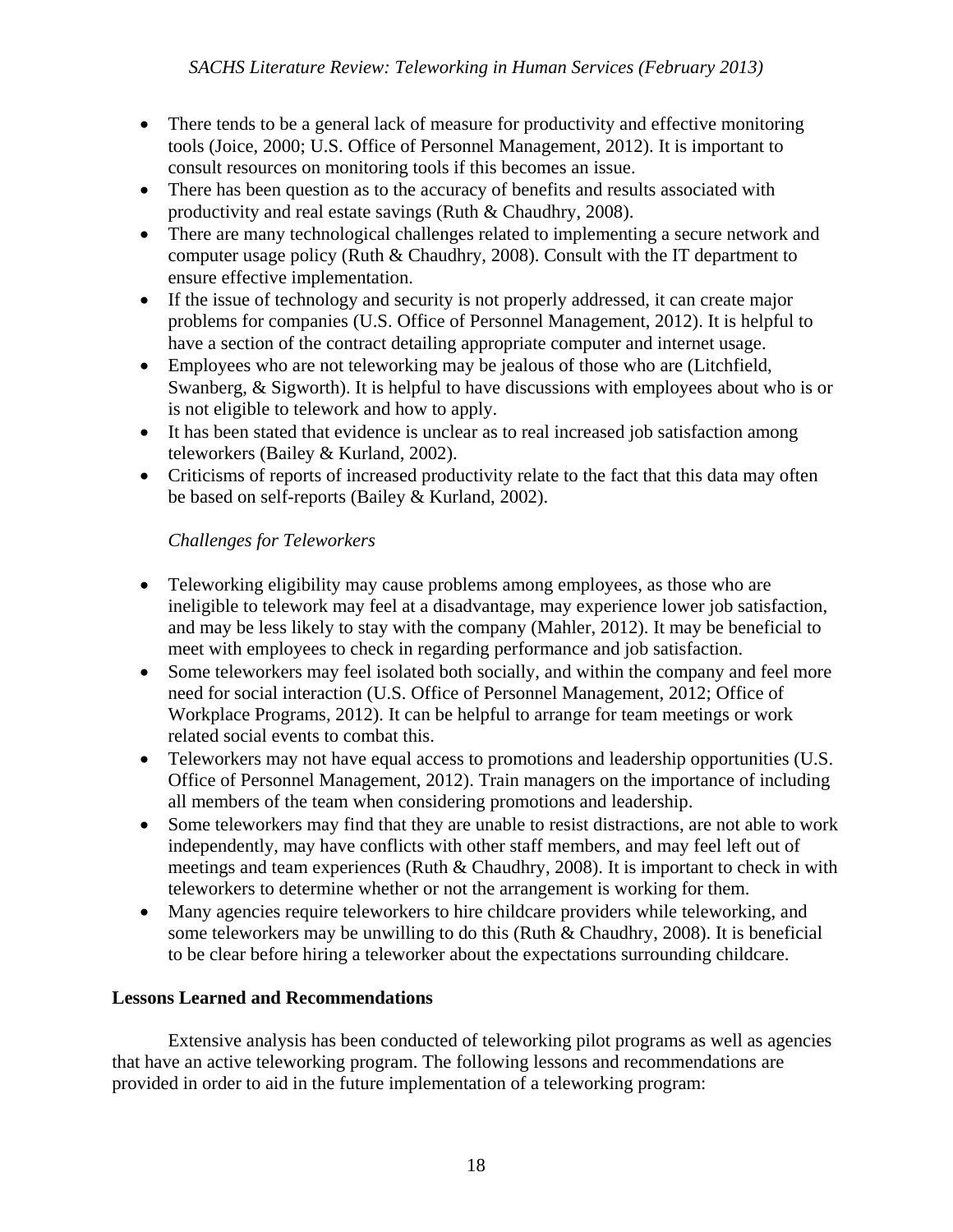- Conduct a needs assessment and understand the culture of the agency before implementing a teleworking program (Joice, 2000).
- Managers must be able to facilitate a fair and effective working arrangement for teleworkers, while still maintaining a traditional management style with employees who are not ready or ineligible to telework (Joice, 2000).
- Managers should provide increased, not decreased support to teleworkers (Joice, 2000).
- Managers should consider implementing monitoring tools not just for productivity and task completion, but also to monitor quality (Joice, 2000).
- It is important to allocate the resources needed to implement the program before actually doing so (Joice, 2000).
- Before creating a company-wide teleworking program, create a pilot program first to test success (Mahler, 2012; U.S Department of Labor, 2009; Joice, 2000).
- Guidelines need to be in place to address the issue of dependent care (U.S. Department of Labor, 2009; General Services Administration, 2006b).
- A policy needs to be in place in order to address the issue of Worker's Compensation for teleworkers (U.S. Department of Labor, 2009).
- Agencies should conduct a cost analysis before implementing a teleworking program to ensure that the benefits will outweigh the potential costs (General Services Administration, 2006a).
- Managers need to be trained on how to supervise teleworkers (Anonymous, 2006b)
- A member of the organization should be designated as the telework coordinator to oversee all aspects of teleworking in the company (A Guide to Telework in the Federal Government, OPM-VI-I-1).
- The telework coordinator should be responsible for duties such as assigning tasks, establishing communication, state time frames, clarify the quality of work expected, establish review periods, provide feedback, and work to correct unsatisfactory behavior (Office of Workplace Programs, 2012).
- Ensure that teleworkers can design their work processes, and that necessary IT support is available to them (Joice, 2000).
- Determine communication standards for teleworkers who are dealing with information that is urgent, somewhat urgent, or not urgent (Department of Labor, 2009).
- "Gain leadership buy-in, involve critical functions, institute reliable data collection, standardize eligibility and participation criteria, measure performance accurately, …be patient" (U.S. Office of Personnel Management, 2012, p. 63)
- "Maximize hoteling in order to decrease office space, encourage teleworking for those with longest commute, consider cost transfer to employees, consider local electricity mix, be flexible with program design, use information and communication technology effectively,…and educate teleworkers about how to save energy while teleworking" (U.S. Office of Personnel Management, 2012, p.85).
- Connect the telework initiative to the agency's other objectives and mission (Joice, 2000).
- It is important to choose motivated and technologically savvy staff, to properly develop the remote desktop programming, and to train teleworkers and supervisors (Leo O'Farrell, personal communication, December  $18<sup>th</sup>$ , 2012)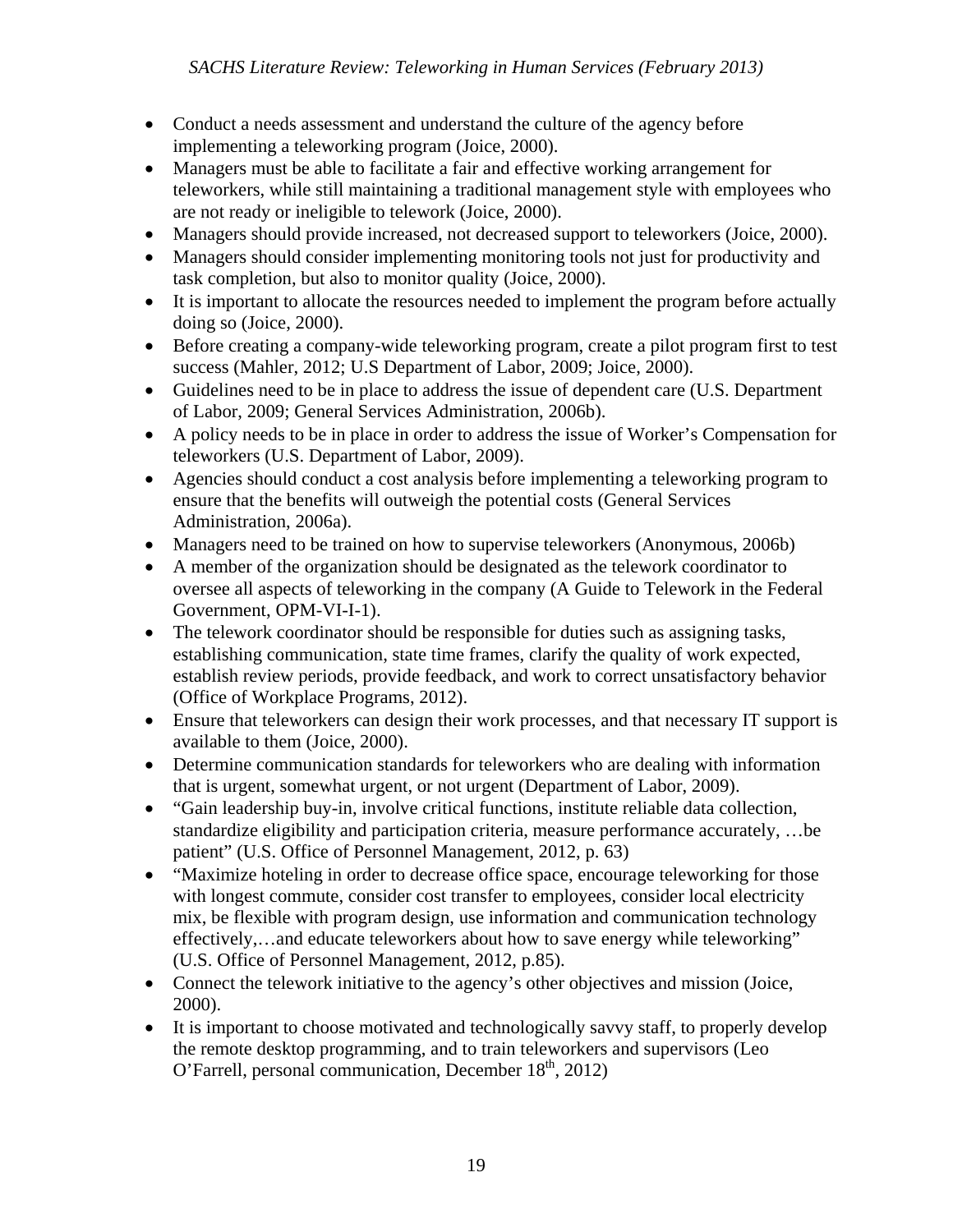- Utilize selective eligibility criteria, making sure employees aren't applying to telework for the wrong reasons (such as taking care of dependents). Ensure that their home work space is quiet and free of loud pets or young children (Pamela Park, personal communication, December  $21<sup>st</sup>$ , 2012).
- It is important for companies to create opportunities for teleworkers to interact with their non-teleworking coworkers (Swanberg, Loeffler, & Werner, 2007).
- For additional teleworker do's and don'ts, please refer to Appendix E.

# **Other Successes and Best Practices**

- *Virtual Resource Solution (VRS), Treasury Inspector General for Tax Administration (TIGTA)* (Anonymous, 2006b) – TIGTA was one of the first federal organizations to implement a teleworking program. The pilot program VRS was implemented in 2000 and the program received the Commuter Connections Employer Recognition Award for Telework after the program had been running for three years. Results of the program have included increased job satisfaction and increased productivity. The biggest challenge was getting the management on board, but this was achieved through training programs. 97% of TIGTA's employees are eligible to telework and 92% choose to do so at least several days per week. As of 2006, the program had already reduced office space by 5%, which amounted to annual savings of \$500,000. This trend is expected to continue.
- *Tech House* (U.S. Department of Labor, 2009). This is a small company in which most of the nine employees participate in teleworking. The company created a communication system to facilitate urgent matters. The standards include the following: If the information is not urgent, it can be sent by email and be responded to within one day. If the information is somewhat urgent, the employees use an instant messaging system. If the information is urgent, a phone call is made. Phone calls are only made for truly urgent matters. Teleworkers are only required to visit the office one time per month for a meeting.
- *Infrasafe, Inc.* (U.S. Department of Labor, 2009). –This company offers teleworking to many of its 100 employees. Those who want to telework must first request the option which is then followed up by an assessment. Those who are eligible include accountants, software engineers, and IT support employees. The company uses a remote desktop and a VoIP phone.
- *Phase Forward LLC* (U.S. Department of Labor, 2009). This firm was designed around flexibility. It was created by Noel Adams who was interested in flexible work arrangements without sacrificing hours and to respond to the needs of working mothers. While small, the company of five has seen positive results in terms of employee and customer satisfaction.
- *Federal Railroad Administration (FRA)* (Joice, 2000) This program was created in 1995 and was first offered to safety inspectors who were able to work from home. Since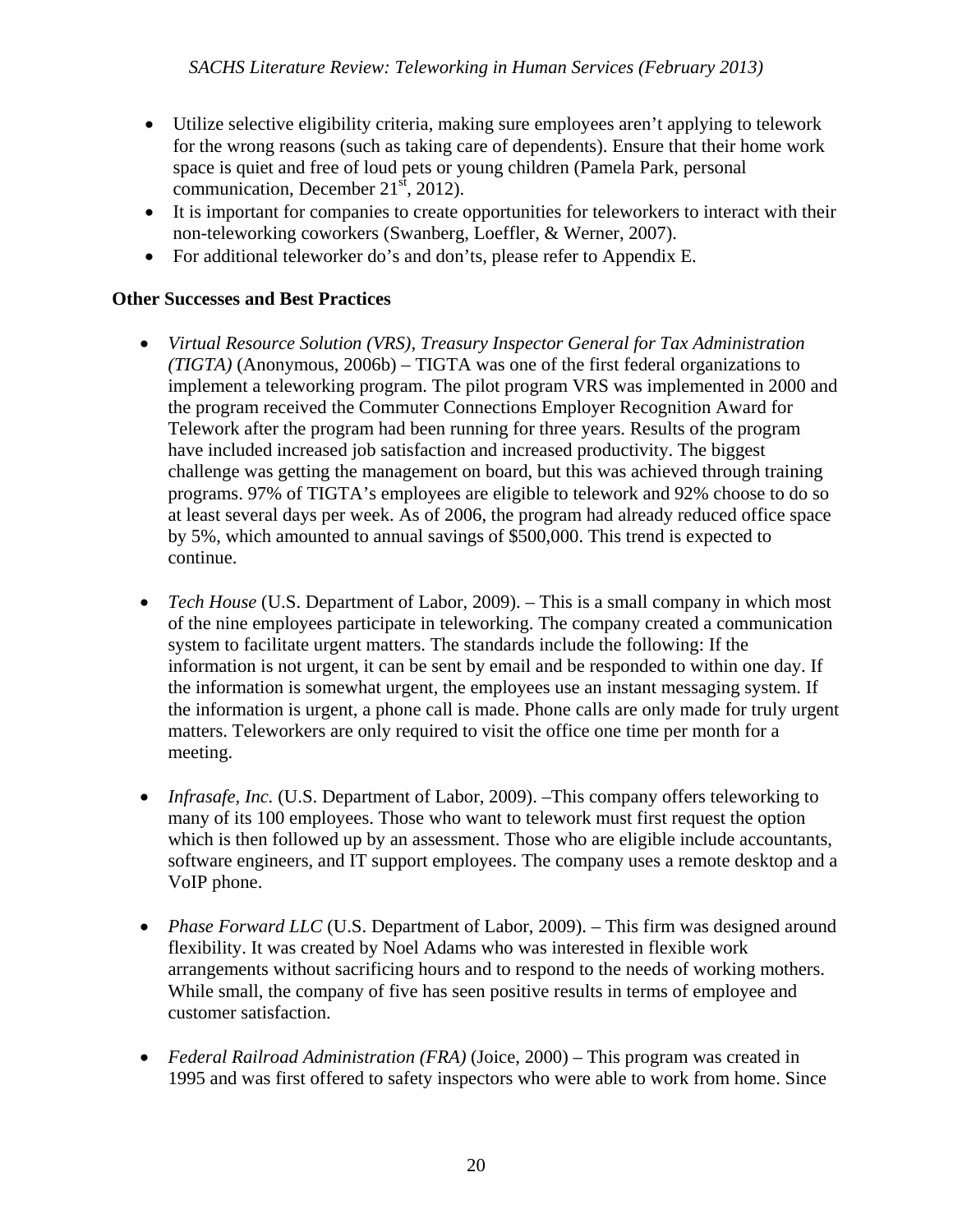that time, many offices have closed, and FRA has saved around \$80,000. This is a good example of an organization that has made significant savings due to teleworking.

- *The Department of Education (DOE)* (Joice, 2000) After being faced with a budget crisis, the DOE initiated a teleworking program in 1996 which allowed workers to work from hotels or home. This decreased the costs related to the traditional office space. As a result of the program, the DOE saved twenty-four jobs.
- *The Department of Commerce (DOC)* (Government Accountability Office, 2005)- At DOC, those who were required to handle classified information were not able to telework. As of 2005, the DOC was implementing a system to track teleworkers. The DOC currently counts the number of eligible employees and requires that they be trained before beginning the program. If the eligible employees are meeting expectations, they will not be excluded for the teleworking opportunity.
- *The Department of Justice (DOJ)* (Government Accountability Office, 2005) At DOJ, those who were required to handle classified information were not able to telework. DOJ requires that all eligible teleworkers be trained before beginning the program. As of 2005, the DOJ was implementing a system to track teleworkers. At the DOJ, 54% of employees were eligible to telework, with 18% of those eligible actually teleworking. Some of the eligibility criteria for DOJ teleworkers included not being responsible for classified information, having the right IT components, not being in an entry-level position, etc. Additionally, correctional officers and receptionists were not eligible. Eligible employees must be shown to be able to work independently and have a good history with the DOJ. As of 2005, supervisors were expected to manually track the number of teleworkers.
- *The Department of State (State)* (Government Accountability Office, 2005)- At State, those who were required to handle classified information were not able to telework. Only 7% of employees at State were eligible to telework. Of those 7%, 82% participated in the program. State has the capabilities of counting eligible employees, but as of 2005 they did not have the capabilities to count those actually participating.
- *The Small Business Administration (SBA)* (Government Accountability Office, 2005) All positions at this level were eligible to telework. SBA requires that eligible teleworkers be trained before starting the program. As of 2005, 18% were eligible to telework. If the employees are required to work in a face-to-face environment, they would not be eligible to telework. As of 2005, the SBA had a way to track who was eligible to participate, but not who was actually participating in the teleworking arrangement.
- *The Securities and Exchange Commission (SBC)* (Government Accountability Office, 2005)- All positions at this level were eligible to telework. 100% of the SEC's employees are eligible to telework, although some may be excluded if the nature of their work requires face-to-face interaction. As of 2005, the commission was working towards training managers and supervisors in order to reduce resistance to teleworking. If the employees had signed a teleworking agreement, the SBC had a way to track them.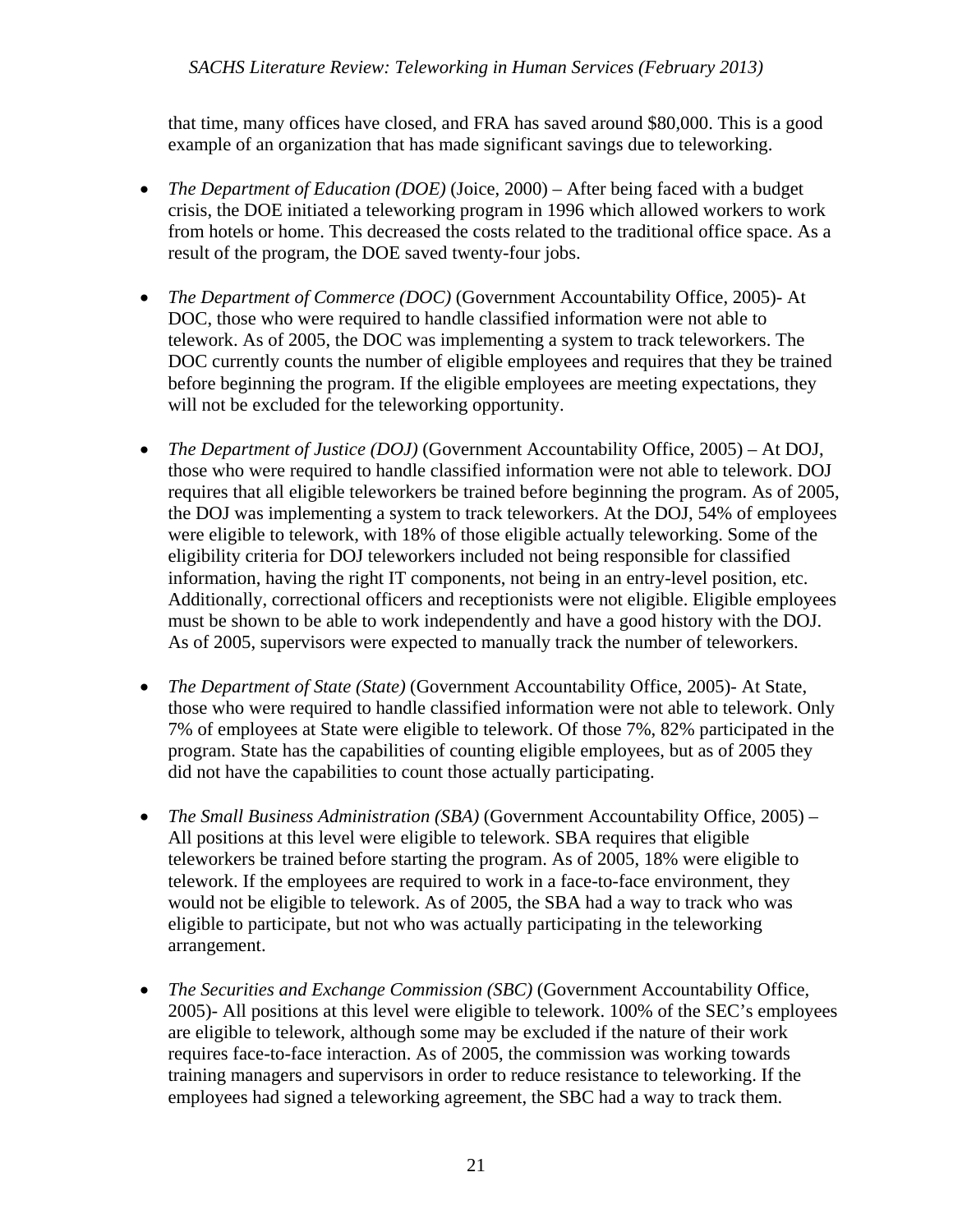However, if not, the SEC did not have a way to count how many employees were actually participating.

- *The Consumer Product Safety Commission* (Joice, 2000) The CPSC created its teleworking program as a pilot program in 1995. Since then, the number of teleworkers has grown, with 95 of the 130 employees teleworking. This program has saved the CPSC almost three million dollars in office rent savings.
- *Eastman Kodak* (Litchfield, Swanberg, & Sigworth, 2004)- Company offers job sharing, compressed work week, part-time work options, flex time, and teleworking. The program was implemented in 1997, and eligible teleworkers are selected based on an application, permission from the manager, and proof that the change will not have a negative impact on performance. The option to telework is available to all employees. Employees are able to design their own schedules, and the arrangement has led to increase productivity. The company has a detailed guidebook and a specific flexible work time agreement form. The company has also developed training modules to train managers and employees on flexible work time issues. Plans for implementing tracking and monitoring tools are in place.
- *Wachovia Corporation* (Litchfield, Swanberg, & Sigworth, 2004)- The company began to offer teleworking in 1996 to address concerns regarding recruitment, retention, and turnover. Eligibility is based on supervisor approval, acceptable work performance, and a clean disciplinary past. The company reported that it was easier to recruit potential employees after implementing the program and that employees are more satisfied due to the ability to coordinate their work schedules with their personal lives. The company is currently working on a tracking and monitoring strategy for its teleworkers. The company has found that workers reported less stress and are better able to manage their work and home life.
- *Kentucky Orthopedic Rehab Team* (Swanberg, Loeffler, Werner, 2007) The company offers teleworking as an option in addition to other flexible work arrangements. The employees who telework are the marketing employees who are able to complete their work by phone and computer. All necessary technological equipment is provided by the company. The teleworkers attend monthly meetings to be sure they are involved and able to share their opinions with the team. The company has saved money due to decreased rent costs for teleworkers.
- *Best Buy, Inc* (Moen, Kelly, & Hill, 2011) This company is a large retail company which implemented a teleworking policy called the Results Only Work Environment (ROWE) initiative. Before implementing the program, employees and managers participated in a series of discussions and trainings. ROWE is unique in that it takes into consideration employees gender and stage of life/parenthood on the effect of turnover. In a study conducted on the ROWE program, it was found that teleworkers had significantly lower turnover rates than those not teleworking.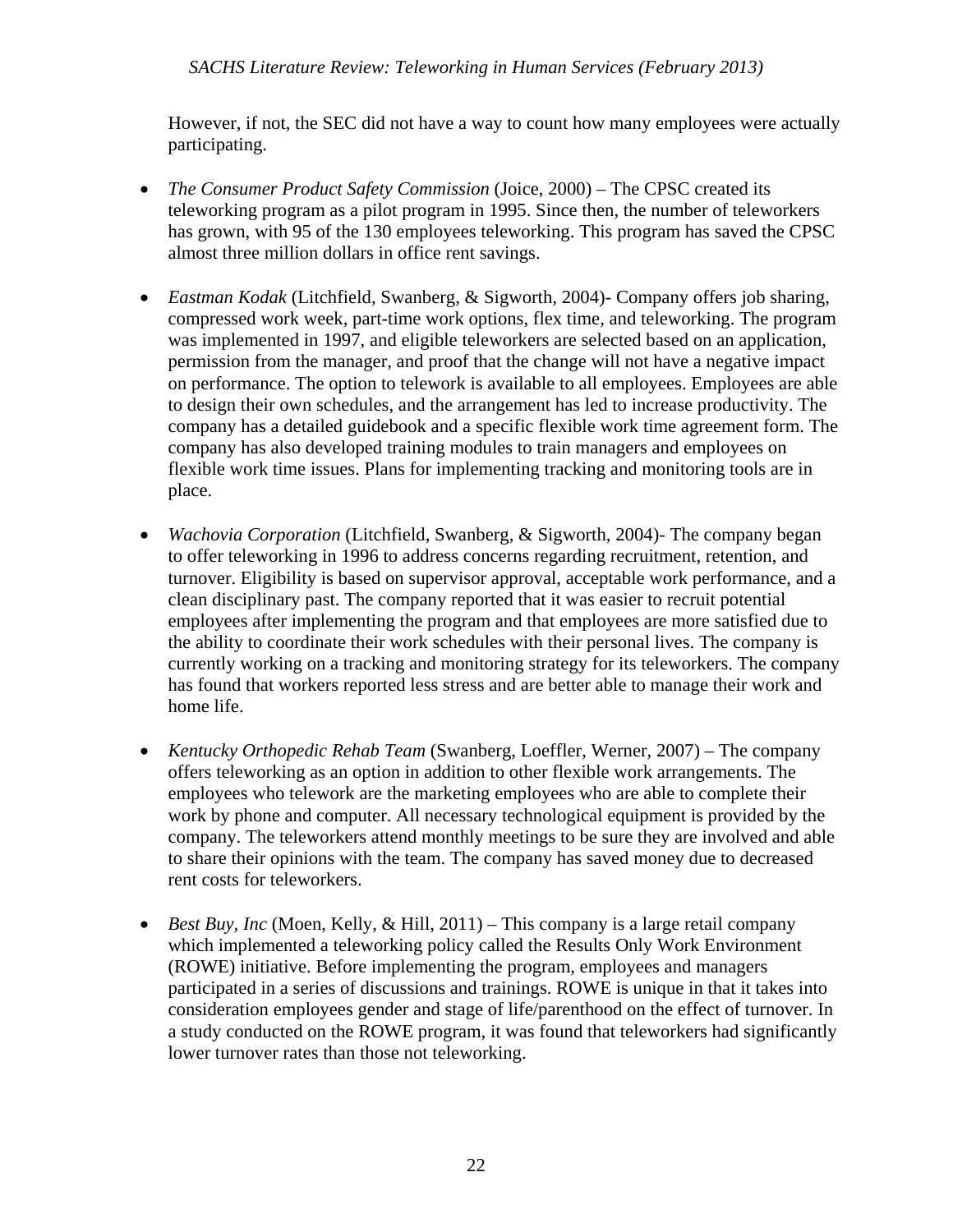• *New England Region General Services Administration Telework Program (Joice, 2000).* – The company began its telework program due to heavy traffic and congestion in the area. They planned to have 23% of eligible employees teleworking at least a few days per month. All employees were offered the option, regardless of position. The company also created a Telework Committee which was in charge of assessing eligibility. The teleworkers were provided with cell phones, laptops, and other necessary technological equipment.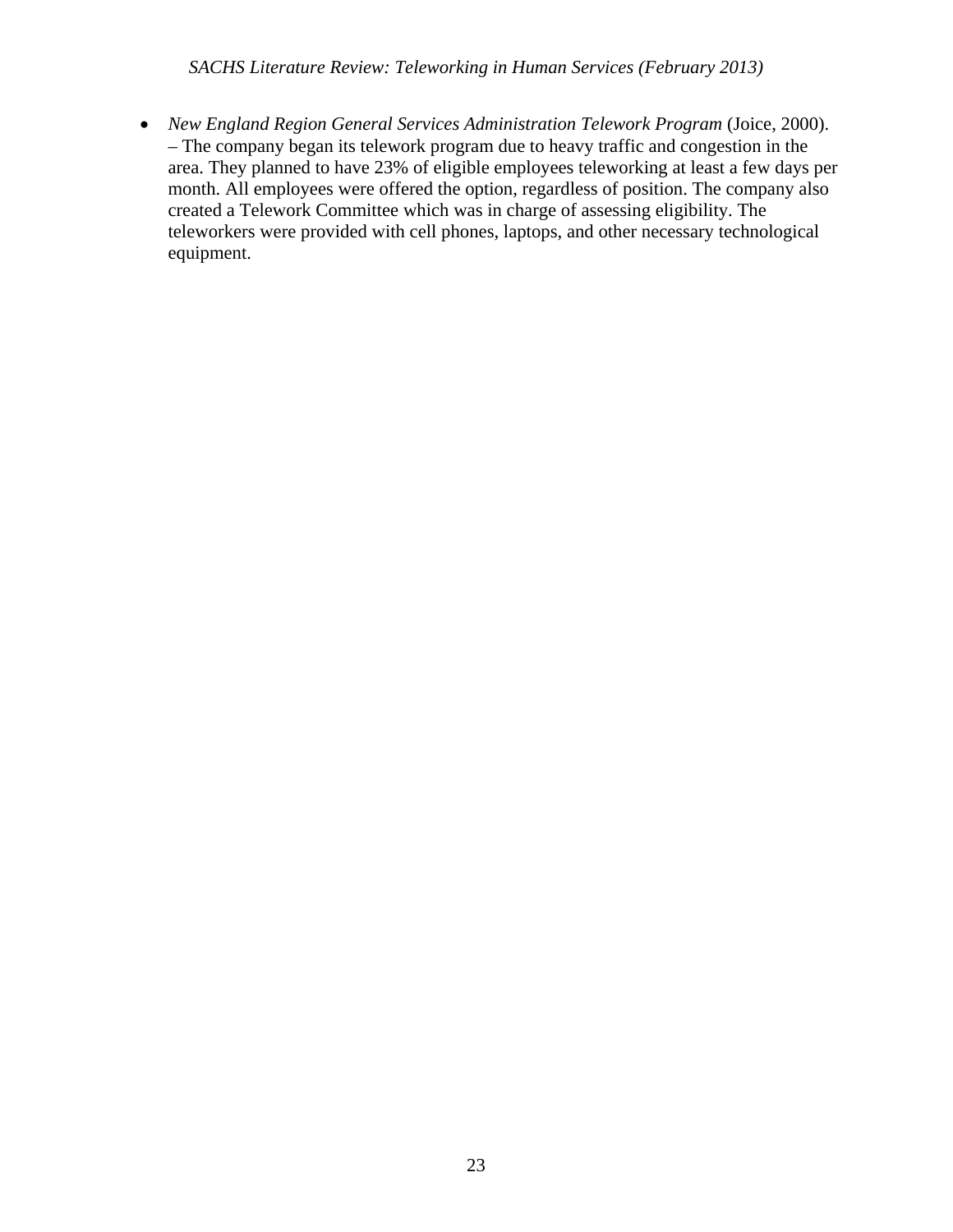#### References

Aarts, D. (2011). Telework essentials. *Profit*, *30*(2), 30.

A Guide to Telework in the Federal Government, OPM-VI-I.

- Anderson, R. (2004). The child welfare workforce gets wired. *Children's Voice*, *13*(1), 32-33.
- Anonymous. (2006)a. "Telework" evolves. *Area Development Site and Facility Planning*, *41*(2), 10.

Anonymous. (2006)b. Tigta: A case for teleworking. *Federal Computer Week*, *20*(14), S10.

- Bailey, D., & Kurland, N. (2002). A review of telework research: Findings, new directions, and lessons for the study of modern work. *Journal of Organizational Behavior*, *23*(4), 383- 400.
- Baffour, G., & Betsey, C. (2000). Human resources management and development in the telework environment. *Telework and the new workplace of the 21st century. Washington: Department of Labor*.
- Baruch, Y., & Smith, I. (2002). The legal aspects of teleworking. *Human Resource Management Journal, 12*(3), 61-75.
- Dutrow, K. L. (2001). Working at Home at Your Own Risk: Employer Liability for Teleworkers under the Occupational Safety and Health Act of 1970. *Ga. St. UL Rev.*, *18*, 955.
- General Services Administration. (2006)a. Telework Technology Cost Study. Retrieved from www.gsa.gov/graphics/ogp/ExecutiveSummarywAltTags\_508.doc on January 31st, 2013.
- General Services Administration. (2006)b. Is standard practice best practice? Emerging perspective on telework and dependent care. Retrieved from www.gsa.gov/graphics/.../teleworkdepcarefinalfullwebversionreport.... On January 31st, 2013
- Government Accountability Office. (2005). GAO-05-1055R Agency Telework Methodologies. Retrieved from www.gao.gov/new.items/d051055r.pdf on January 31st, 2013.
- Hopkinson, P., James, P., & Maruyama, T. (2002): Teleworking at BT. The Economic, Environmental and Social Impacts of its Workabout Scheme. Report on Survey Results
- In House Report No. 1722,  $111^{th}$  Cong.,  $2^{nd}$  sess. (2010). The Telework Enhancement Act of 2010. Retrieved from http://www.gpo.gov/fdsys/pkg/BILLS111hr1722enr/pdf/BILLS-111hr1722enr.pdf on January 31st, 2013.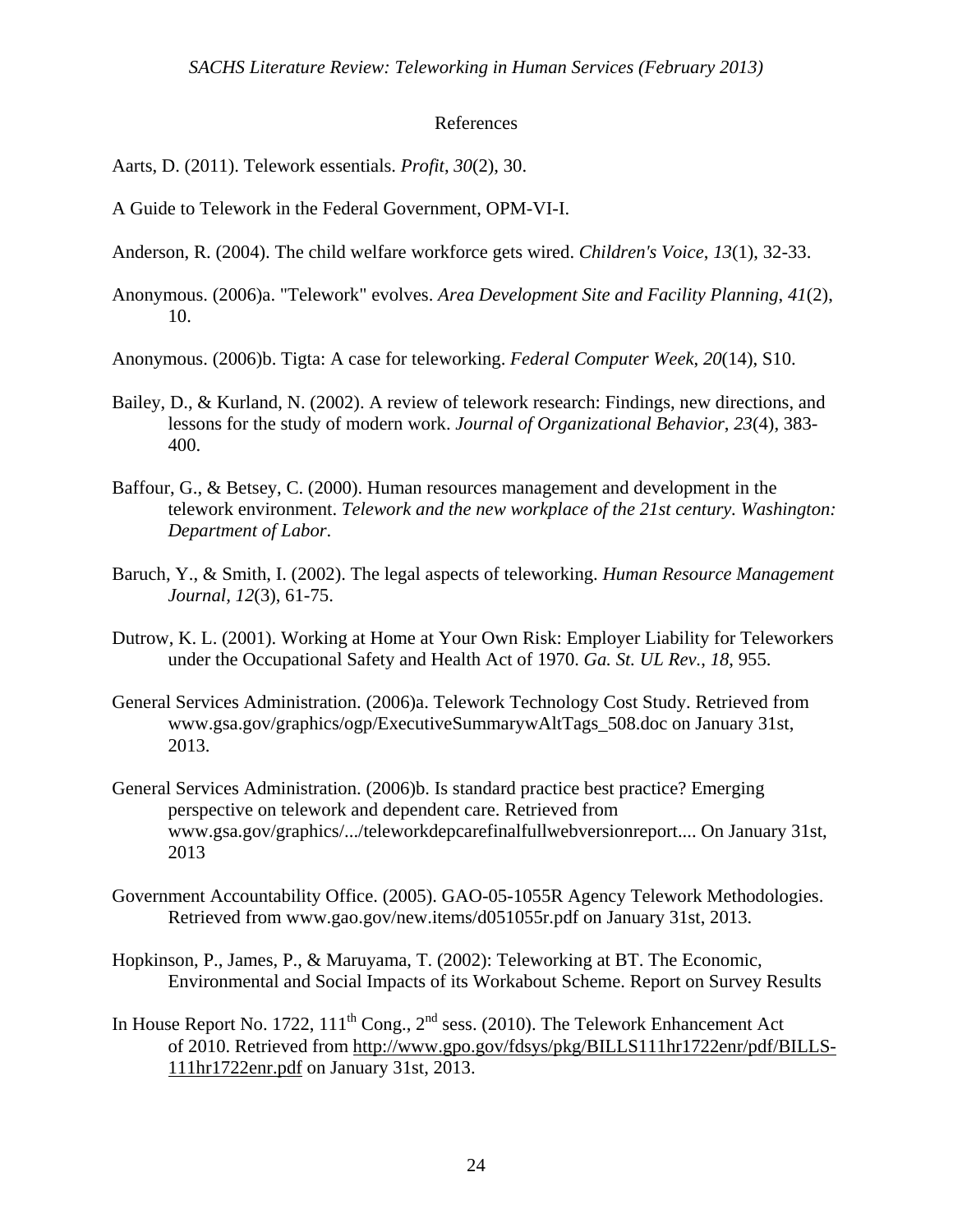- JALA International. (2007). Jack Nilles. Retrieved from http://www.jala.com/jnmbio.php on February 11th, 2013.
- Joice, W. (2000). Federal telework topics. U.S. General Services Administration.
- Kitou, E., & Horvath, A. (2008). External air pollution costs of telework. *The International Journal of Life Cycle Assessment*, *13*(2), 155-165.
- Kreitner, R., & Kinicki, A. (2007). *Organizational behavior*. McGraw-Hill/Irwin.
- Kumari, D., & Raina, D. (1998). Energy conservation using telepointer. Retrieved from www.ipcsit.com on February  $11<sup>th</sup>$ , 2013.
- Lister, K. Workshifting Benefits: The Bottom Line (San Diego, CA: Telework Research Network, May 2010).
- Lister, K., & Harnish, T. (2011). The state of telework in the us: How individuals business, and government benefit. *Telework Research Network*.
- Litchfield, L. C., Swanberg, J. E., & Sigworth, C. M. (2004). *Increasing the Visibility of the Invisible Workforce: Model Programs and Policies for Hourly and Lower Wage Employees: Final Report*. Boston College Center for Work & Family, Carroll School of Management.
- Mahler, J. (2012). The Telework Divide: Managerial and Personnel Challenges of Telework. *Review of Public Personnel Administration*.
- Moen, P., Kelly, E. L., & Hill, R. (2011). Does enhancing work-time control and flexibility reduce turnover? A naturally occurring experiment. *Social problems*, *58*(1), 69.
- Office of Workplace Programs. (2012). Los Angeles County Telework Program. Retrieved from ceo.lacounty.gov/wpp/rideshare.htm on January  $31<sup>st</sup>$ , 2013.
- Ruth, S., & Chaudhry, I. (2008). Telework: A productivity paradox?. *Internet Computing, IEEE*, *12*(6), 87-90.
- Salamoff, S. (2002). Satellites improve telework connections. *Canadian HR Reporter*, *15*(10), 6.
- Scarfone, K., Hoffman, P., & Souppaya, M. (2009). Guide to Enterprise Telework and Remote Access Security. *NIST Special Publication*, *800*, 46.
- Swanberg J., Loeffler, D., & Werner, M. (2007). Making workplaces work: Employer best practices in kentucky. Institute for Workplace Intervention, University of Kentucky.

*Telework.gov*. (2011). Retrieved from http://www.telework.gov/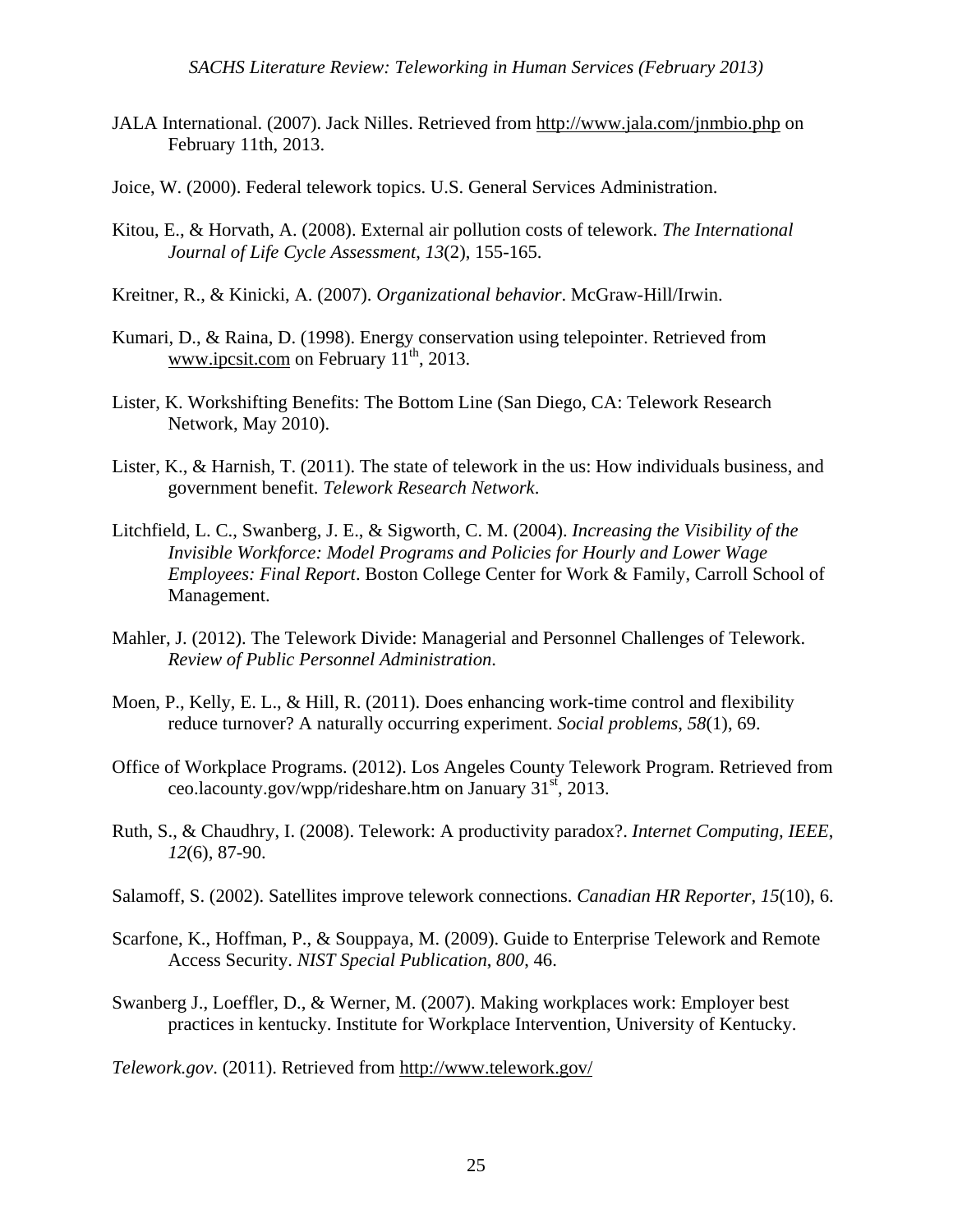*Telework Toolkit*. (2013). Retrieved from http://www.teleworktoolkit.com/

- Telework Trendlines 2009. (2009). A Survey Brief by World at Work. Retrieved from www.worldatwork.org/waw/adimLink?id=31115 on January 31<sup>st</sup>, 2013.
- U.S. Department of Labor, Women's Bureau. (2009). Flex-options guide: Creating 21<sup>st</sup> century workplace flexibility. Retrieved from www.flexoptions.org on January  $31<sup>st</sup>$ , 2013.
- U.S. Office of Personnel Management. (2011). Guide to telework in the federal government. Retrieved from www.telework.gov/guidance.../U.S. Office of Personnel Management, 2011/U.S. Office of Personnel Management, 2011.pdf on January 31st, 2013.
- U.S. Office of Personnel Management. (2012). Status of telework in the federal government. Retrieved from www.telework.gov/Reports\_and\_Studies/.../2012teleworkreport.pdf on January 31st, 2013.
- WFD Consulting. (2005). A corporate voices for working families report: WFD Consulting: An imperative for expansion. Retrieved from www.cvworkingfamilies.org/.../BizImpactFlex\_March11\_draftB.pdf on January 31st, 2013.
- World at Work. (2007). Attraction and Retention: The Impact and Prevalence of Work-Life and Benefit Programs, 1-6. Retrieved from www.worldatwork.org
- Zbar, J.D. (2001). Telework lowers office expense. *Home Office Computing 19*(1), 18.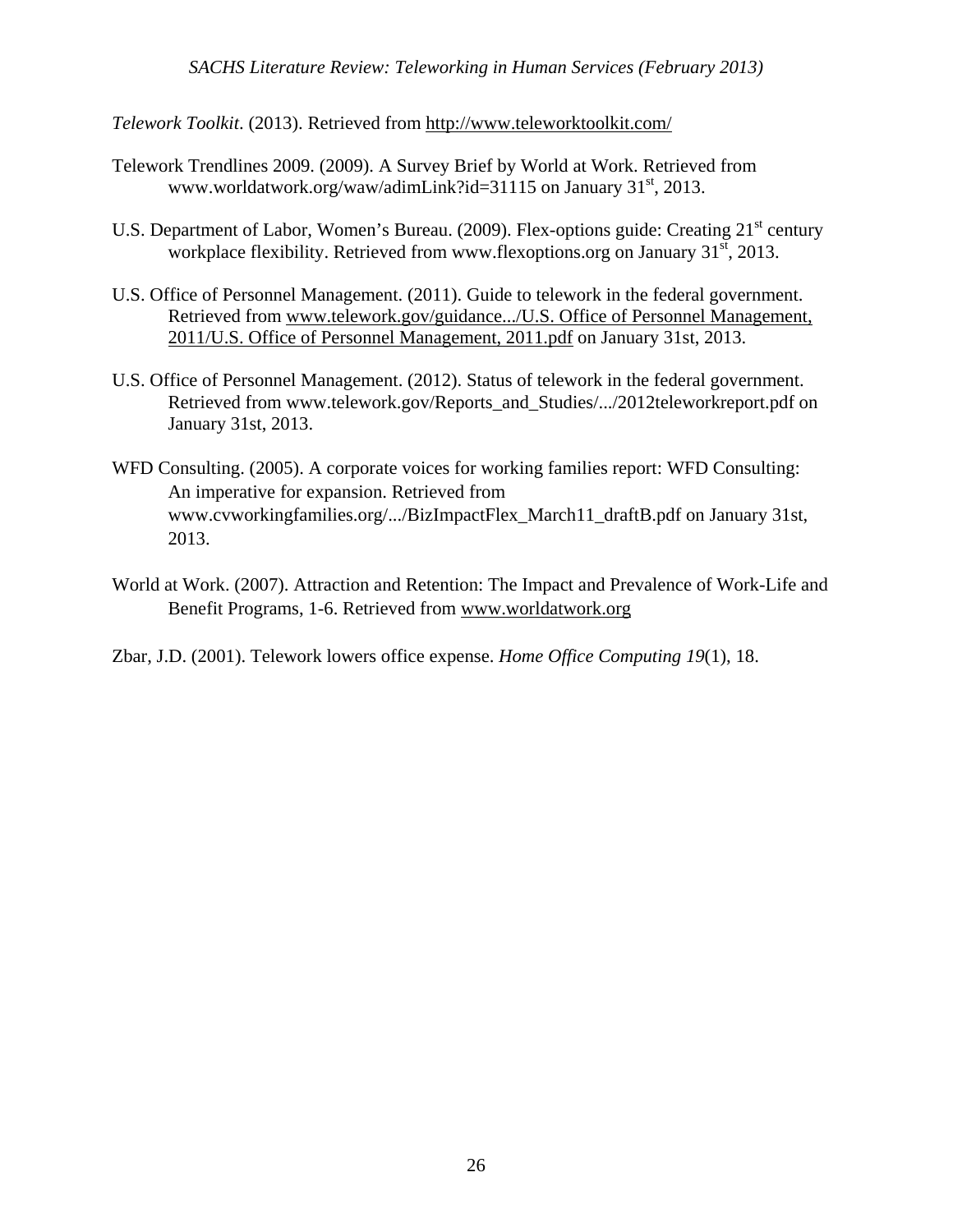#### Appendix A Programs Referenced in this Report

- Benefits CalWIN San Francisco
- Best Buy Co. Inc
- Cecil County's Social Worker Palm Pilot Program- Nick Ricciuti (410) 996-0100
- Commonwealth of Virginia
- Department of Commerce (DOC)
- Department of Defense (DOD) Demonstration Program
- Department of Justice (DOJ)
- Department of State (State)
- DOD's Computer/Electronic Accommodations Program (CAP)
- Eastman Kodak- Tasia McCullough-Johnson (585) 724-0761
- Federal Railroad Administration (FRA)
- General Services Administration New England Region General Services Administration
- Harris County's Child Protection Services Pilot Program (DASH) Dephine Baldon (713) 767-2703.
- Kentucky Orthopedic Rehab Team
- Oregon Department of Transportation, Department of Energy Pilot Program
- Rady's Outpatient--School Based
- San Diego CRF Downtown Impact
- San Diego Regional Center
- San Francisco CalFRESH Pilot Program Leo O'Farrell at Leo. O'Farrell@sfgov.org
- State of Georgia
- The Securities and Exchange Commission (SEC)
- The Small Business Administration (SBA)
- Treasury Inspector General for Tax Administration (TIGTA) Pilot Program
- Utah Department of Human Services Pamela Park (801) 538-4496
- Wachovia Corporation Ingrid Shelton (704) 383-1610.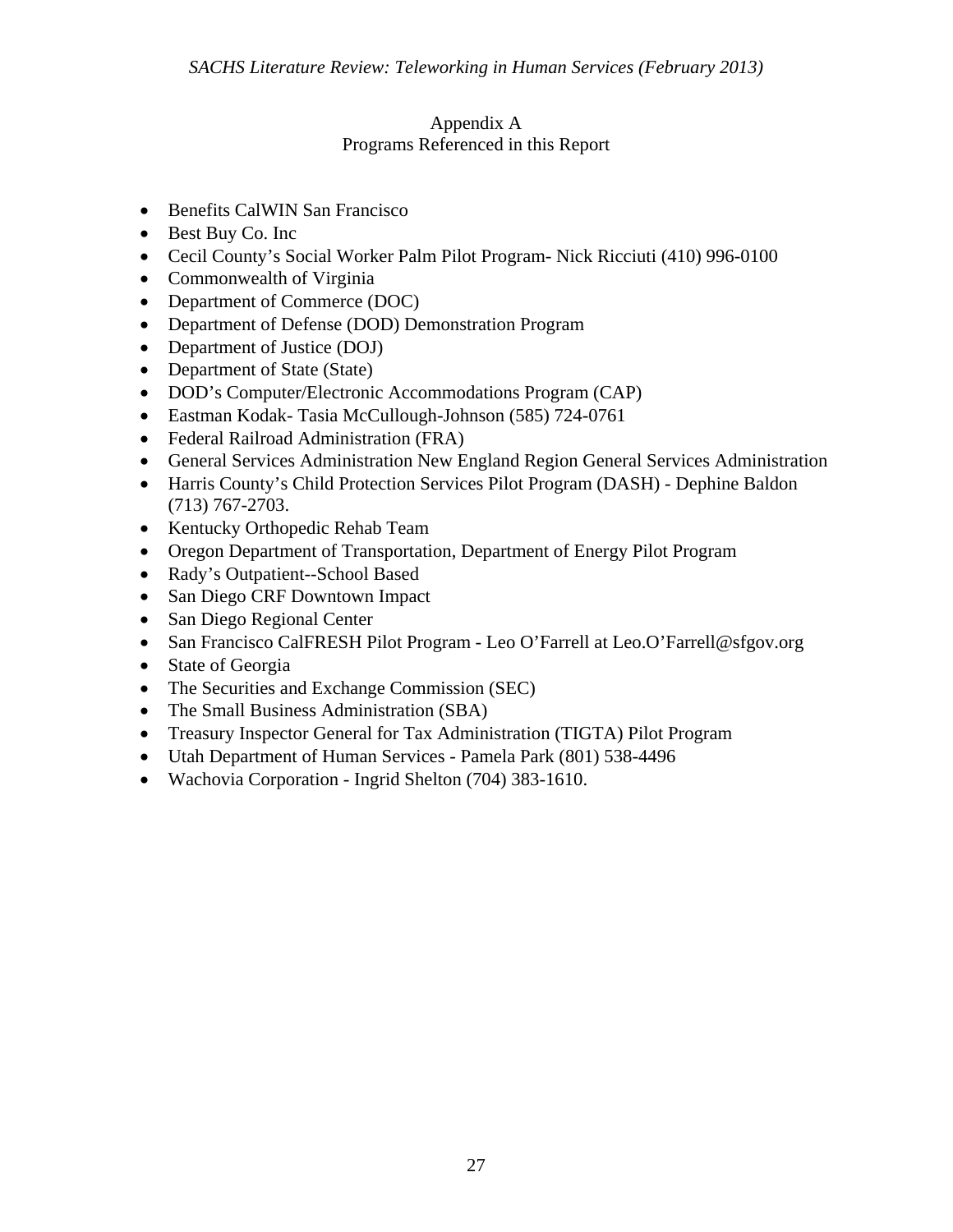#### Appendix B Teleworking Policy Examples- Workers' Compensation

#### City and County of San Francisco Workers' Compensation and other Liabilities

48. Employees who are directly engaged in performing the duties of their jobs are covered by workers' compensation laws, regardless of whether the work is performed on City premises or at an alternative worksite. The telecommuting employee is required to designate one area in his or her home as the official work site. The City's potential exposure to liability, including workers' compensation liability, is restricted to this official home work site for purposes of telecommuting. The City's potential exposure to liability, including workers' compensation liability, is further restricted to the designated work hours specified in the Telecommuting Agreement If an employee suffers a work-related injury or illness while telecommuting, the employee must notify his or her supervisor immediately of the injury or illness, and complete any required forms as directed by the supervisor.

49. The City is not liable for damages to an employee's personal or real property while the employee is working at his or her home. The City is also not liable for any injuries or claims by third parties or family members in the employee's home. Rather, the telecommuting employee is responsible and liable for any damages to the employee's personal or real property while telecommuting, and for any injuries or claims by third parties or family members in the employee's home.

# (City and County of San Francisco Dept. of Human *Telecommuting Program Guidelines & Participation Packet*

( http://www.sfdhr.org/Modules/ShowDocument.aspx?documentid=1600 ), p. 16).

Utah

J. Employees participating in telecommuting retain the same rights and benefits while working at their secondary work site as other Department and State employees. These rights and benefits include defense and indemnification for claims against an employee that may result from State employment as identified in the Utah Government Immunity Act and worker's compensation benefits. However, the State and Department are not liable for any injuries to a person other than the employee at an employee's home office. Department clients should not be seen at any home offices.

(Utah's HHS teleworking policy, p. 2 Utah Department of Human Services - Pamela Park (801) 538-4496)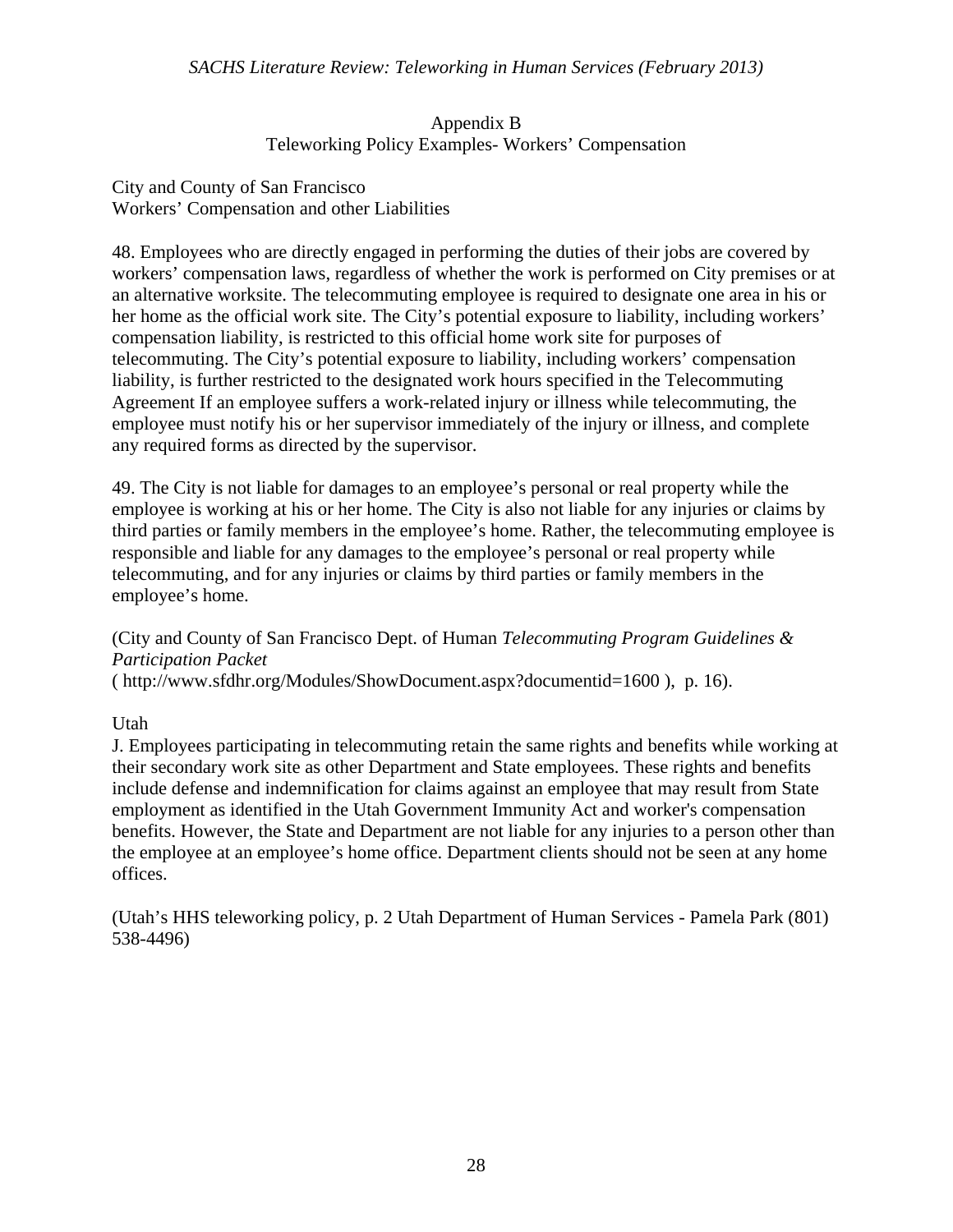#### Appendix C Example of Telework Agreement

# *County of Los Angeles*

*Teleworker's Agreement* 

Telework is working at a location other than a conventional office. This can be either at a home or another location which is less than fifty percent of the normal commute from home to work. Telework is an option that management may choose to make available to qualified employees when a mutually beneficial situation exists. It is **not** a universal employee benefit.

Telework is an alternate work method which may meet the needs of the County's regional clean air and traffic mitigation goals as mandated by the South Coast Air Quality Management District Rule 2202. However, employees do not have a "right" to telework and this work option may be terminated by either the employee or the County at any time.

The following conditions for telework must be agreed to by the teleworker and the department (employee's supervisor):

1. The employee agrees to work at the following location:

\_\_\_\_\_\_\_\_\_\_\_\_\_\_\_\_\_\_\_\_\_\_\_\_\_\_\_\_\_\_\_\_\_\_\_\_\_\_\_\_\_\_\_\_\_\_\_\_\_\_\_\_\_\_\_\_\_\_\_\_\_\_\_\_ (Home or alternate work address)

2. The employee will telework day(s) a week, or days a month.

3. The employee's work hours will be as follows:

Day: From: To:

4. The employee agrees to complete assignments to be worked on at home or an alternate location by the agreed upon delivery dates. The telemanager (supervisor) will provide the employee with all work assignments.

5. Equipment to be used by the employee at the telework worksite will be agreed to by both the telemanager and the employee.

\_\_\_\_\_\_\_\_\_\_\_\_\_\_\_\_\_\_\_\_\_\_\_\_\_\_\_\_\_\_\_\_\_\_\_\_\_\_\_\_\_\_\_\_\_\_\_\_\_\_\_\_\_\_\_\_\_\_\_\_\_\_\_\_\_\_\_\_\_\_\_\_\_\_\_\_\_\_

\_\_\_\_\_\_\_\_\_\_\_\_\_\_\_\_\_\_\_\_\_\_\_\_\_\_\_\_\_\_\_\_\_\_\_\_\_\_\_\_\_\_\_\_\_\_\_\_\_\_\_\_\_\_\_\_\_\_\_\_\_\_\_\_\_\_\_\_\_\_\_\_\_\_\_\_\_\_

The following equipment is needed to complete work assignments:

6. The telemanager and employee agree to the following arrangement regarding business telephone calls, use of cell phone, use of pager and use of a fax machine:

7. The employee agrees to call the central office to retrieve work related messages at least times per telework day.

8. The employee agrees to "check out" all supplies needed for the work assignments by contacting the appropriate office staff. Out of pocket expenses for supplies regularly available at the County office will not normally be reimbursed, unless approved by the telemanager in advance.

Additional conditions agreed upon by the County (telemanager or supervisor) and the employee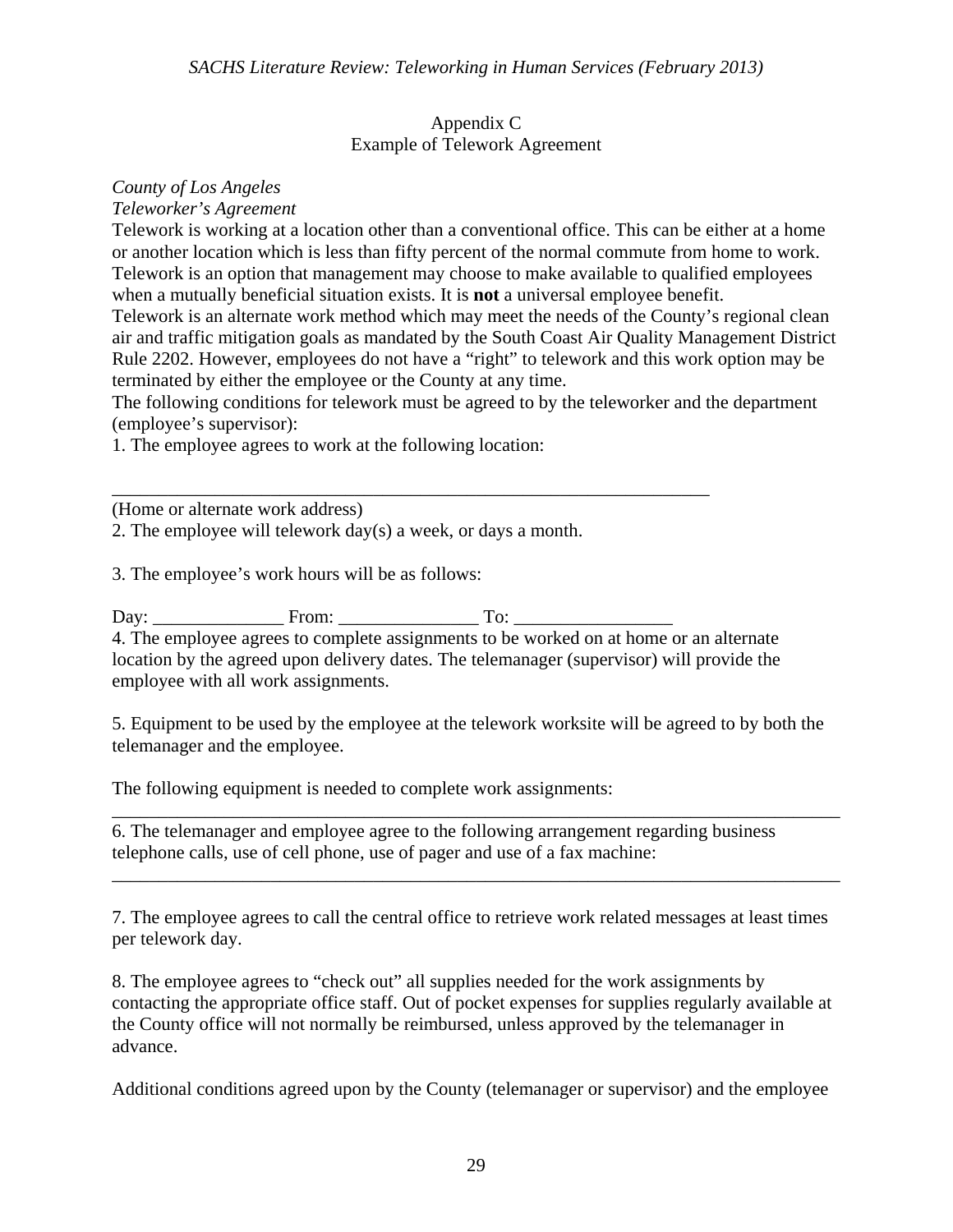are as follows:

#### **TELEWORK STANDARDS**

When a Telework assignment is agreed upon, the following standards apply: 1. Telework is entirely voluntary and may be terminated by the employee or the County at any time.

2. The duties, obligations, responsibilities and conditions of a teleworker's employment with the County are unchanged. Employee's salary, retirement, benefits and County-sponsored insurance coverage are unchanged.

3. Teleworkers and their managers are required to be certified at a County Telework Program (CTP) orientation and training, and a department-specific training before Telework begins. Every two years thereafter, teleworkers and telemanagers must attend a departmental refresher training course to ensure compliance with CTP requirements and standards.

4. All records, including training, must be kept for a minimum of three years. The certified Employee Transportation Coordinator (ETC) within each department will be responsible for all record keeping associated with Telework.

5. Work hours, overtime compensation and vacation schedule must conform to the County Code, to MOU provisions and to terms otherwise agreed upon by employee and the supervisor.

6. The use of equipment, software, data supplies and furniture, when provided by the County for use at the offsite work location, is limited to authorized persons and for purposes relating to County business only.

7. Employees should designate a work space for installation of equipment to be used in the project. This work space should be maintained in a safe condition, free from hazards and other dangers to employee and equipment.

8. Since the offsite work location shall be considered an extension of the County work space, the County's workers compensation liability for job related accidents will continue to exist during the employee's telework hours.

9. In the event of delay in repair or replacement of equipment or any other circumstances under which it would be impossible for the employee to telework, the employee's department may assign other work or request that they employee move to another location.

10. When County equipment is provided to the employee, the employee is responsible for seeing that the equipment is properly used. The County will provide for repairs to County equipment.

11. When the employee uses their own equipment, the employee is responsible for maintenance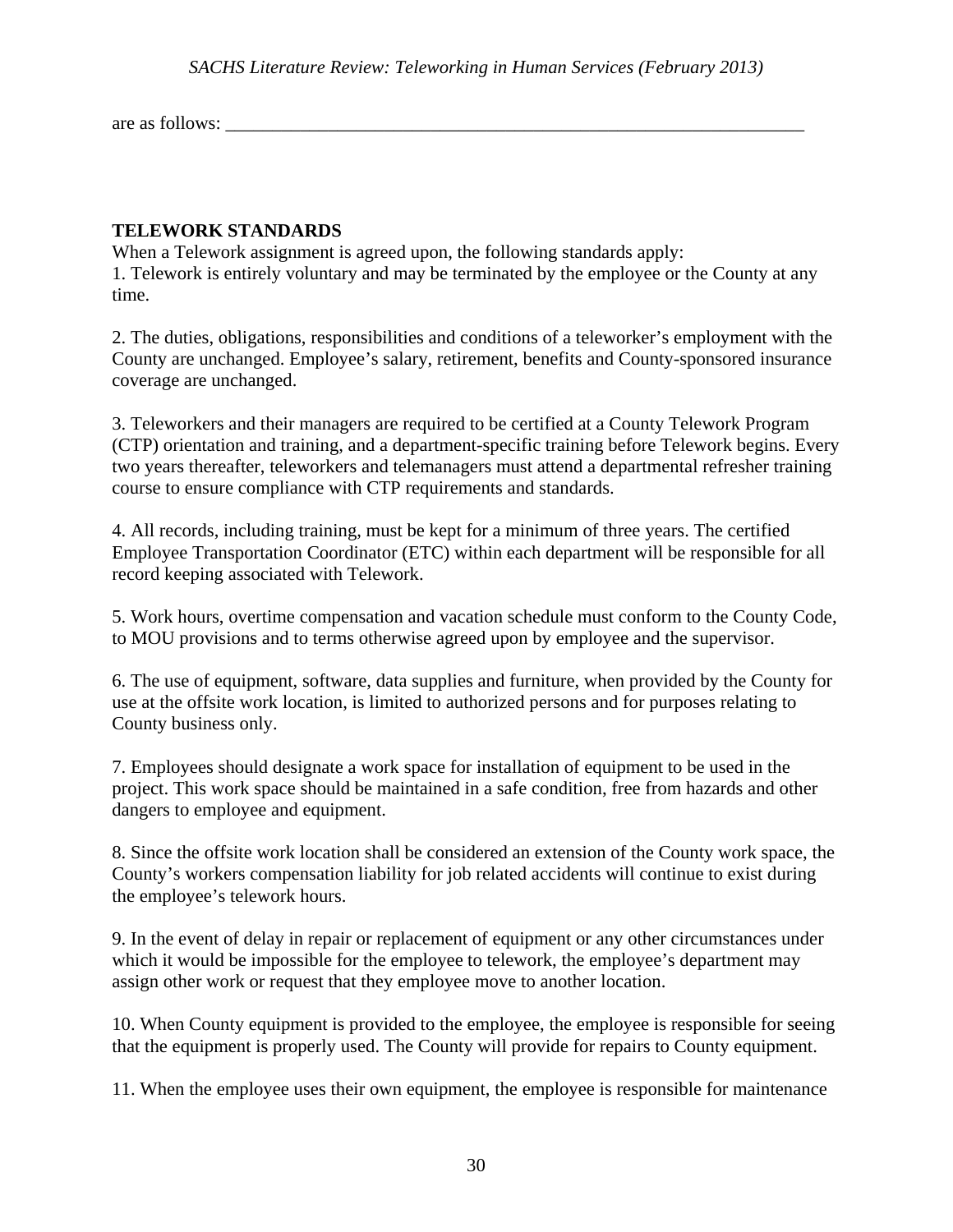and repair of equipment.

12. The employee remains liable for injuries to third persons or members of employee's family on employee's premises.

13. Requests to work overtime, use sick leave, vacation or other leave must first be approved by the employee's supervisor in the same manner as when working in the regular office.

14. If a teleworker is sick while working at home, the teleworker is required to report the hours worked, and must use sick leave or other accrued time to cover the hours not worked.

15. Employees who telework are required to participate in all studies, inquiries, reports or analysis relating to the CTP. The data collected may be made available to the general public without identification of employees.

16. Employees remain obligated to comply with all County rules, policies, practices and instructions. Violations of these rules, policies, etc. may result in preclusion from Telework or disciplinary action, up to and including termination of employment.

17. Individual tax implications related to the home work space shall be the responsibility of the teleworker. Employees are advised to consult a tax expert.

18. With reasonable notice, the County may make onsite visits to the employee's offsite work location to determine if the place is safe, to ensure there are no hazards, and to maintain, inspect, repair or retrieve County-owned equipment, software, data or supplies.

19. As a Telework employee, I have reviewed the conditions of this Teleworker Agreement, Telework Procedures, and the Telework Standards with my telemanager (supervisor) and agree to the conditions.

\_\_\_\_\_\_\_\_\_\_\_\_\_\_\_\_\_\_\_\_\_\_\_\_\_\_\_\_\_\_\_\_\_\_\_\_\_\_\_\_\_\_\_\_\_\_\_ \_\_\_\_\_\_\_\_\_\_\_\_\_\_\_\_\_\_\_\_\_\_\_\_\_\_

\_\_\_\_\_\_\_\_\_\_\_\_\_\_\_\_\_\_\_\_\_\_\_\_\_\_\_\_\_\_\_\_\_\_\_\_\_\_\_\_\_\_\_\_\_\_\_\_\_\_\_\_\_\_\_\_\_\_\_\_\_\_\_\_\_\_\_\_\_\_\_\_\_\_\_\_\_\_

Employee Department Date

\_\_\_\_\_\_\_\_\_\_\_\_\_\_\_\_\_\_\_\_

County Office Address Telework (Home) Address

County Telephone Number Telework (Home) Telephone Number

\_\_\_\_\_\_\_\_\_\_\_\_\_\_\_\_\_\_\_\_\_ \_ \_\_\_\_\_\_\_\_\_\_\_\_\_\_\_\_\_\_\_\_ \_\_\_\_\_\_\_\_\_\_\_\_\_

Telemanager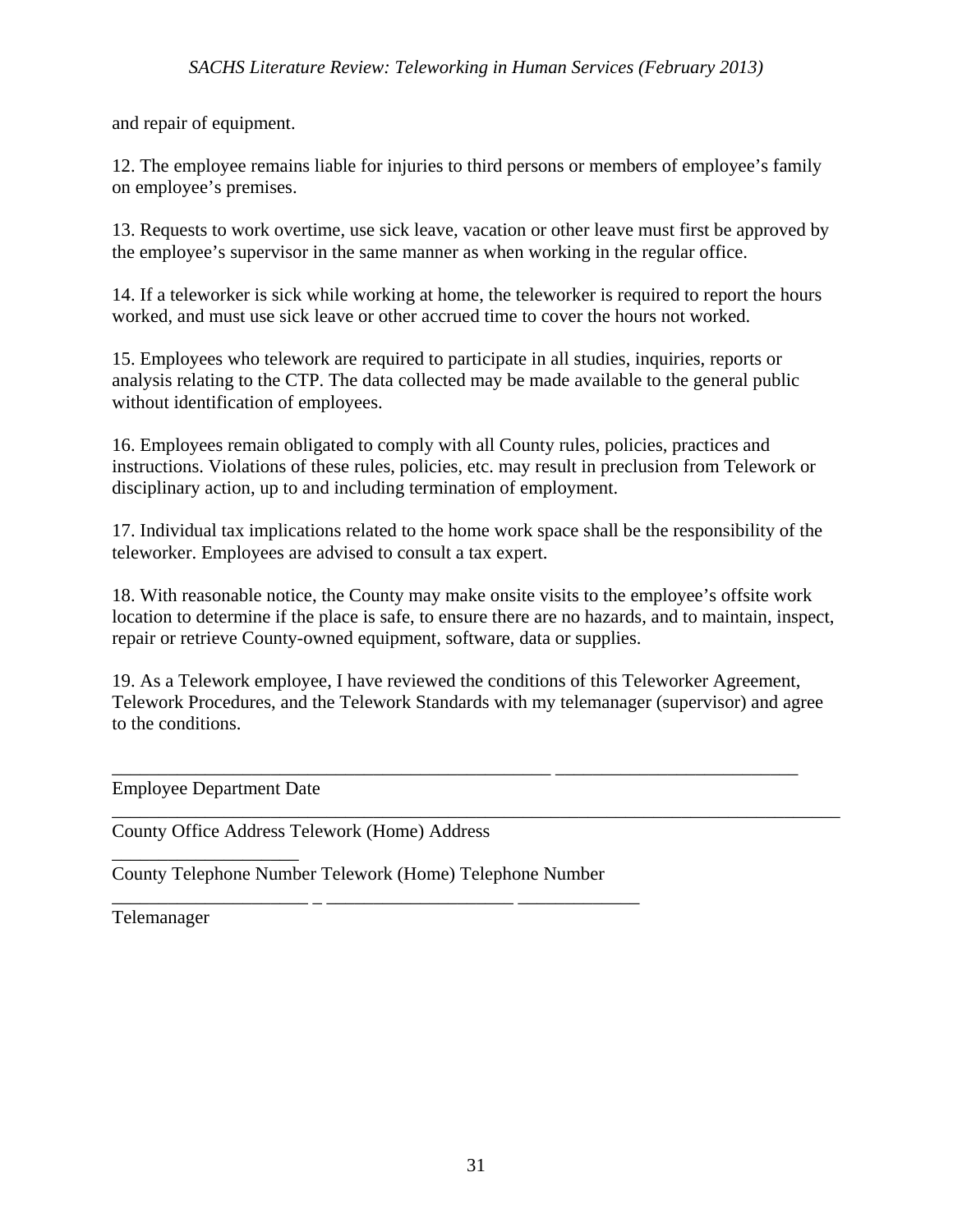#### Appendix D San Francisco HSA Remote Access User Guidelines

The City and County of San Francisco Dept. of Human Resources has published a *Telecommuting Program Guidelines & Participation Packet* 

( http://www.sfdhr.org/Modules/ShowDocument.aspx?documentid=1600 ). This document (hereafter called "DHR's *Telecommuting Packet*") includes requirements, conditions, guidelines, and agreements for all City employees who will be formally working remotely. The following *SF HSA Remote Access User Guidelines* are intended to supplement DHR's Telecommuting Packet, not to supersede it.

### **SF HSA Remote Access User Guidelines**

#### *Introduction*

HSA IT provides remote access to most of the information systems it operates, to allow authorized users to use the systems from locations other than HSA offices. This document outlines the responsibilities of all HSA remote users, whether they will be accessing systems on an ad-hoc basis or as part of a formal telecommuting program.

#### *Remote Access Requirements*  **Permission**

Before you begin working remotely, you should have permission from your management. You should have an understanding of what kind of work you will be performing remotely, why remote working is desirable or necessary, where and when you will be working remotely, and what limitations you may encounter. For an introduction to these, see the "Anticipate Differences" section at the end of this document. DHR's *Telecommuting Packet* reviews the conditions and requirements of telecommuting in substantial detail.

#### **Connection**

Remote access to HSA information systems requires an Internet connection. For acceptable performance in almost all applications you will need to have at least a high-speed broadband connection. HSA no longer provides nor supports dial-up modem connections. HSA will not provide nor compensate you for an Internet connection. Your broadband connection must be accessible without installation of extraneous software or hardware onto the computer using the connection. Due to the wide range of possible configurations, HSA IT has limited ability to help you connect a computer – even an HSA computer – to your Internet provider's network. If you have problems establishing a connection to the Internet, you will probably have to consult your Internet provider's technical support group.

#### **Approved Workstation**

HSA only permits connections to its information systems from approved workstation computers. In almost all cases, this means you must be using an HSA-provided laptop or desktop computer. Personal computers are not permitted to connect to the HSA network and HSA applications because HSA IT cannot validate or correct the security of personal computers. If you will be working remotely and do not already have an HSA laptop assigned to you, your manager may request a computer using the IT Request process. Please be sure to indicate the expected duration of the assignment.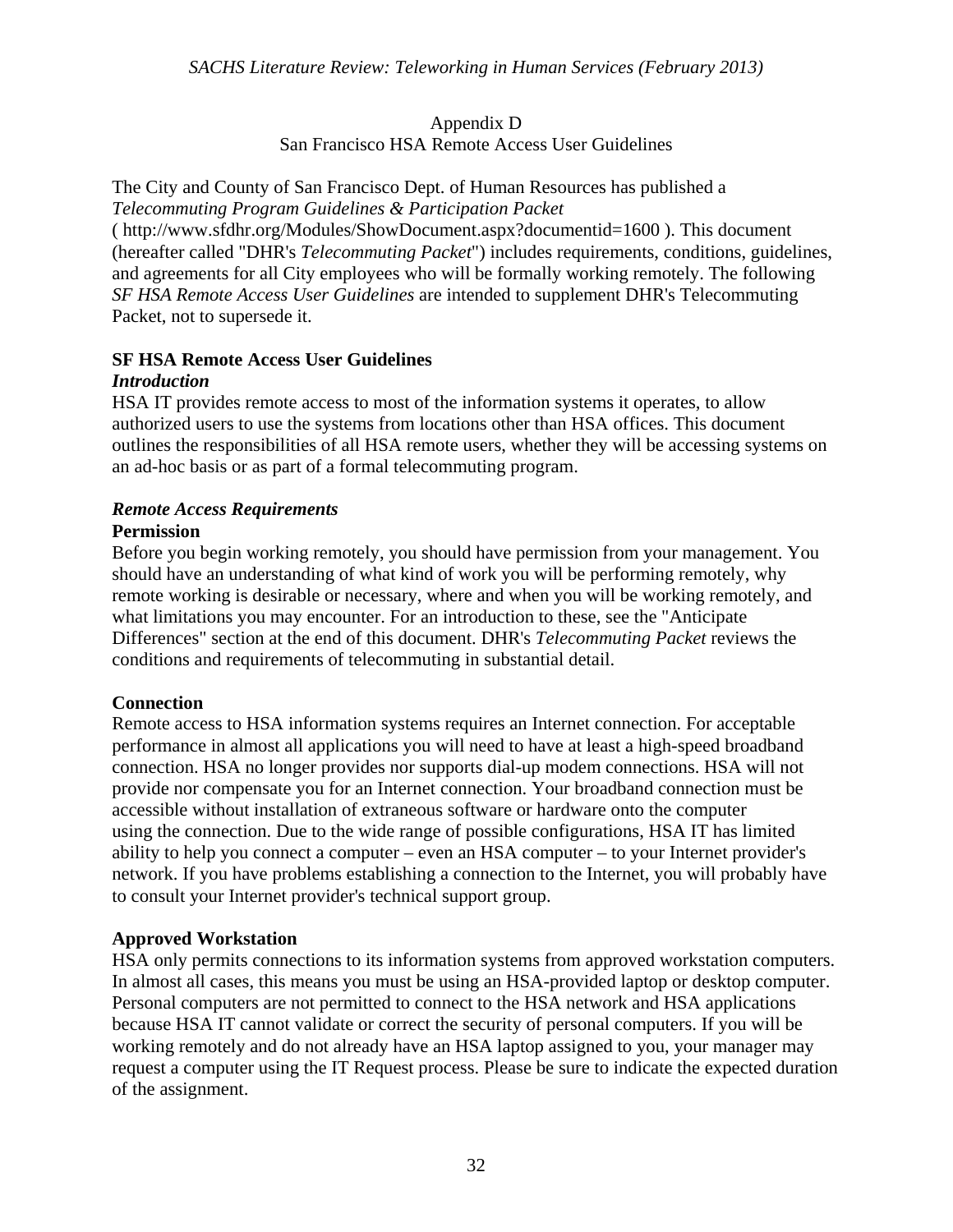Note that this restriction applies equally to connections to HSA applications and data accessible over the Internet without the use of a VPN, including those operated under contract or agreement by an outside partner. Examples include CalWIN Web, AACTS, Panoramic VetPro, and the BenefitsCalWIN County Worker application.

#### **Remote Access Account**

Once you have an approved computer and access to the Internet, you will need to log in to a remote access system. This is not a standard-issue account, so you'll need to request an account via the IT Request process. Access to most HSA information systems requires a **City VPN account**. Certain programs have other forms of remote access (e.g. CWS/CMS remote access for FCS workers) that may have other account request procedures

#### *Remote Access Responsibilities*

As a remote access user, you have certain responsibilities beyond those of a regular user of HSA information systems.

#### **Acceptable Use**

When connecting to HSA information systems from a remote site, you are still bound by the terms of use described in the *HSA Information Systems Acceptable Use Policy*. This policy can be found on the HSA Intranet as section 9-2.14 of the *Personnel Procedures Handbook*, which is in the **HSA** à **Human Resources** section of the Intranet. At a very broad level, this means:

· Only use HSA information systems (including workstations, data, and remote access accounts) for HSA business purposes. Don't use them in any way that may put the systems or data at risk.

· Do not allow unauthorized individuals use of HSA information systems.

· Your use of HSA information systems may be monitored for security and maintenance purposes.

A complete explanation and further details can be found in the above-referenced Acceptable Use Policy document.

#### **Protect the Data**

A laptop computer can be a mobile treasure trove of confidential data. Identity theft is a growing criminal business, and typical HSA spreadsheets and databases contain client confidential information. Here are some steps you can take to protect the data entrusted to us.

· **Minimize the data stored on remote/mobile systems.** Avoid saving files on the computer's local disk (C: drive). Instead, save files on network drives (N:, O:, and U: ).

· **Protect the data that** *is* **on the computer.** It's inevitable that some confidential information will be retained on remote/mobile computers. HSA IT should have installed full disk encryption software on your workstation, requiring a passphrase at power-on to access the system. If not, contact IT immediately to have it installed. Protect the encryption passphrase – don't keep it in written form anywhere where it could be found by someone who also has access to the computer itself.

· **Protect data being sent back and forth across the Internet.** Your access to HSA systems should be encrypted via a VPN (Virtual Private Network). However, any communications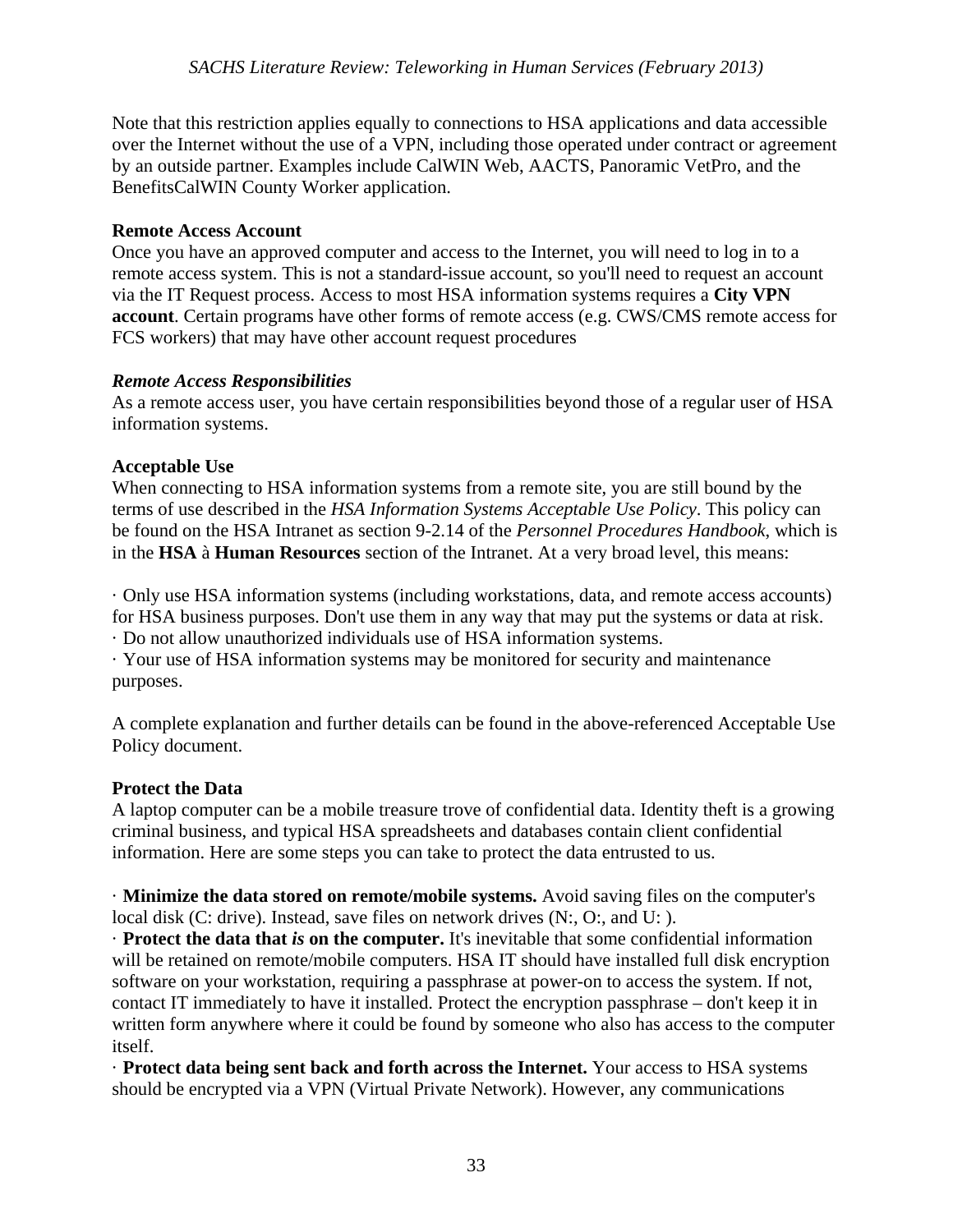through non-HSA services (such as Internet email or file-sharing services) are not protected and should not be used for exchanging confidential information.

· **Back up your files.** Mobile computers are at particular risk for loss, theft, and damage, and are not backed up by any automated systems. Keep backups of any files and data on a network drive (N:, O:, or U: ) to protect against loss in case something happens to the workstation.

· **Avoid carrying hard copies.** Paper documents can't be encrypted, and can be lost just as easily as a laptop. Avoid working remotely on assignments that require you to carry or handle confidential paper documents.

#### **Protect the Mobile Workstation**

Office workstations enjoy a host of defenses that are not as easy to provide to mobile workstations. In order to protect your workstation, follow these guidelines:

**Keep the equipment physically secure.** Keep it on your person whenever you're not at home or in the office. Don't leave it unattended in vehicles or public places. Whenever possible, use a cable lock or similar protection while using it in a public place, to protect from snatch-and-run attacks; however, cable locks are not secure enough to protect an unattended computer from theft.

· **Bring laptops into the office regularly.** System, software, antivirus, and other updates are distributed over the network and may not be able to be pushed to remote computers connecting over a VPN. At least once a month, you should bring your laptop to the office, connect it to the office network, log in to Windows, and leave the computer connected for 30-60 minutes so that it can receive all needed updates.

#### **Anticipate Differences**

Using a mobile and remote workstation is not the same as using a desktop workstation in the office. Be prepared for some differences in your work experience. In general, one important habit will serve you well: Test your ability to perform important computer-based functions remotely, well *before* you *need* to use them. HSA IT is dedicated to providing the best remote access experience possible, within the limits imposed by technical and security considerations. It is up to you and your management to determine if you will be able to work effectively and efficiently in a remote access environment.

· **Irregular use affects workstation performance.** If you are assigned a laptop but only use it occasionally, you will almost certainly find that system performance is poor compared with your office desktop. This is because your office computer performs some automated maintenance tasks (e.g. virus scans) regularly, often when you're not using the computer. Your laptop tries to do these same tasks, but it can't do them when it's powered off. So it waits until you power it on to do them. This may mean that the first hour or more that you turn on the laptop, a lot of its system resources are consumed in these maintenance procedures. To reduce the impact, power on and log in to your laptop and the HSA network regularly – or plan to let it do maintenance tasks for a while before you start using it for work.

· **Remote access is slower than the office network.** No matter how you slice it, an encrypted VPN connection on a broadband network is going to be slower than working in the office. Not only are the connections slower all around, you are also competing with users across the City government for the Internet connection – the same one they use to surf the Web is the one you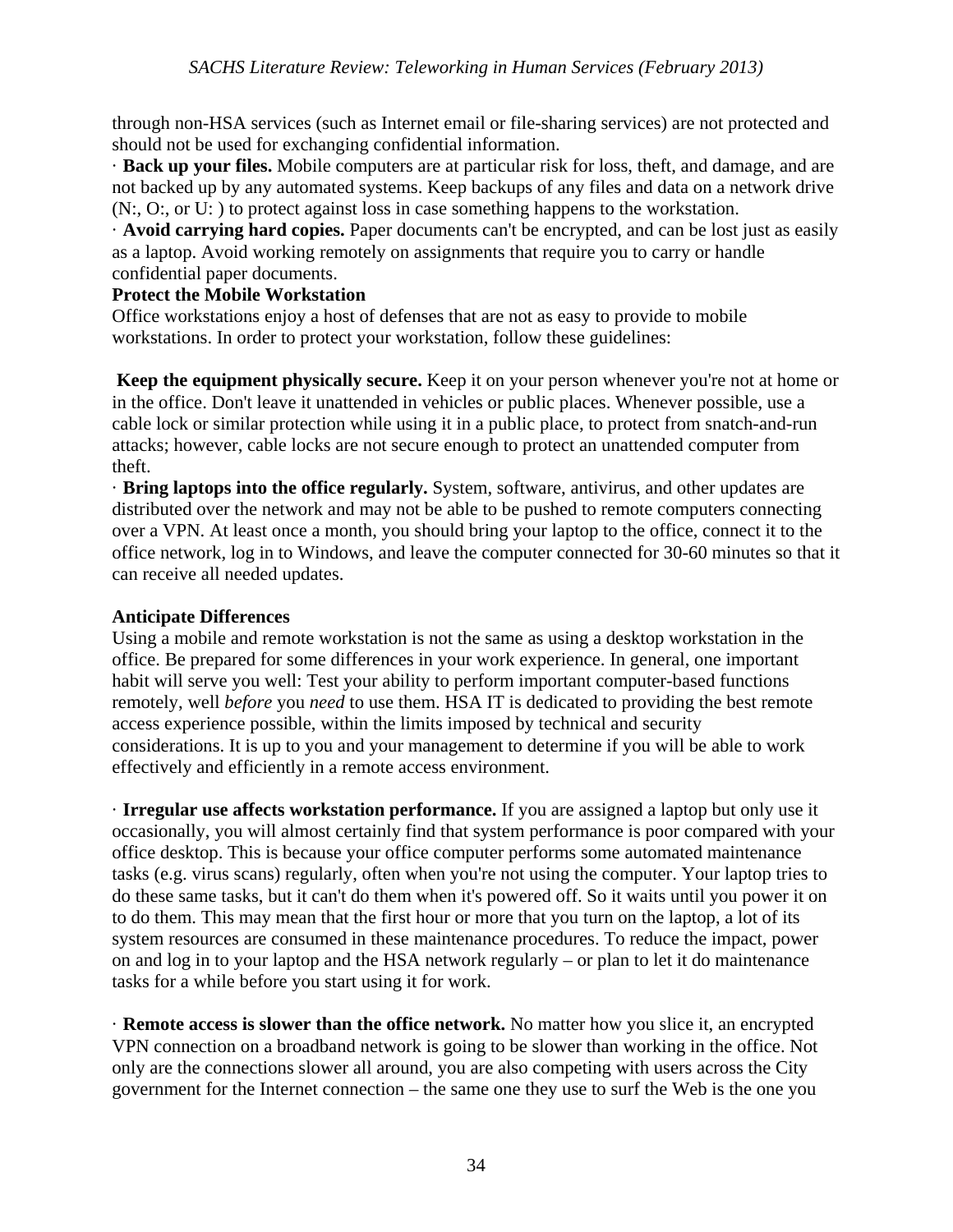use to connect *in* to the HSA network. Don't plan to do remotely access applications or large files that require a lot of bandwidth. Make temporary local copies of document onto the laptop's C: drive (e.g. to your "My Documents" folder), then copy them back up to a network drive and delete them from the C: drive when you're done.

· **Remote access to HSA information systems is restricted.** You may find that you are unable to remotely connect to some systems that you're accustomed to accessing from your office workstation. To help protect the network, VPN access is provided on an "exception" basis – that it, you can access *nothing except* what is permitted. HSA IT strives to ensure that production applications are available over remote access, but some systems – particularly newly established ones – may slip through the cracks. If you find you can access most HSA systems remotely, but there is one that just won't work, contact the IT Help Desk to see if remote access is available for that system. Your office workstation computer will never be accessible remotely. This is a good reason to store your business files on network drives (N:, O:, and U: ). Also be sure to check that any installed software you regularly use is loaded onto your remote workstation, or that you have a mobile alternative (e.g. iNotes for email and calendar, or Citrix access to CalWIN).

· **HSA IT may have limited ability to help you remotely.** Except for designated "outstation" work sites, HSA IT Field Support technicians will only visit HSA offices. They will not visit your home to help you with computer or connectivity problems. Be prepared to bring in your workstation computer if it has problems, and/or to spend a fair amount of time troubleshooting over the telephone.

#### *Further Information*

For further information about remote access to HSA Information Systems, direct inquiries to the HSA IT Service Desk at DHS HelpDesk/DHS/CCSF, or 557-5888. If Service Desk technicians are not able to answer your question directly, they will ensure that your question is referred to someone who can. To initiate a request for a City VPN remote access account, submit an IT Request. Be sure to include the name of the employee requesting remote access, and any special system access required.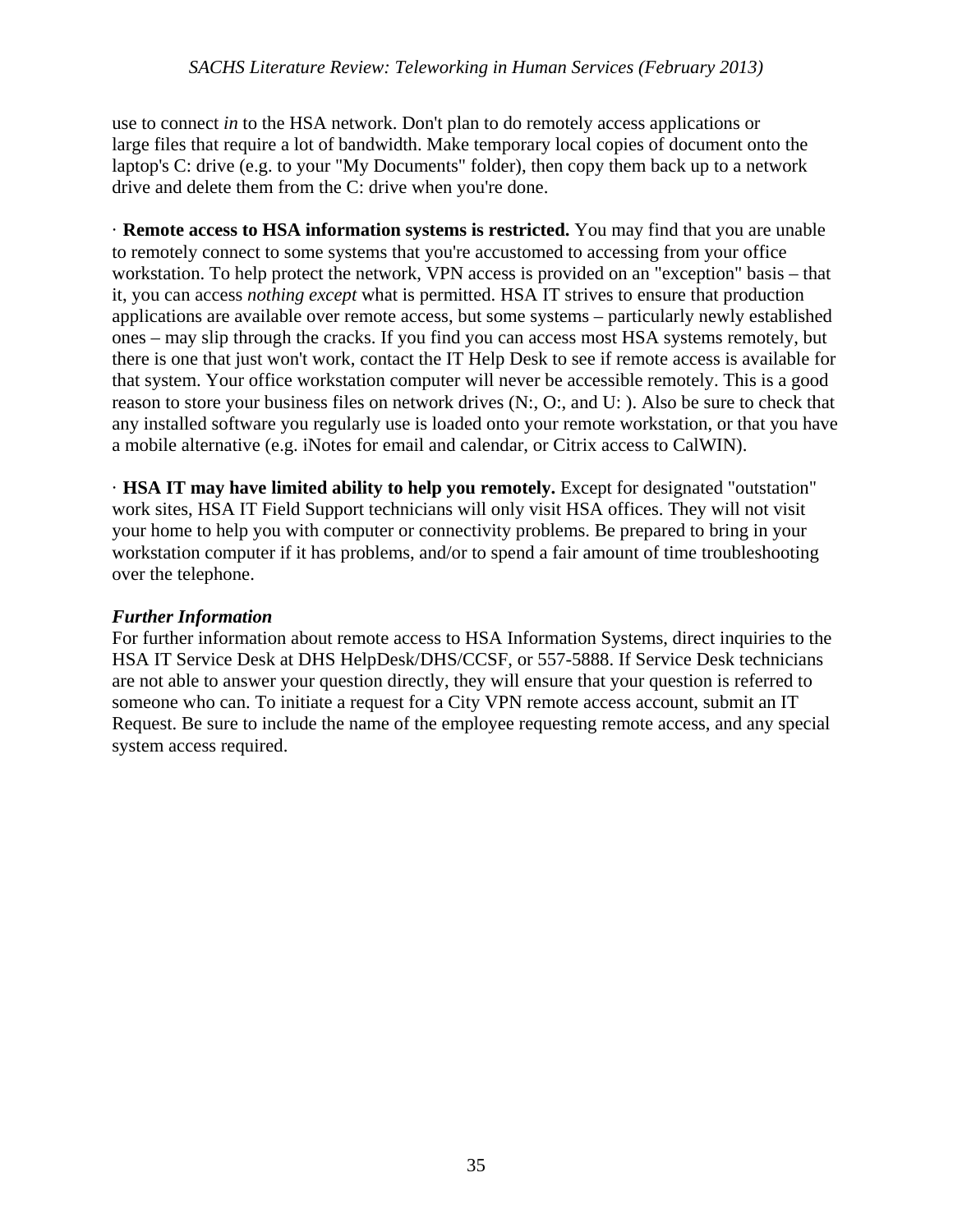#### Appendix E Teleworker Do's and Don't's

# **Do's Don't**

| Have a separate work space at home<br>Stick to the same work schedule<br>Take breaks throughout the day<br>Keep your work organized<br>Keep your boss informed of the progress you<br>are making<br>Attend department and group meetings, if<br>possible<br>Stick to all deadlines<br>Call the office and keep in touch<br>Maintain or increase your level of<br>performance<br>Inform family members and neighbors about<br>when you may be interrupted | Don't develop bad habits at home<br>Don't let the radio or television distract you<br>Don't start sleeping late on telework days<br>Don't stay in your bed clothes all day<br>Don't change your work schedule every time that<br>you telework<br>Don't run errands for everybody in the<br>neighborhood just because you are home<br>Don't telework if you have an infant or an elderly<br>person who requires your attention<br>Don't give telework a bad name<br>Don't stay in the telework program if it is not<br>working for you |
|----------------------------------------------------------------------------------------------------------------------------------------------------------------------------------------------------------------------------------------------------------------------------------------------------------------------------------------------------------------------------------------------------------------------------------------------------------|---------------------------------------------------------------------------------------------------------------------------------------------------------------------------------------------------------------------------------------------------------------------------------------------------------------------------------------------------------------------------------------------------------------------------------------------------------------------------------------------------------------------------------------|
| If telework is not suitable for you, talk to your                                                                                                                                                                                                                                                                                                                                                                                                        |                                                                                                                                                                                                                                                                                                                                                                                                                                                                                                                                       |

supervisor or manager

(Office of Workplace Programs, 2012, p. 2)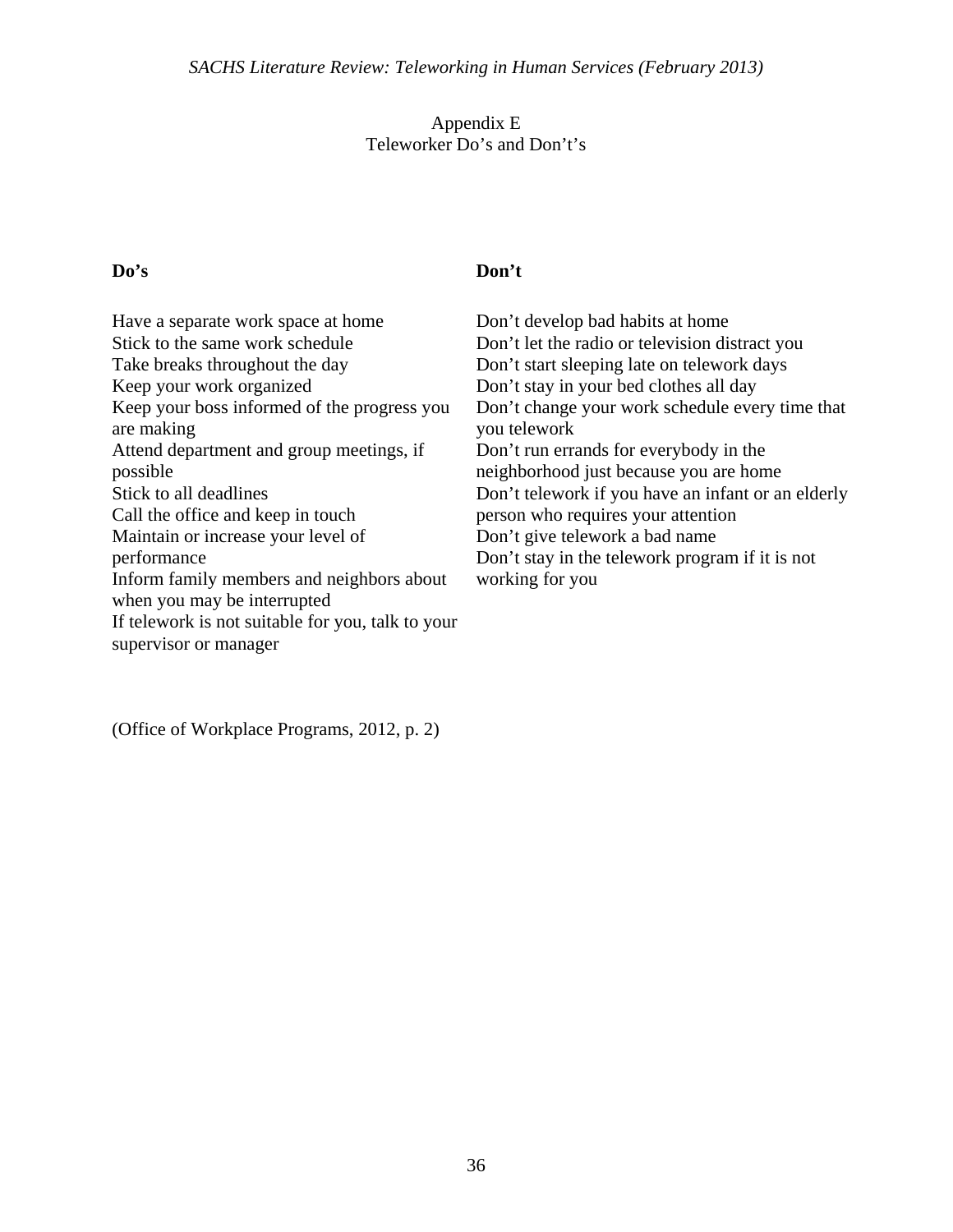#### Appendix F Experts in the Field

**Darryl Anderson**- Telework Coordinator, Minnesota Department of Transportation, helping develop telework as a non-travel mode. (651) 366 4162 http://www.dot.state.mn.us/

**Mary J. Bray**- Director, Hagerstown Telework Center, Member of the International Telework Association and Council Public Policy Committee, MidAtlantic Telework Association officer for 4 years, member of Commuter Connections Telecommuting Ad Hoc Group, and member of the Work/Family Committee of the Hagerstown-Washington County Chamber of Commerce. (301) 745-5600 http://www.hagerstownmd.org/

**Eddie Caine**-Tmanage, Inc., has been a telecommuter since 1984 and has promoted, researched, taught, advised and consulted on the subject since 1990. 512.794.6000

**Carolyn Davis Cockey**- Executive Editor, Association of Women's Health, Obstetric & Neonatal Nurses Washington, D.C., full-time telecommuter (Fort Wayne, Indiana to Washington DC) remotely directs the operations of two of this international organization's largest publications. http://www.awhonn.org/awhonn/ 202-261-2400

**John Corbett**-Telework Programs Administrator, The Arizona Department of Administration, has 12 years' experience in designing, implementing, researching and expanding telework programs; writing and producing telework program implementation materials; conducting regional telework initiatives; consulting with major employers, and training telework coordinators. www.TeleworkArizona.com (602) 542-7433

**Elizabeth Daly**- former Telework Program Coordinator, US Department of Agriculture. http://www.usda.gov/wps/portal/usda/usdahome

**Michael Dziak**- President of InteleWorks, Inc., consultant, speaker, trainer and author who since 1991 has been helping clients maximize their business potential through telework. http://www.ework.com/ (866) 362-1112

**David Fleming**- Fleming LTD: Telework, Telecommute consulting since 1985, innovating telework programs in government, including telecenters: www.mother.com/dfleming/

**Bob Fortier**- President of InnoVisions Canada, President of the Canadian Telework Association, and member, ITAC Board of Directors. www.ivc.ca

**John F. Frank**- Managing Principal, NISYS, Inc. One of the primary architects and project manager of IBM's implementation of telework ("mobile office"), a 9-state initiative which became the standard for a national implementation for more than 20,000 employees, at a cost savings of over \$60 million in the first 3 years; as a consultant/managing partner, Mr. Frank advised other major corporations in the implementation of telework. http://www.ibm.com/us/en/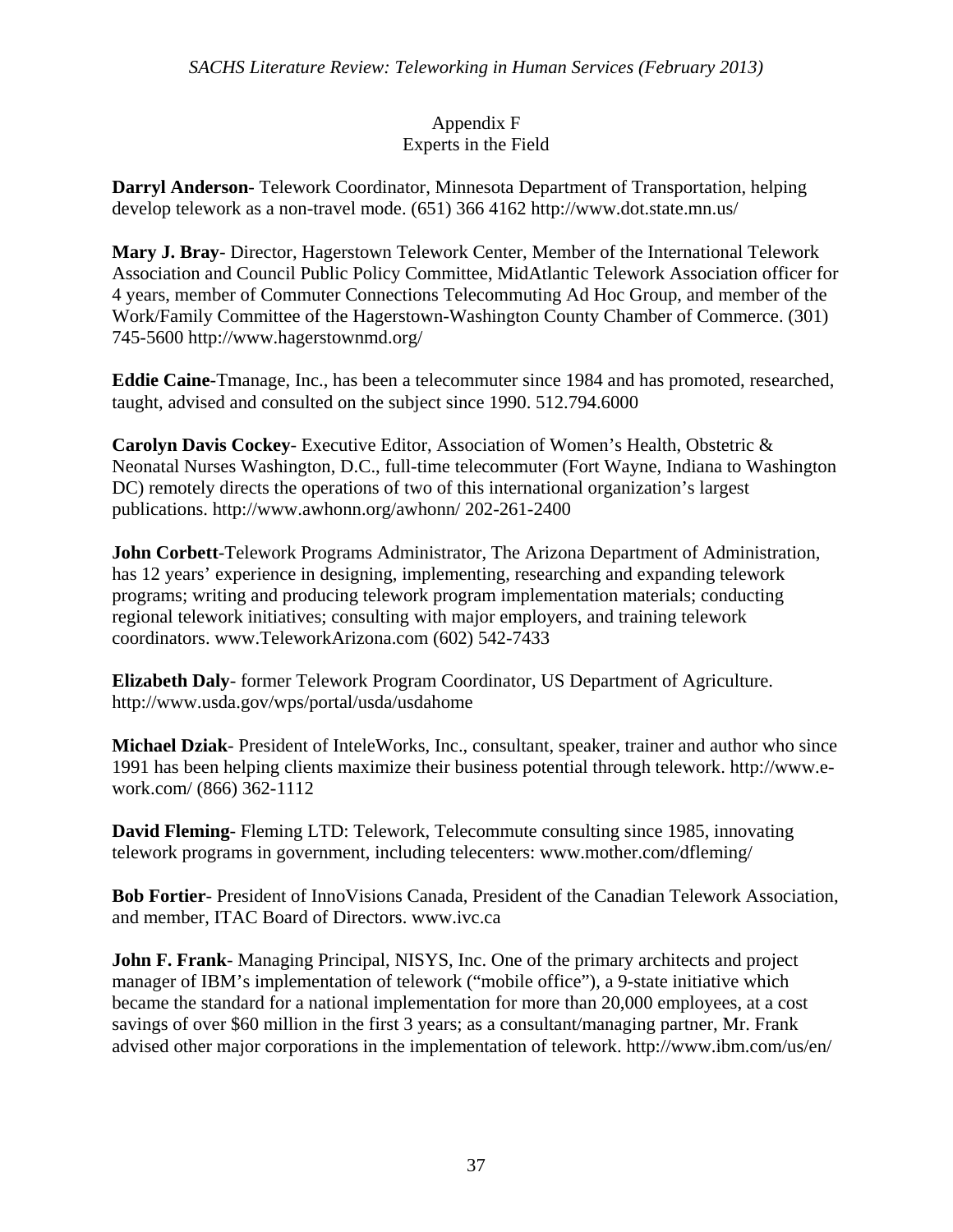**Cynthia C. Froggatt**- Principal of Froggatt Consulting (New York, NY) and author of "Work Naked: Eight Essential Principles for Peak Performance in the Virtual Workplace" http://www.froggattgottwaldconsulting.com/about\_fgc.php

**John Girard**- Vice President & Research Director, Gartner, Inc., conducts research and advises clients on management techniques and technology planning & choices for telecommuters and road warriors. http://www.gartner.com/technology/home.jsp

**Nicole Belson Goluboff, Esq**.- author of "Telecommuting for Lawyers" and of a forthcoming book on the legal implications of telework to be published by the American Law Institute. http://www.telcoa.org/about-us/advisory-board/nicole-belson-goluboff-esq/

**Gil Gordon**- Gil Gordon Associates, telecommuting/telework consulting and publishing for enduser employers and vendors since 1982, and widely considered one of the world's top telework experts. http://www.gilgordon.com/gga/index.htm

**Gail Guest**- Telework Program Coordinator, US Department of Labor, a model employer which has made telework programs available to its employees since 1993 and encourages managers to view telework as a means of recruiting and retaining the best workers. http://www.dol.gov/

**Noel Hodson**- founded SW2000 Teleworking Studies (1988), which co-led the EC projects Experts Unlimited and The European Charter for Telework, advising major employers on, and devising management tools for, business in the Information Society; also wrote the seminal Economics of Telework in 1992 and the book Teleworking Explained in 1993. http://www.noelhodson.com

**Deborah Holden**- Employee Development Specialist and Federal Aviation Administration Telecommuting Manager at Washington Headquarters since 1997. http://www.faa.gov/

**G. Alan Hunter**- Assistant Executive Officer, California Franchise Tax Board, has been the senior executive "Champion" of telework at the Franchise Tax Board for more than a decade. https://www.ftb.ca.gov/index.shtml?disabled=true

**Ronald P. Hutchinson**- Telecordia Technologies, a telecommunications solutions company with over 1400 of its 7000 employees engaged in regular telecommuting. http://www.ericsson.com/ourportfolio/telcordia\_landingpage

**Joel Kugelmass**- Administrative Analyst, UC Davis Cancer Center, and author of "Telecommuting: A manager's guide to flexible work arrangements," has 8 years' experience writing, consulting, and advising on telecommuting within the public sector environment. http://www.ucdavis.edu

**June Langhoff-** author (The Telecommuter's Advisor) and journalist, writes about the new workplace for a number of national magazines and is editor of Telecommute magazine, an e-zine for today's flexible workplace. www.telcoa.org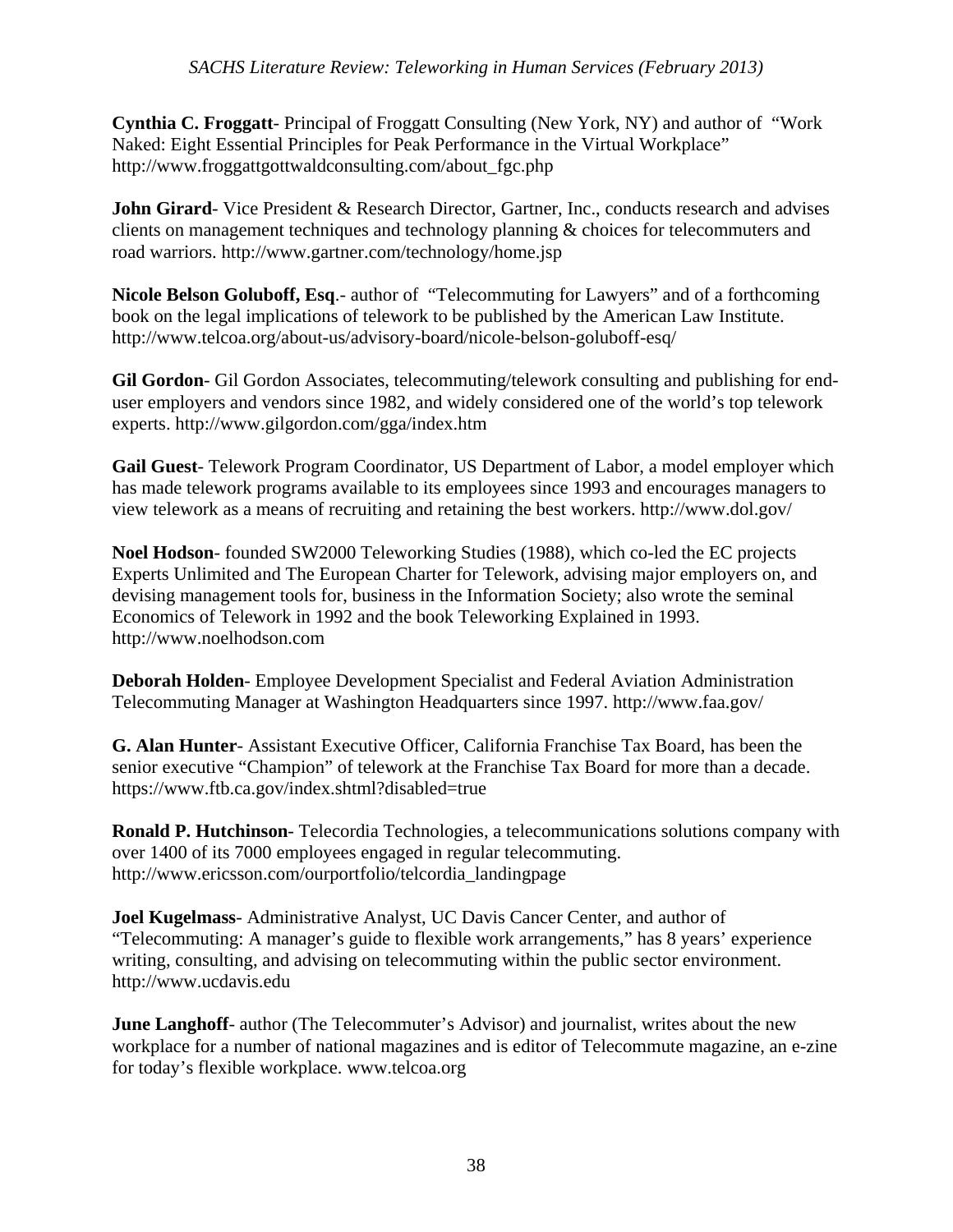**Barbara Lietz**- M.A., Operations Manager: Allina Metro Transcription Services, U/M, UH, ANW Hospitals, eight years managing on-site (60) and telework (30) transcriptionists; consultant providing model policy and procedures for other hospital departments moving toward telecommuting. Currently works at Meet Minneapolis http://www.minneapolis.org/

**Glenn Lovelace**- Founder and CEO, Tmanage, Inc., a company focused solely on facilitating and implementing e-workforce solutions; more than 20 years of communications industry expertise at Southwestern Bell, AT&T, Fujitsu and Nortel, where he was Director of Telecommuting, developing one of the nation's top telework programs. 512.794.6000

**Billy Michael**- Senior Telework Specialist, Governmentwide Telework Team, Office of Governmentwide Policy, US General Services Administration, consults on telework for Federal Government agencies, assesses Federal telework policies and pilot programs, and generally works to advance teleworking across the Federal sector. http://www.gsa.gov/

**Janice Miholics**- Vice President, Manager, Global Telework Strategies, Merrill Lynch; the firmwide program (3500 telecommuters in disciplines ranging from technology to finance to public relations) developed in 1996, is structured around corporate principles of client Focus, integrity, respect for the individual, teamwork and responsible citizenship. http://www.ml.com

**Bruce Murray**- five years as Departmental Work/Life Programs Administrator, US Department of Energy (DOE); the Work/Life Programs includes DOE's telework program, known as DOE-Flex. http://energy.gov/

**Jack Nilles**- of JALA International, Inc., "father of teleworking," he has been involved in the design, implementation and evaluation of telework programs worldwide. http://www.jala.com/

**Joanne Pratt**- President of Joanne H. Pratt Associates, Dallas, Texas, is a futurist who helps companies implement telework for their employees, does research on new ways to work that are enabled by technology and helps vendors understand the home office. Www.joannepratt.com

**Joseph Roitz**- AT&T Telework Director, an award-winning program in which more than half of its managers telework. http://www.att.com/

**Elham Shirazi**- Consultant with expertise in program design, implementation and evaluation of employer programs and the development of regional telework resources. http://www.dol.gov/wb/media/Shirazi\_bioatl.htm

**Tony Smith**- TManage Director of Professional Services providing end-to-end telework solutions to fortune 1000 companies, 10 years experience implementing and managing large corporate telework programs. 512.794.6000

**Susan Tierney**- Marketing Coordinator, Regional Public Transportation Authority which supports and promotes telework initiatives as a way to enhance ways of doing business, improve air quality, and reduce traffic congestion in the metro Phoenix area and offers special outreach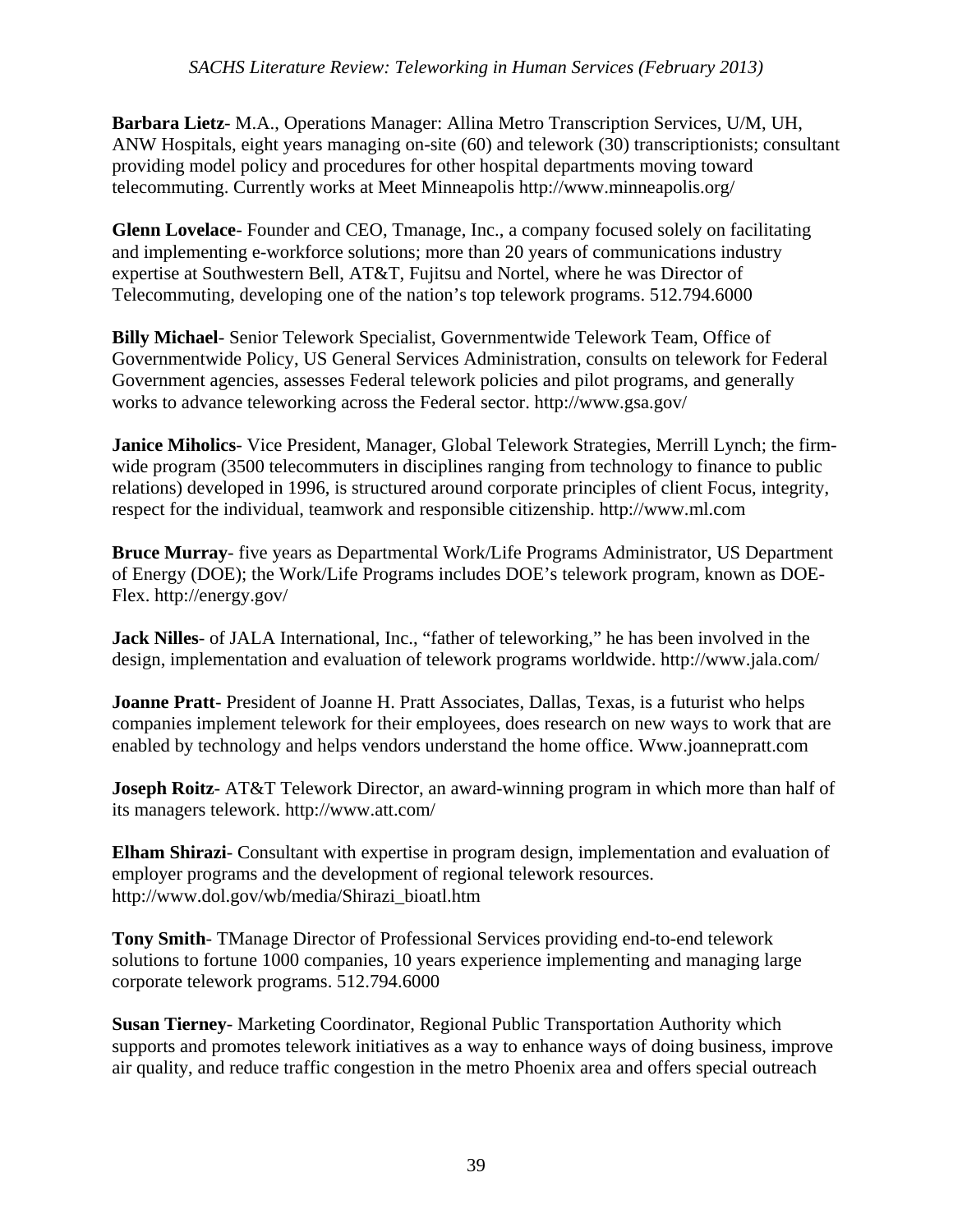programs that include training, management briefings, and informational materials. http://mpd.azdot.gov/transit\_programs\_grants/RPTA.asp

**Oria H. Todd**- TeleWork Program Coordinator for the Mid-Atlantic Region of the US General Services Administration since inception of the pilot program in the late 1980s. http://www.gsa.gov/

Pam Tucker- TeleCommuting, Inc., a full service provider facilitating the implementation of telework programs. 410-252-5781

**Fran Corcoran White**- U.S. Geological Survey, has bureau-level responsibility for/expertise in policy development and implementation to include development of training for managers, supervisors and employees. http://www.usgs.gov/

**Kathryn Wolf-** Department Worklife Program Manager, U.S. Department of Justice, is the agency official (and six-year telecommuter) who manages the Department of Justice Telecommuting Program which has been in effect since 1991: www.usdoj.gov/jmd/ps/worklife.html

Note: Copied and adapted from (General Services Administration, 2001)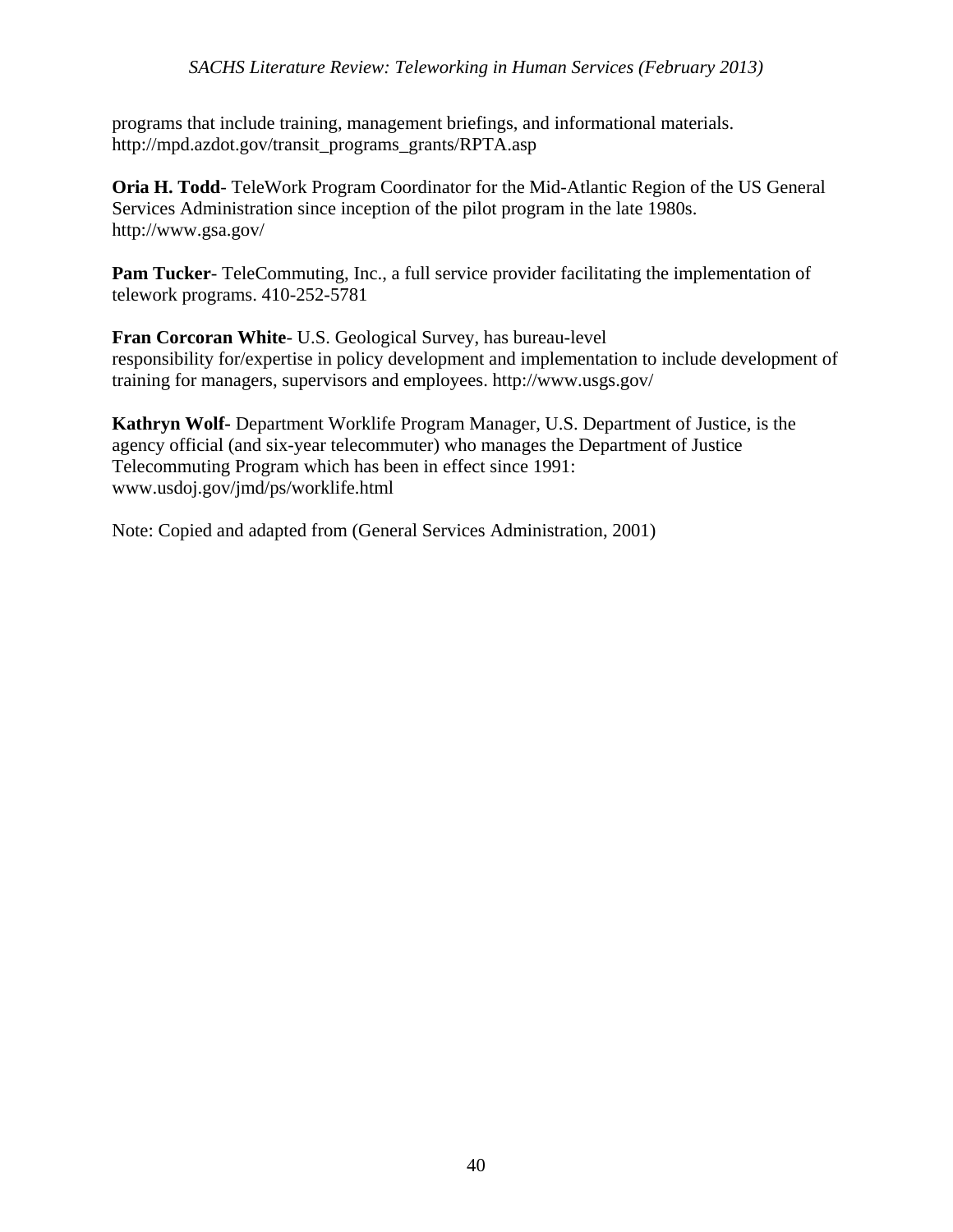#### Appendix G Resources and Research Centers

- Families and Work- http://familiesandwork.org/site/research/reports/main.html
- Federal Telework- www.telework.gov

• FlexJobs- http://www.flexjobs.com/ Website includes job postings and lists of companies that offer teleworking.

- Gil Gordon Associates- http://www.gilgordon.com/gga/index.htm
- International Telework Association & Council (ITAC)- http://www.workingfromanywhere.org/

• National Institute of Standards and Technology. National Recommendations for Teleworking Security- http://www.nist.gov/itl/csd/sp800-46.cfm

• Telework Arizona-- http://www.teleworkarizona.com/ The state's official resource on teleworking. Includes info for employees, supervisors, coordinators, and visitors to the site. Includes program history and pilot phase information.

• Telework Exchange- www.teleworkexchange.com

• Telework Research Network- http://www.teleworkresearchnetwork.com/ -- research center specializes in conducting independent research on teleworking. Includes links to other telework advocate agencies/research centers.

• TeleworkVA- http://teleworkva.redmon.com/ Provides information on Virginia's teleworking incentive.

•The Institute for Workplace Innovation at the University of Kentucky- www.iwin.uky.edu

• The Telework Coalition (Telcoa)- http://www.telcoa.org/members-only/teleworktools/telework-guidelines/

• UC Davis Institute of Transportation Studies- http://www.its.ucdavis.edu/?page\_id=11448/ research center for teleworking. Also, http://www.its.ucdavis.edu/?page\_id=11628

• Work and Family Researchers Network- https://workfamily.sas.upenn.edu/ A research foundation dedicated to researching popular issues related to work and family. Previously called Sloan Family Research

• Workplace Flexibility 2010- http://www.workplaceflexibility2010.org/ --campaign to support development of comprehensive national policy on workplace flexibility. Is part of the Alfred P. Sloan Foundation's National Initiative on Workplace Flexibility http://workplaceflexibility2010.org/index.php/laws\_impacting\_flexibility/